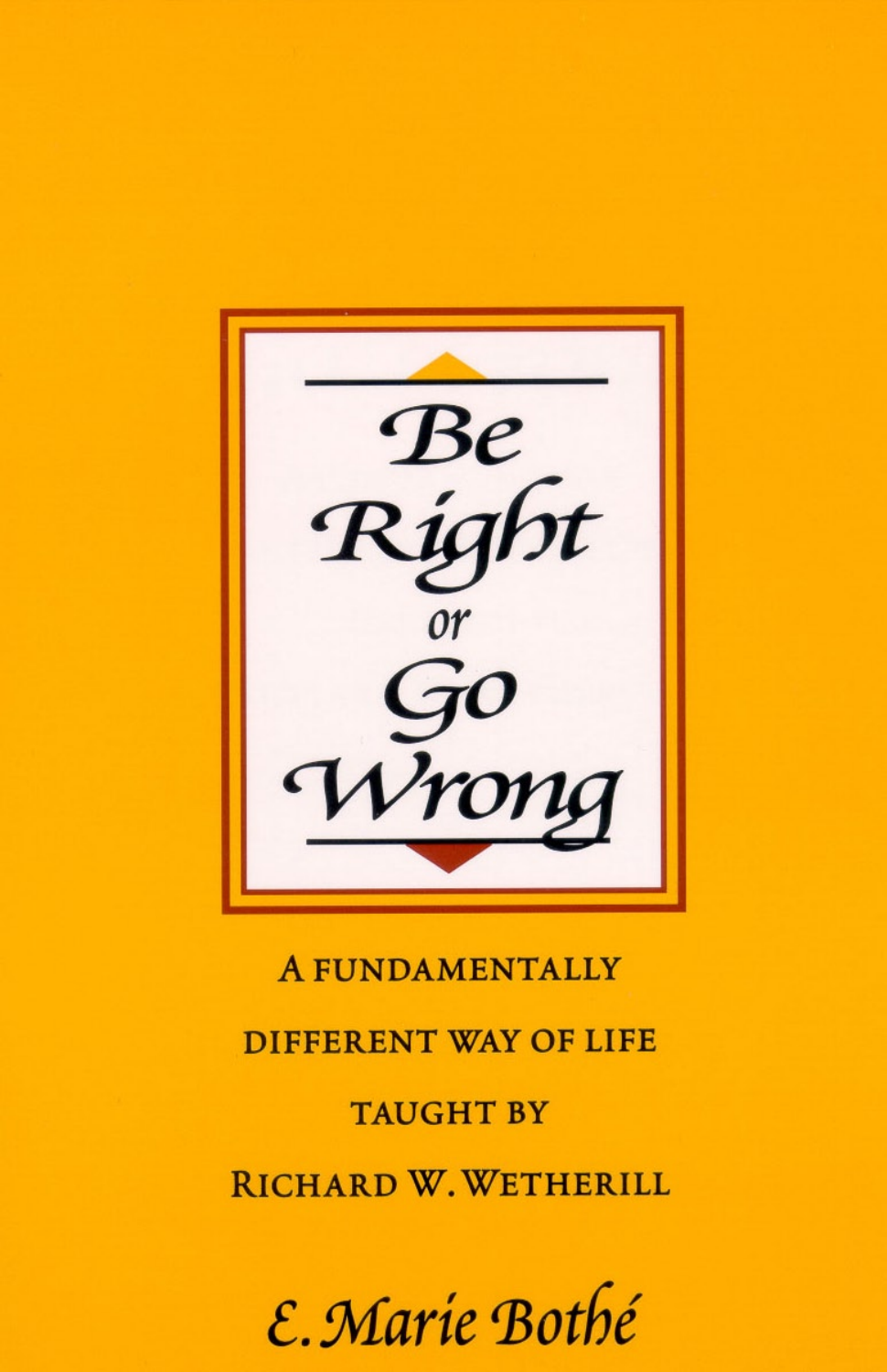# **Be Right or Go Wrong**

A Fundamentally Different Way of Life Taught by Richard W. Wetherill

> By E. Marie Bothé The Alpha Publishing House

Copyright © 1996 by The Alpha Publishing House PO Box 255, Royersford, PA 19468

All Rights Reserved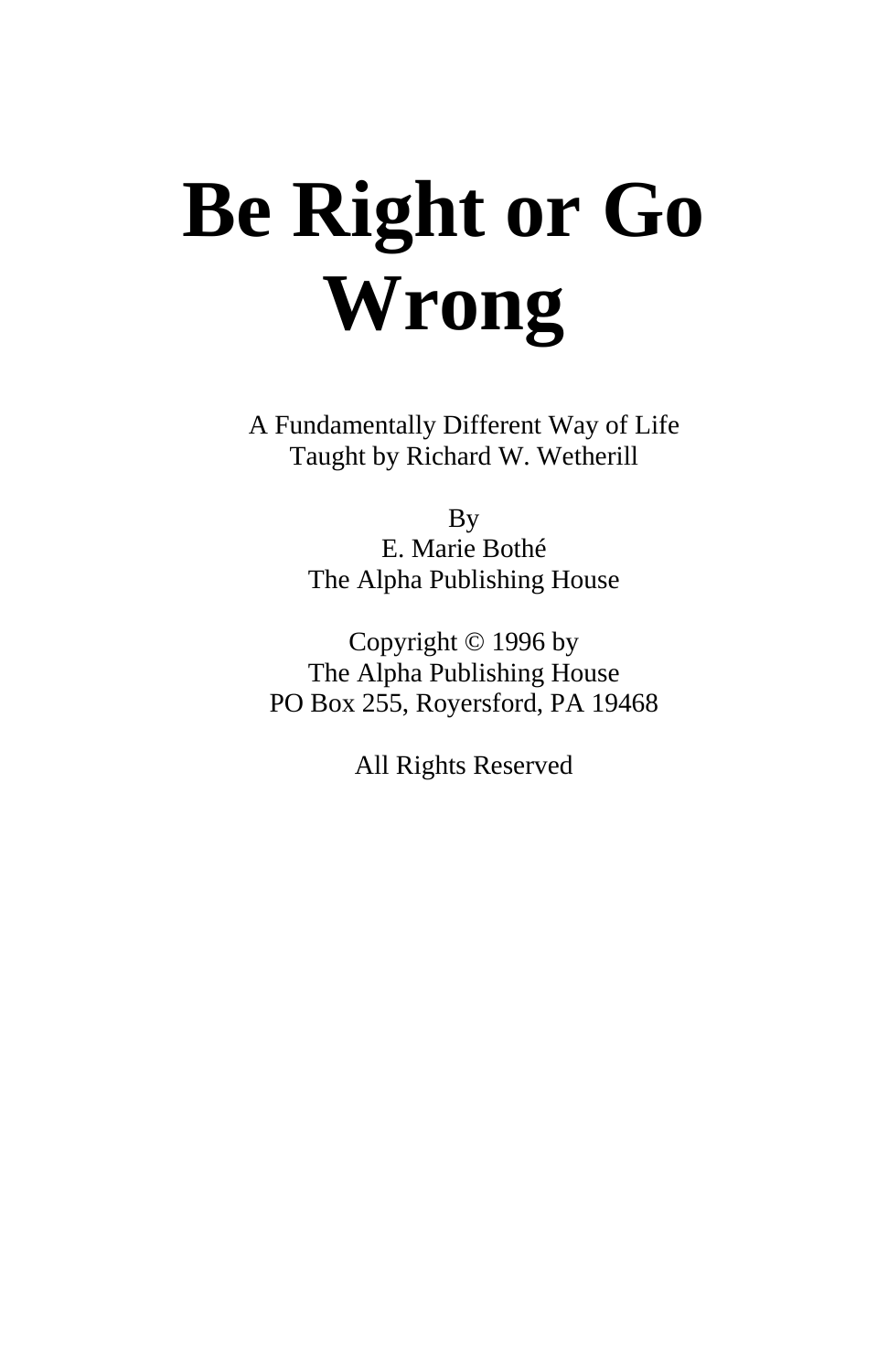## **Contents**

| $\mathbf{1}$ . |  |  |
|----------------|--|--|
| 2.             |  |  |
| 3.             |  |  |
| 4.             |  |  |
| 5.             |  |  |
| 6.             |  |  |
|                |  |  |
| 8.             |  |  |
|                |  |  |
|                |  |  |
|                |  |  |
|                |  |  |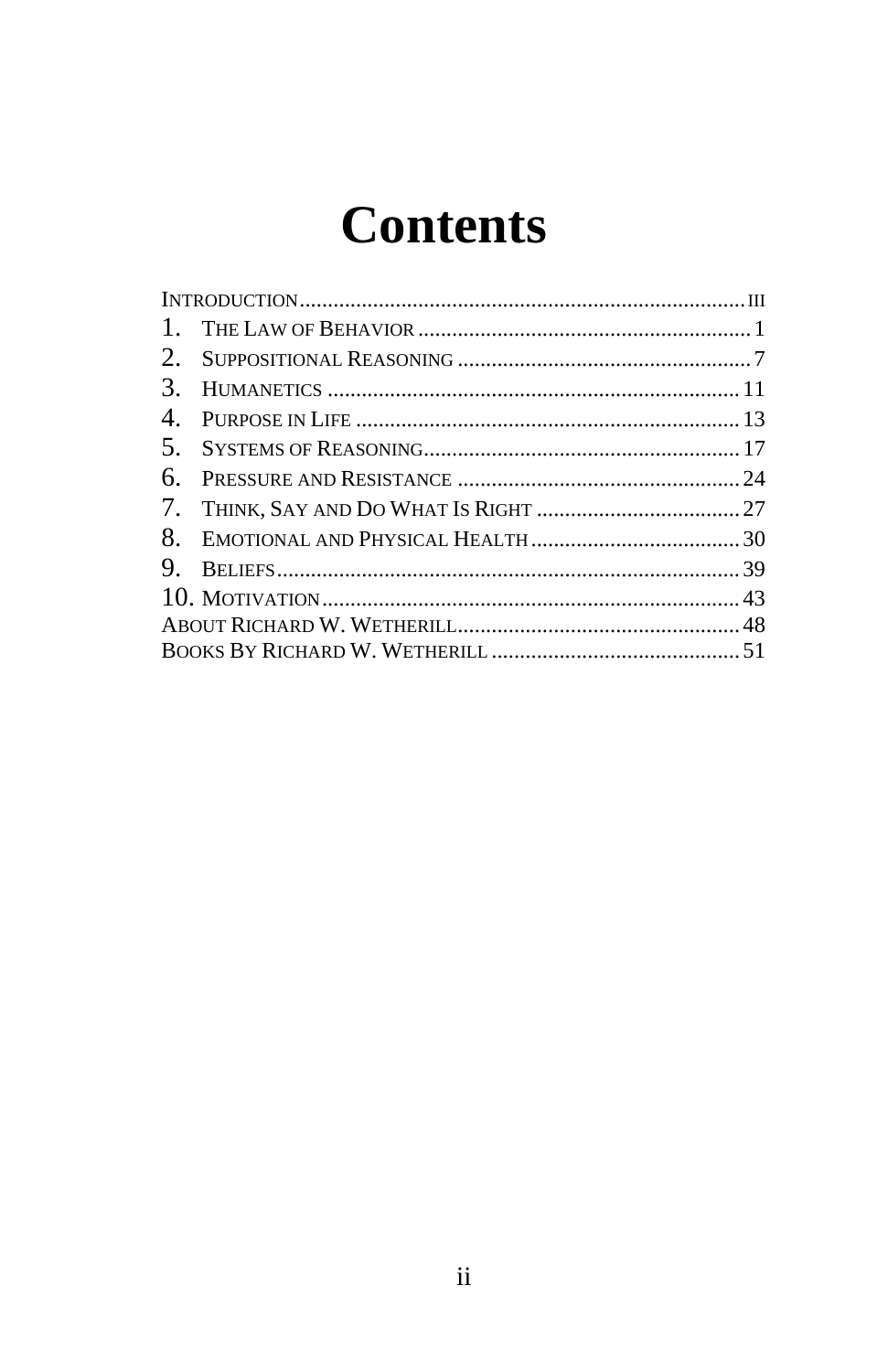## **Introduction**

<span id="page-3-0"></span>There is a well-known saying, "As you sow, so shall you reap." History tells us that society has been sowing seeds of dissent throughout the centuries: Rulers dissent to rule, politicians dissent to be elected, ethnic groups dissent to control, parents and children dissent for the upper hand, and virtually everybody dissents to the reality of whatever is happening by emotionally taking sides politically, socially and spiritually.

In the 1920s the late Richard W. Wetherill was given insight into a law of behavior existing in nature and impacting people's daily affairs without their awareness of its existence. As a result of conforming with that natural law, Wetherill was able to pursue several successful careers in his nearly seventy adult years as a teacher, training executive, author and management consultant.

Wetherill called the law of behavior, the law of absolute right: Right action gets right results, whereas wrong action gets wrong results. The law clearly establishes that right begets right and wrong begets wrong.

Do people know right from wrong? Some people would argue that nobody can know, because what is right for one is not right for another. Careful questioning reveals that many of those argumentative people know more about what is right than they are willing to admit. When they want to get their way, their attitude is one of "I know it's wrong, but I'm going to do it anyway."

Twelve-year old smokers do not picture themselves fifty years later as oldsters suffering painful physical ailments. That is the reality they should consider while they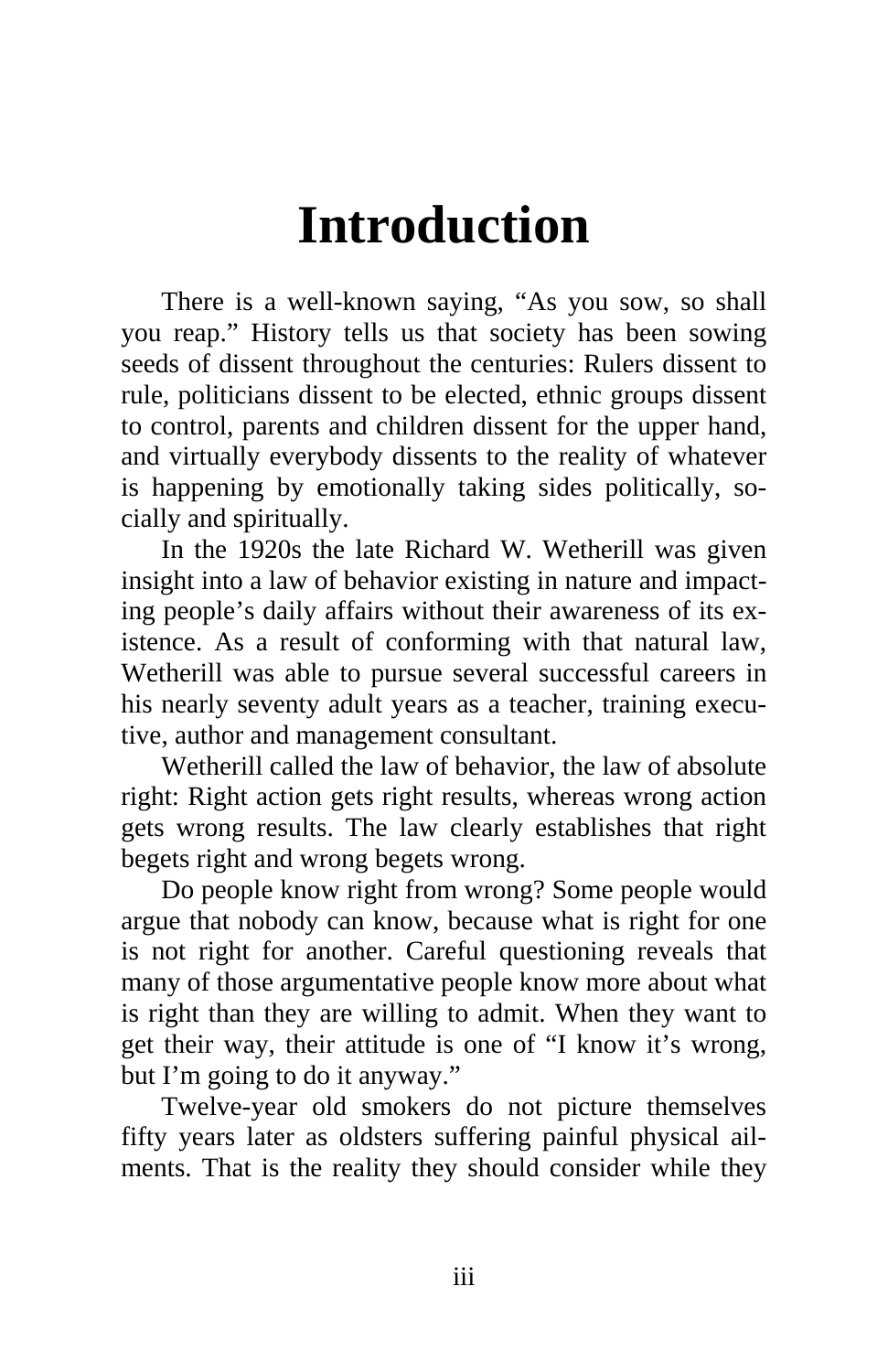are young and vigorous, but the seeds of dissent they'd previously sown in their thoughts triumph over what they know is right.

For purposes of this writing, there will be no attempt to name a creator. Suffice it to say that all of what exists was caused and developed somehow. In its pristine form, it would seem that whatever exists is too perfect and complex simply to have happened.

Scriptural writings record eight covenants between the creator and the human creation. The eighth and last covenant spells out the circumstances under which the covenant is to be consummated: When the fathers stop blaming the sons for the fathers' troubles, and the sons stop blaming the fathers for the sons' troubles, the creator's laws will then be written in their hearts and minds.

People will conduct their affairs as the creator intended by thinking, saying and doing only what is right.

I am personally indebted to my friend and mentor Richard Wetherill for his inspiration, kindness, foresight and his discovery of the law of absolute right. On the pages that follow, I will attempt to describe his insights into successful living for my own generation and members of the next who will use the insights to provide relief for a society that is crying out for rescue from its torturous wrong results.

On many occasions I have been strengthened by Wetherill's observation that no person can long withstand the continued onslaught of carefully presented truth. It will finally compel recognition of error. It will finally reconcile the causes of misunderstanding and correct what is wrong.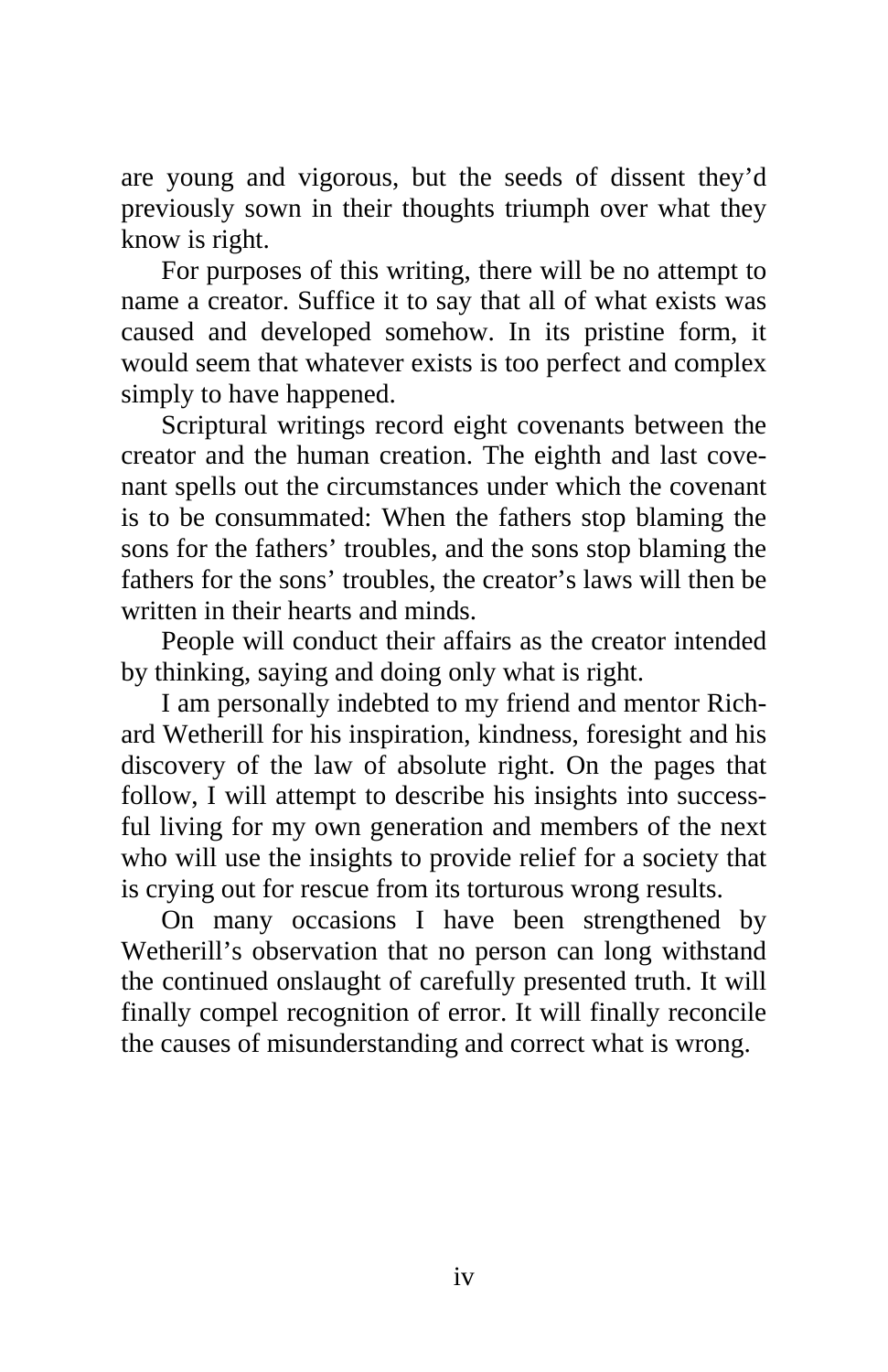### **Chapter 1**

### *The Law of Behavior*

<span id="page-5-0"></span>The evidence is that people exhibit strong tendencies to try to escape personal accountability for their wrong results. Seemingly it is the fault of others or bad luck that accounts for society's problems of physical and substance abuse, juvenile and adult crime, crises in education, healthcare, disease control and enough other social chaos to fill volumes.

To top it off, as an escape from the degeneration on earth, scientists reach out into space to find extraterrestrial life, politicians try to legislate solutions, spiritual leaders encourage the belief that their way is the way, and rarely does anyone feel personally accountable for his/her own wrong results.

The second law of thermodynamics predicts that the universe is dying—slowly and inexorably degenerating toward a state of total chaos. Be that as it may, the evidence is that the societal state of affairs is degenerating toward a state of total chaos. Why? The answer is found in a book entitled *How to Solve Problems and Prevent Trouble* written by the late Richard W. Wetherill who was a teacher, author, training executive and management consultant until his death in 1989. Basically, Wetherill stated that the reason for the degeneration toward a state of total chaos in people's affairs is that their thinking and, therefore, their attitudes and actions oppose the force of a natural law of behavior.

During long walks in Philadelphia's Fairmount Park while still in his teens, Wetherill pondered the solution to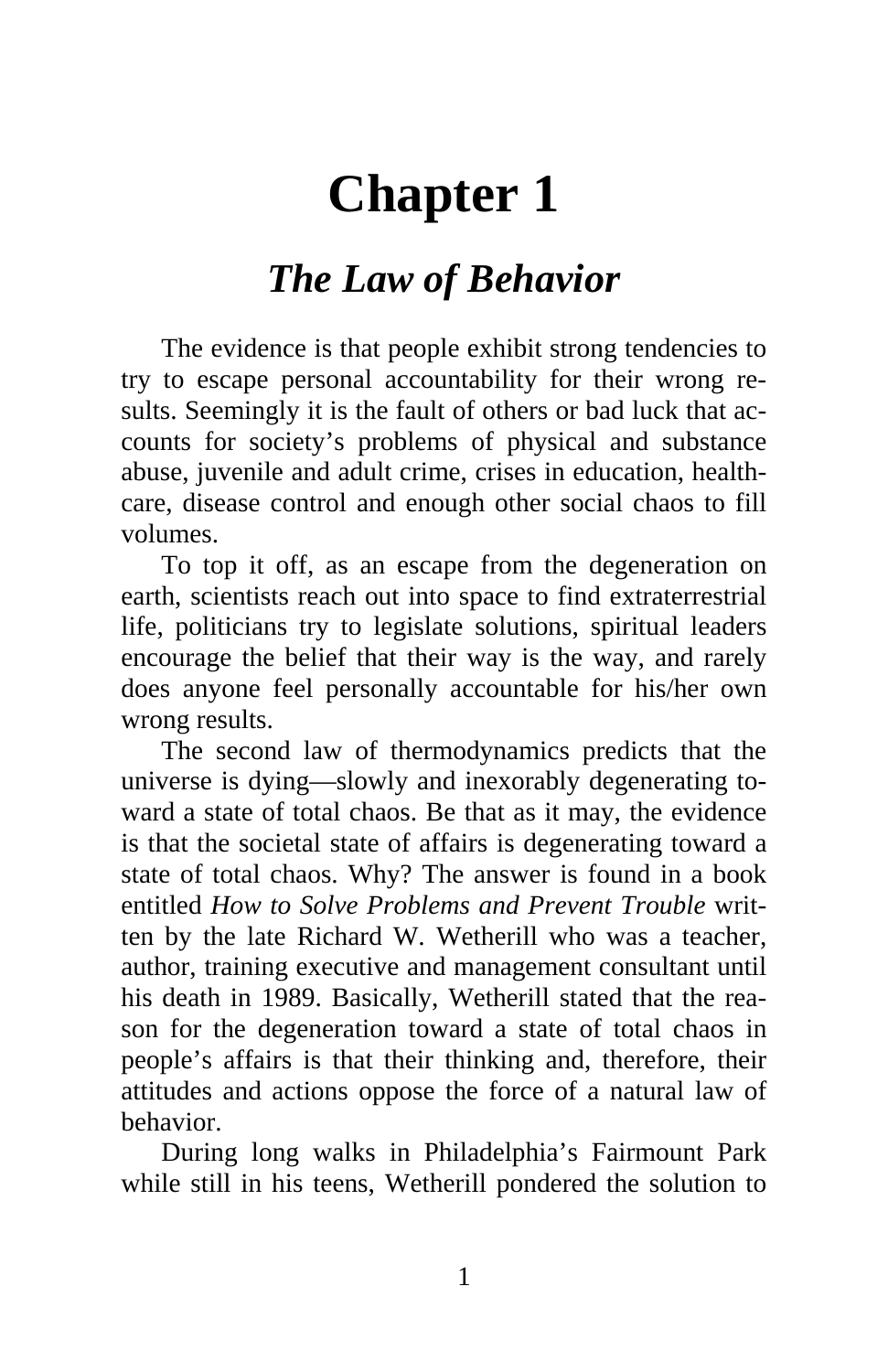people's puzzling behavior. Why did bad things happen to seemingly good people? As a result of his asking, Wetherill received insights regarding a behavioral law functioning in people's affairs. He called it the *law of absolute right: Right action gets right results, whereas wrong action gets wrong results*. That law became the guiding influence for all his activities during his sixty-year career.

This book, *Be Right Or Go Wrong*, which describes a fundamentally different way of life contains a condensed version of Wetherill's writings and selected concepts from his talks on the law of behavior. The information is discussed from the viewpoint of someone who learned about the law of behavior from another person rather than from her own insights on the topic. It is thought that a secondgeneration approach might communicate the information more successfully to those thoughtful people who would like to "unscrew the inscrutable."

But what does Wetherill's previous statement mean— "people's thinking and, therefore, their attitudes and actions oppose natural forces"? Consider his theory:

Whether actual or allegorical, the account of Adam and Eve in scripture provides the fundamental clue. Disobey the creator's instructions, and there are penalties to be paid. You may wonder how the creator's instructions are communicated to people.

Wetherill's theory is that communication is first established through the force of natural laws, including the law of behavior. Getting that information acknowledged is vital to reverse society's trend toward chaos. As long as people continue to reason from their judgments of good and evil, they are unwittingly in contradiction to nature's law of right behavior.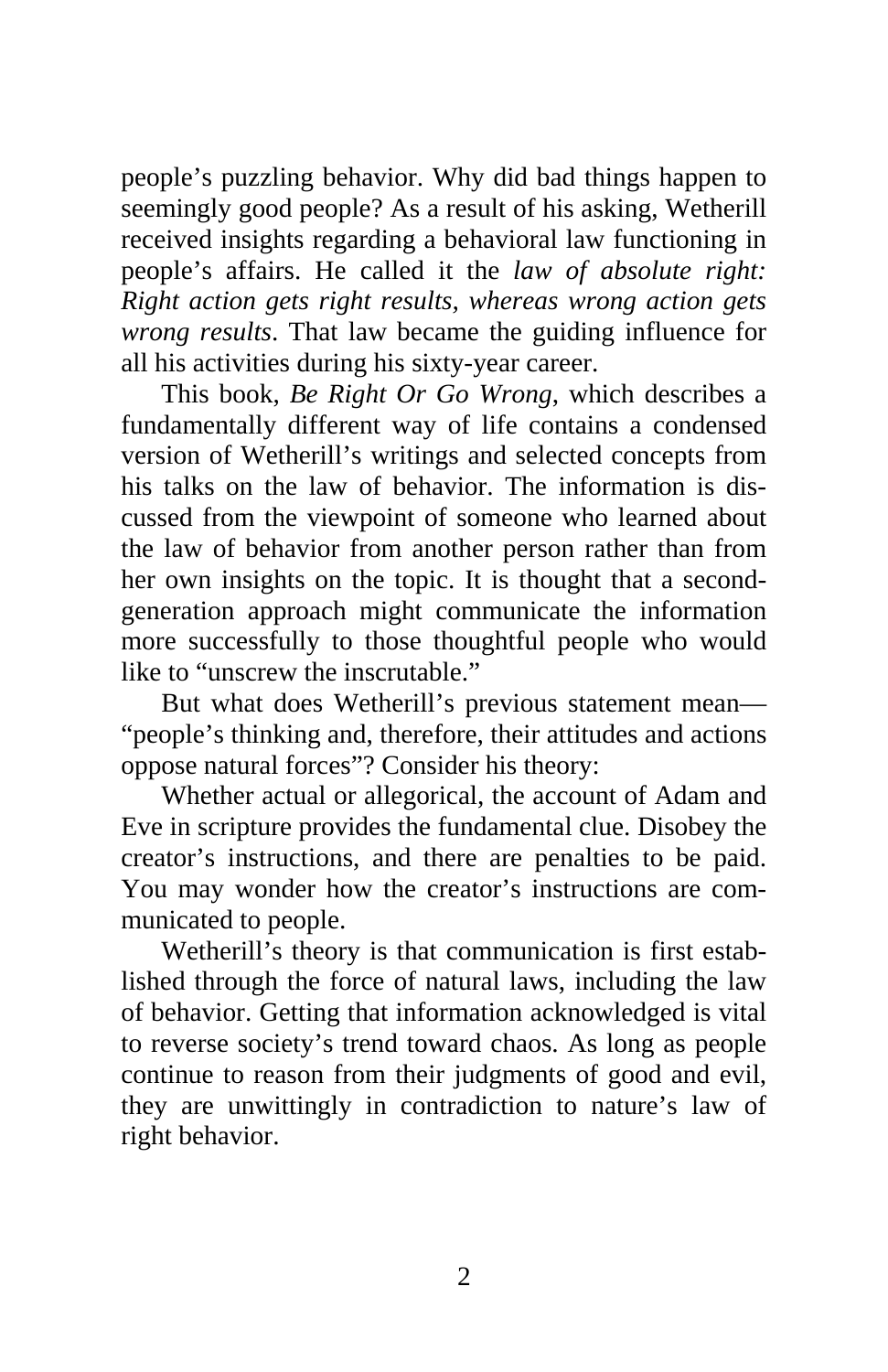Why? Because any person's judgments of good and evil are necessarily based on that person's ability to *know* what is good and what is evil. Human opinion could never take into account all the relevant facts, because those facts are found in reality. The very act of judging good and evil puts the mind out of touch with reality. Any conclusions reached under those circumstances would necessarily be in contradiction to reality.

The effect of that contradiction is engulfing society in an ongoing series of degenerating wrong results, clearly visible but clearly not understood.

There are no ifs, ands or buts regarding natural laws. Those laws are immutable and inexorable, unlike people's laws that are often violated with seeming impunity unless a person is caught, found guilty and sentenced by authorities. With what result? Not enough prisons to house the guilty and a discouraging number of repeat offenders.

Because Wetherill's study is based on scientific findings, he made no attempt to define the creator other than to state that the creator is whoever or whatever is responsible for what exists: *reality*. He defined reality as comprised of *natural laws, whatever happens, material and nonmaterial things*.

The truth seekers of the world would be wise to seek reality for that is where truth is confirmed or denied. A statement of truth is static, whereas reality keeps changing so that a truthful statement becomes untrue simply because the reality changed. Seeking the truth only as a guide to reality is the procedure for knowing the truth that makes one free.

Inasmuch as natural laws determine the parameters within which people can function, the absolute right of the behavioral law is not subject to human definition. To get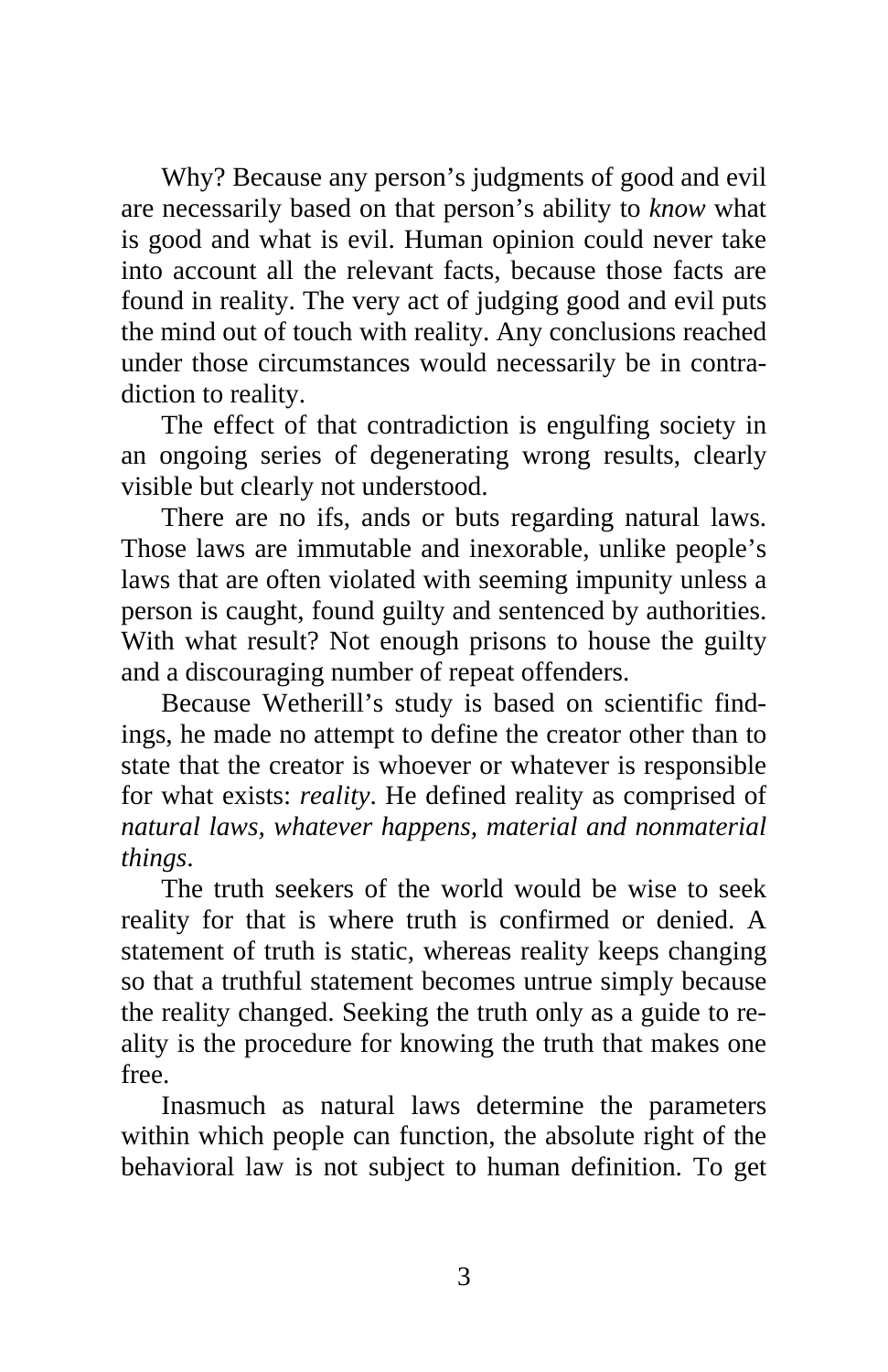right results, the law requires people to take action that is simultaneously logical, expedient and moral. Expressed in other words, absolutely right action is workable, appropriate and honest; and if any of those three criteria are missing, there cannot be right results.

That is how the law works; it is not any person's opinion nor can any person change the law. Overwhelming evidence of society's noncompliance with nature's definition of right action is reported regularly in the daily news.

Unlike laws promulgated by people, natural laws are self-defining and self-enforcing. Their "teeth" are inherent in them, and their control is absolute. Thus the mere attempt to violate a natural law triggers a wrong result. For example, whoever touches a live wire is shocked, burned or dead. If a saint and a sinner topple off the roof of a tall building, their descent is controlled by the law of gravitation no matter what their prayers or curses. When they encounter a space already occupied, they both get the same scientific result.

It follows then that nature holds people accountable for whatever actions they take with regard to the laws of physics. People accept those laws, and they make prodigious efforts to understand and apply the laws man has already "discovered" by seeing their effects in reality. The fact that discoverers' names get attached to laws found in nature shows how people tend to misappropriate credit.

Wetherill, however, makes it clear that people have mistakenly thought they were free to behave socially in whatever way they chose, producing a wide range of chaotic results. Reports are presented daily decrying the worst, most newsworthy items, and despite their best efforts to stem the flow, the experts' solutions are not reversing society's drift toward total chaos.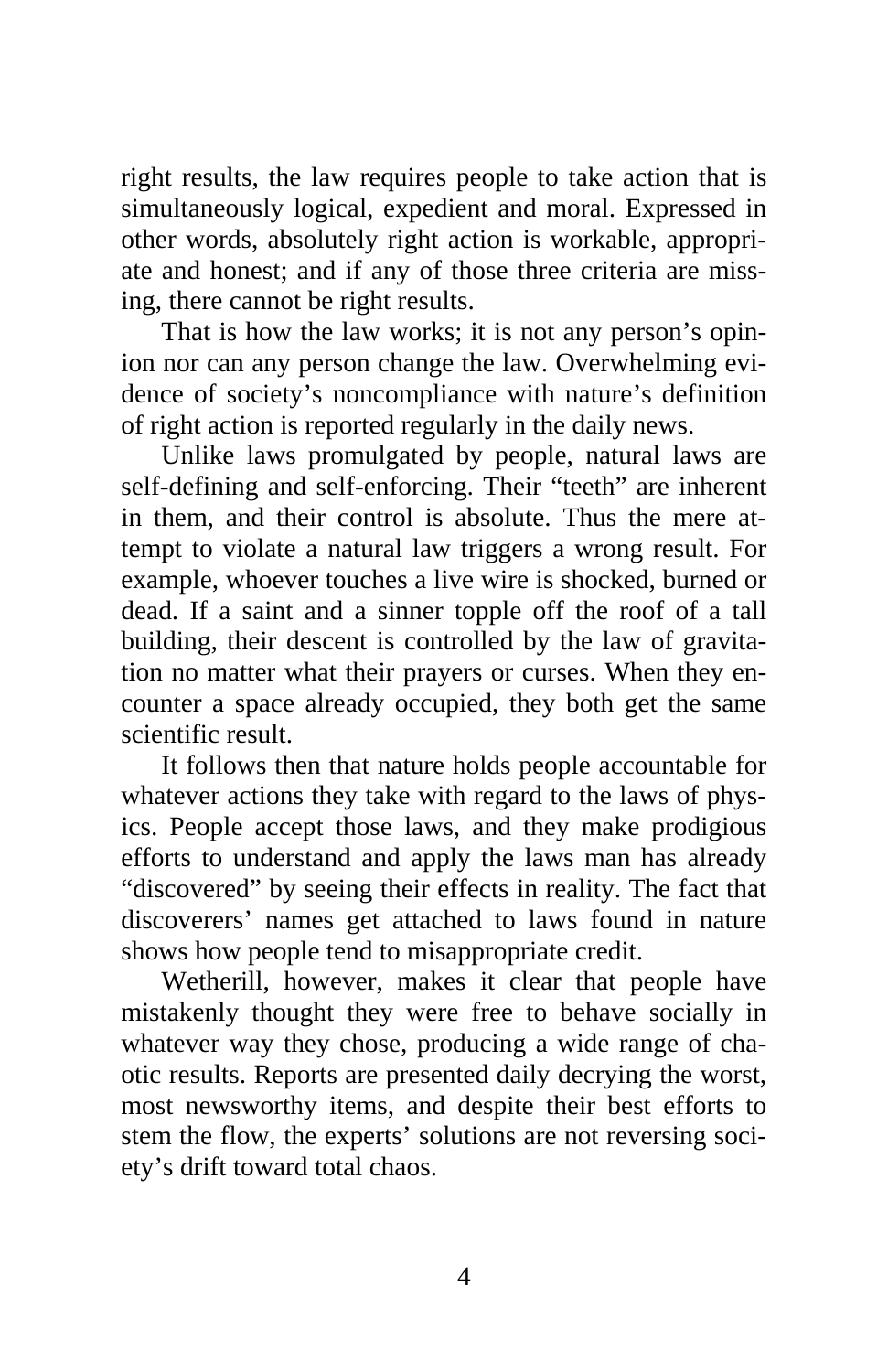There is a solution that would reverse that trend, but a problem arises because in the past, the solution has been anathema to most people. The solution requires that people become fully accountable for their wrong results. They have to look to themselves for the cause and look to natural law for the remedy: *Think, say and do what is logically and morally right.*

Under Wetherill's tutelage, his students learned to abandon their goals and personal motivation and to replace them with the impersonal motivation of a natural law of behavior. As a result, they typically enjoy improved health, financial security and splendid relationships.

Initially people tend to distrust impersonal motivation because their consistent use of the impersonal motivation of the laws of physics is taken for granted. They learn to adjust their actions to the requirements of those laws without recognizing that in doing so they have adopted nature's impersonal motivation to replace their own motives.

For example, no child can ride a bicycle or roller skate until he/she adopts the motivation of laws of gravity, centrifugal force, momentum, friction and whatever other laws are relevant. Do children know about those laws, can they name them? No, of course, not. They simply adjust their behavior instinctively to do what they see the other kids already doing. Suppose children today were surrounded by people who were doing their best to do only what is right. What a dynamic force those examples would be to the children of the world!

There is, however, a contradictory force blocking any such effort. In order to explain why thinking goes awry in the human psyche, Wetherill pointed to the "inherited" disobedience mentioned earlier, causing newborns to start trying to get their own way. As the scripture states it, "They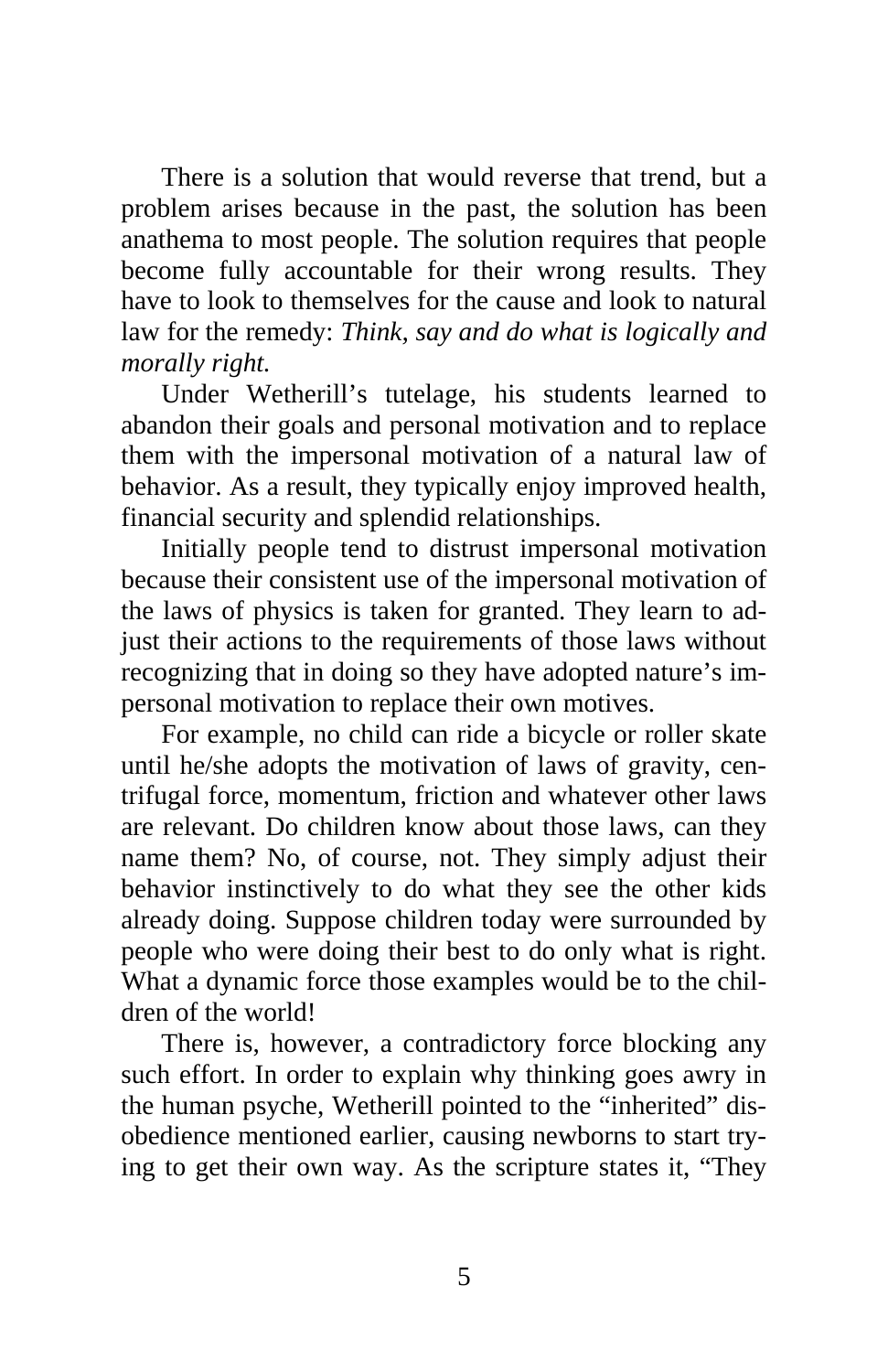go astray as soon as they be born..." So, based on the universal wrong results society is experiencing, we can deduce that people still live under the blight of the original disobedience.

The question then arises, "Why?"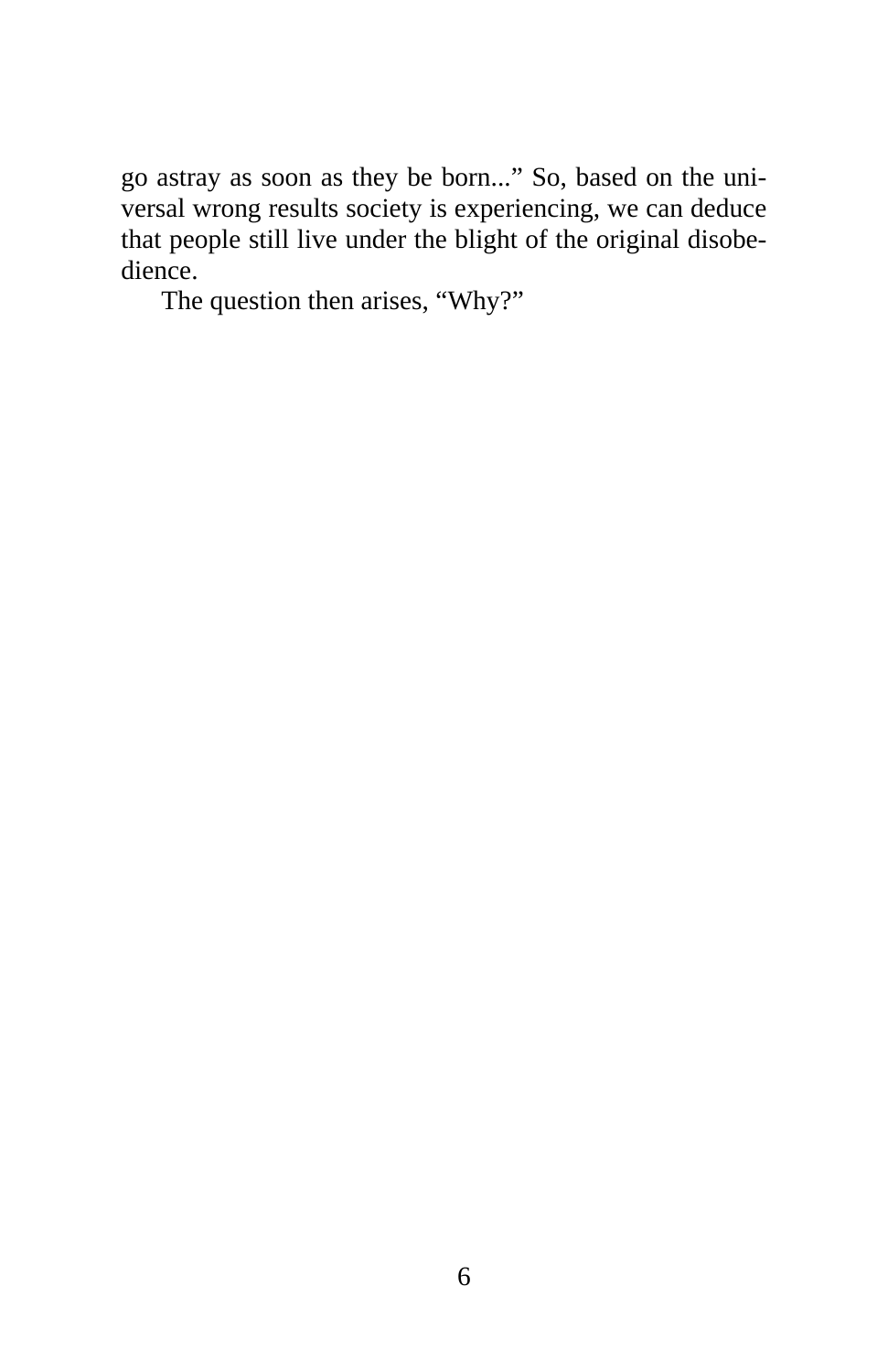### **Chapter 2**

### <span id="page-11-0"></span>*Suppositional Reasoning*

Before presenting Wetherill's explanation, let me first introduce a quote from a famous French clergyman that is appropriate for what follows: "We are not human beings having a spiritual experience. We are spiritual beings having a human experience."

Wetherill's insight into this mystery transports our thinking from the material world into a nonmaterial realm where, according to scripture, disobedience originated among the spiritual entities many people call souls. The insight supposes that absolute rightness existed in the spiritual realm until one soul deviated by desiring supremacy. Other souls desiring the same seeming advantage also deviated, destroying equality and causing chaos.

Wetherill made it clear to his students that since there is no reality to confirm or deny this insight, they should regard it as suppositional, as a tool of thought. They did, and found that they were better able to understand the behavioral problems they faced in themselves and in the people around them.

The supposition further postulates a state of simultaneity in that realm which precluded any opportunity to study the cause and resolution of that chaos, so a material world was created. A realm that, in every aspect, is administrated by natural laws controlling its material existence with observable effects that disclose how those laws function in that realm. Time and space were created so that a counterpart of the chaos in the spiritual realm could be brought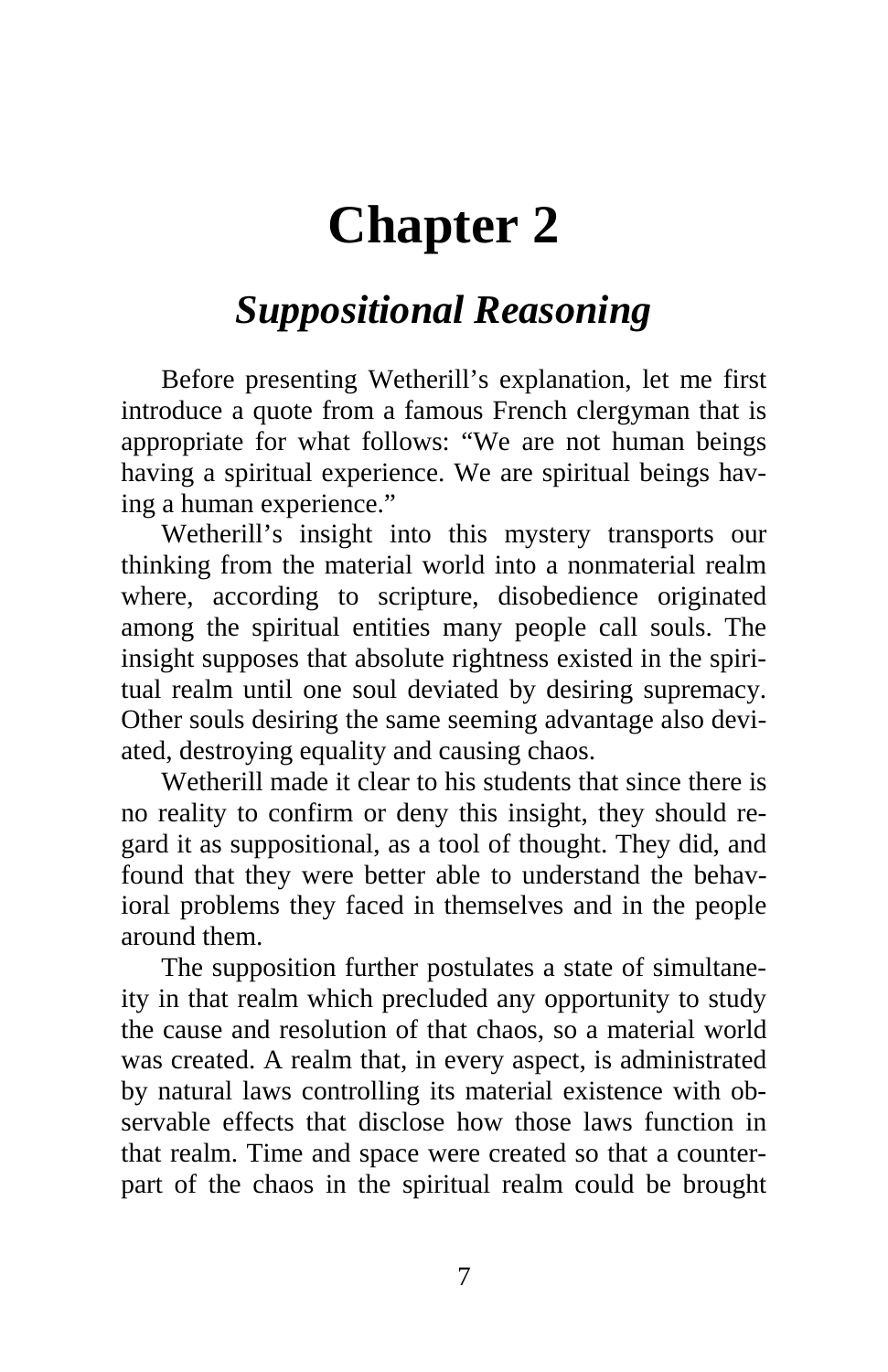into material existence. Thus the cause-and-effect sequence of the deviation from absolute right in the spiritual realm could be expressed, recognized and resolved.

At the right time, physical beings with a desire to question their existence inhabited a hospitable planet created to sustain them in the material world. In accord with a system not known to those inhabitants, errant souls entered those physical bodies at birth to be imprisoned there as long as the body survived. Thus the scene was set for a struggle for supremacy by the spiritual entity—a struggle that the physical being felt but could not comprehend.

According to Wetherill's insight: Starting in infancy, people's predilection to wrong behavior is regarded as influence from an errant soul, trying to instigate the destruction of its flesh-and-bone prison so that the soul could make its escape from the material world.

The insight continues that the rebellious souls were to be continually returned to the material realm until their wrong influence would be detected, analyzed and overcome by the physical beings. In addition to the several previous attempts to reach people's minds, the creator enabled Wetherill to detect, analyze and tell people how to overcome that influence. The formula is that a person has to make a meaningful decision to think, say and do what is absolutely right—what is workable, appropriate and honest.

With that changed motivation, the soul's influence is replaced by influence from the creator's law of right behavior, and people no longer give their unintentional support to the soul's scheme for escape. The insight also allows for the possibility that a soul given the right example by its human jailer might be reformed. The reformed soul could then be returned somehow to the spiritual realm from which it had been expelled. Acting on that possible sce-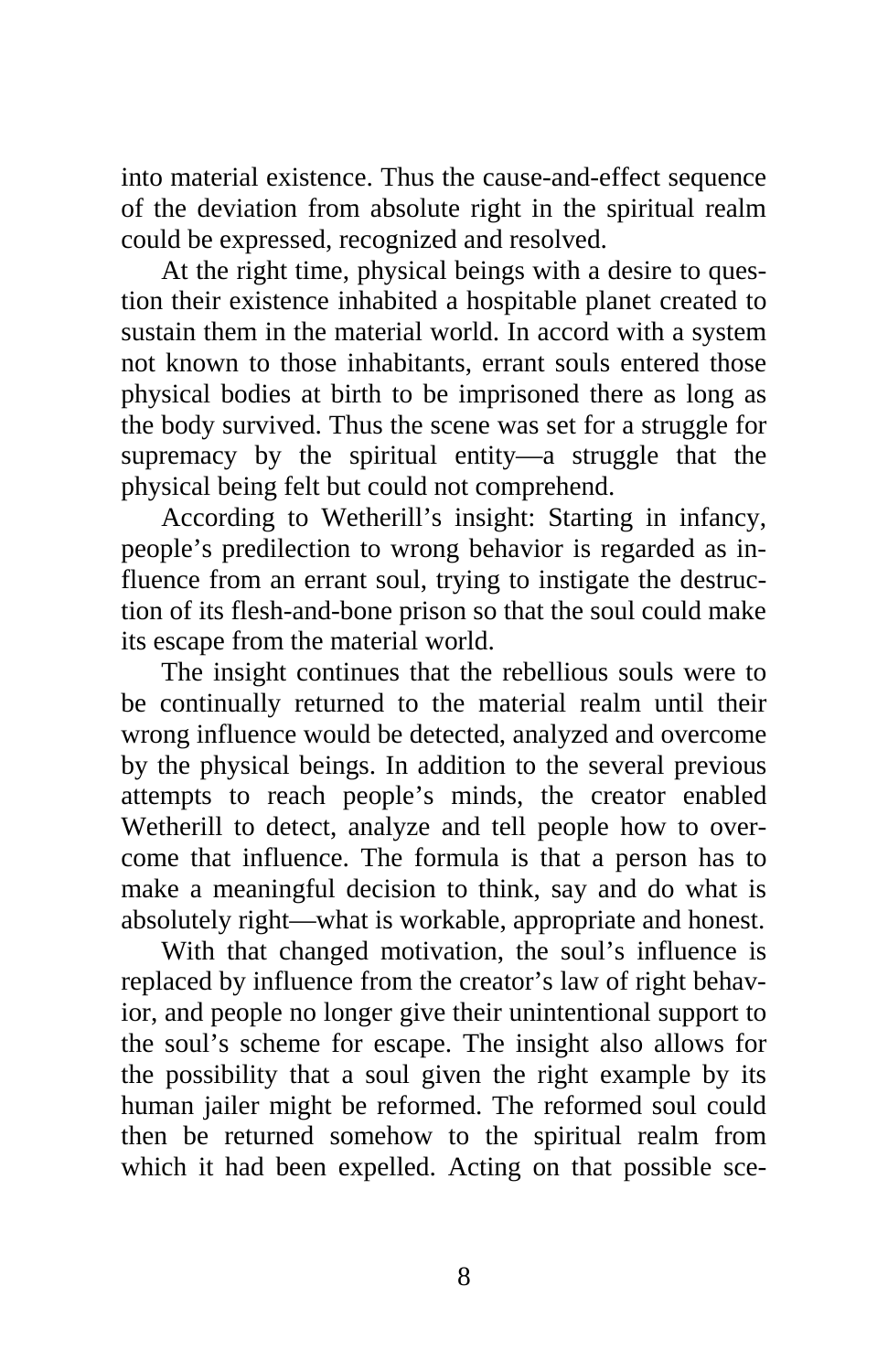nario enables people to serve a higher purpose in life than just to continue trying to satisfy their own motives to do, be, have, get and become.

Wetherill's insight reveals that the soul in the material world is not the pure, spiritual entity as is customarily thought. Its intent is not to guide people toward the perfect life hereafter. Rather it fosters their inclination toward wrong thoughts and behavior here and now. That malevolent influence causes people unknowingly to risk their health and happiness by accepting motivation from the soul's desire for supremacy and its scheme to escape the material world.

However, because right has ascendancy, Wetherill was told that there would come a time when the nefarious influence of the soul would be exposed, and its ability to affect people's behavior would be ended. Certainly people's awareness of the situation would seriously interfere with the continuance of that unseemly influence. Making people aware of it is a part of the reason for this book.

Other specific insights into people's deviant behavior and techniques for changing it had been given to Wetherill throughout his childhood and young manhood. Later in life when he tried to share the information with his business clients, his publishers and friends, their emotional reactions effectively silenced him. However, as long as he used his abilities to solve problems and prevent trouble for individuals and corporations, his services were in constant demand.

In the late 1940s at the urging of the publisher of his business manuals, Wetherill wrote a series of three books collectively known as *The Dynamics of Human Relations* published by D. Van Nostrand Company. The books sold for many years under the titles of *How to Succeed with People, How to Put Your Ideas Across* and *How to Get*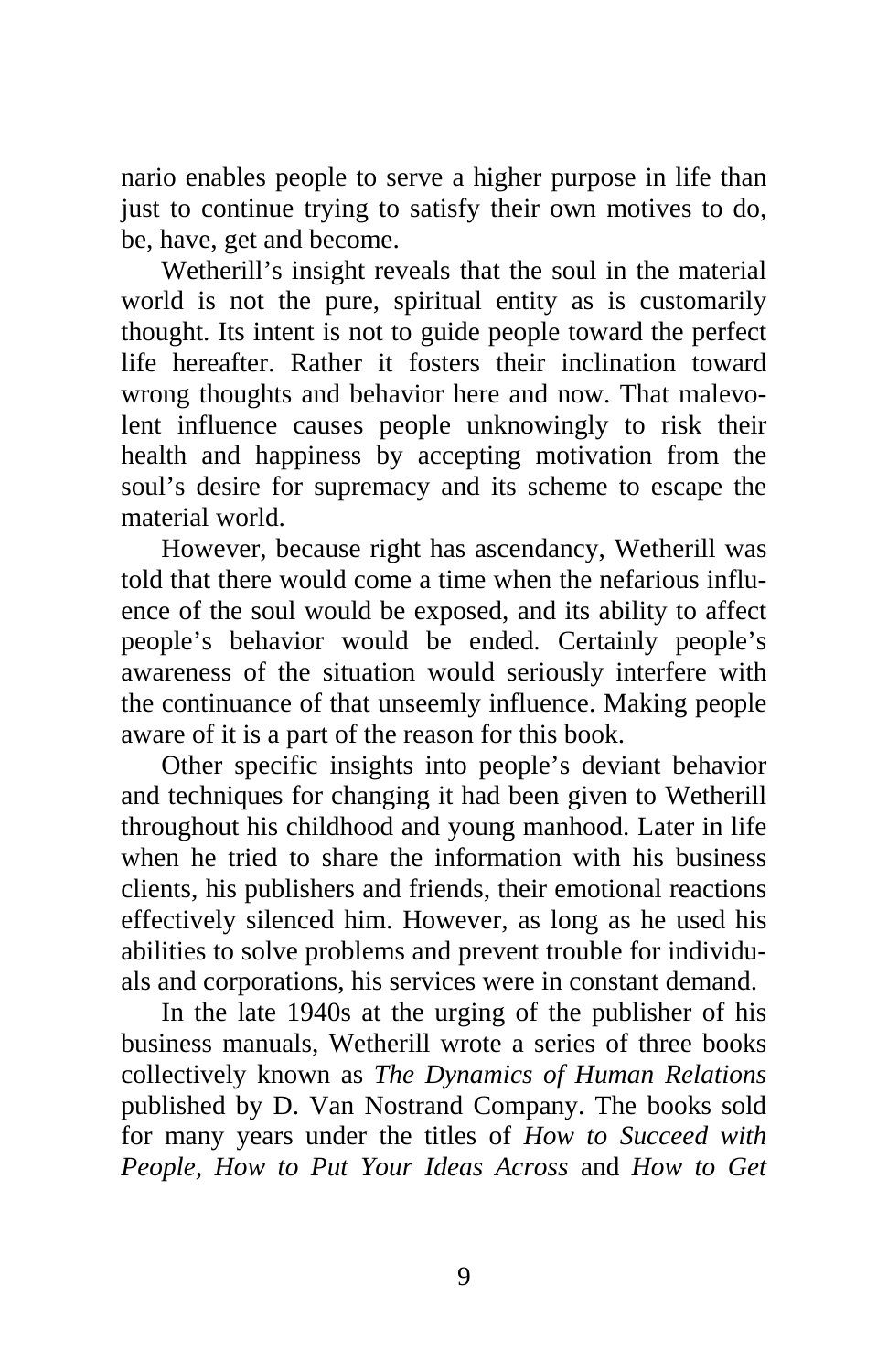*Leadership and Influence.* They are no longer in print, but if there were sufficient demand for them, they could be republished.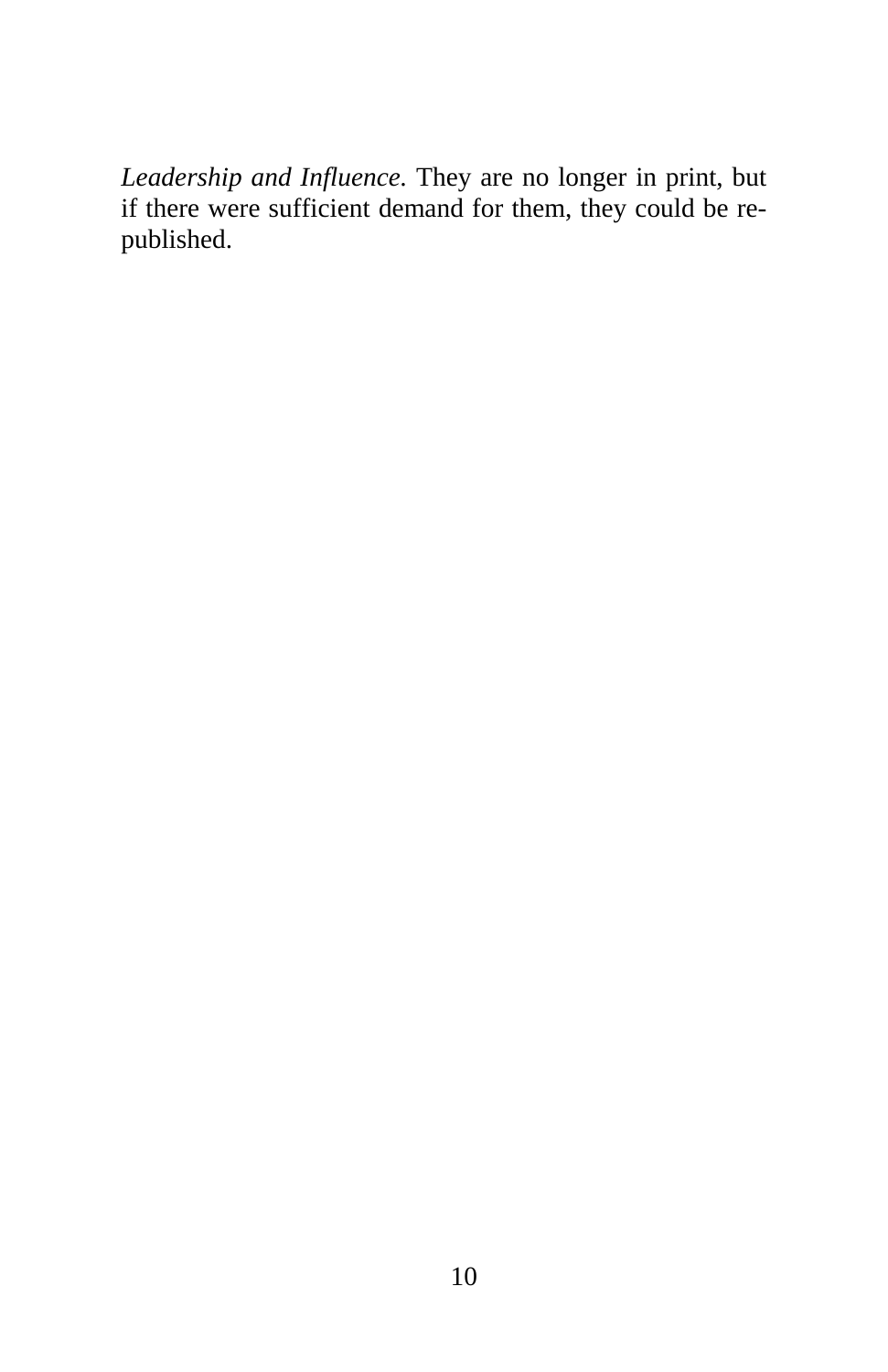### <span id="page-15-0"></span>**Chapter 3**

#### *Humanetics*

I first met Wetherill in 1958 when I attended a week of daily lectures and training sessions he presented in Sarasota, Florida. Afterward I volunteered my services to help spread the good news of release from the wrong thinking that causes people unknowingly to defy the law of right behavior. In 1959 I moved to the Philadelphia area to work as Wetherill's assistant until his death in 1989 when I succeeded him as Director of the Humanetics Fellowship.

Humanetics is a word Wetherill coined for his study of behavior when he published the first book on the subject in 1952 entitled *Tower of Babel*. Over the years, we discovered that the word humanetics had been picked up by other companies. They sold computer furniture, obesity drugs, hospital beds, career counseling, and I don't know what else. In addition, the general public seemed to dislike the word humanetics when it was associated with a study of behavior. For those reasons, Wetherill's humanetics is now also called the Right-Action Ethic™. (An ethic is a guiding system of moral principles and values.)

Since his presentations make frequent reference to the word humanetics, readers should know why we also use the term Right-Action Ethic to describe his behavioral study.

Members of the Humanetics Fellowship are his former students, and they are reasoning from the motivation of nature's behavioral law to the best of their ability. In so doing, they are enjoying the benefits of right thinking which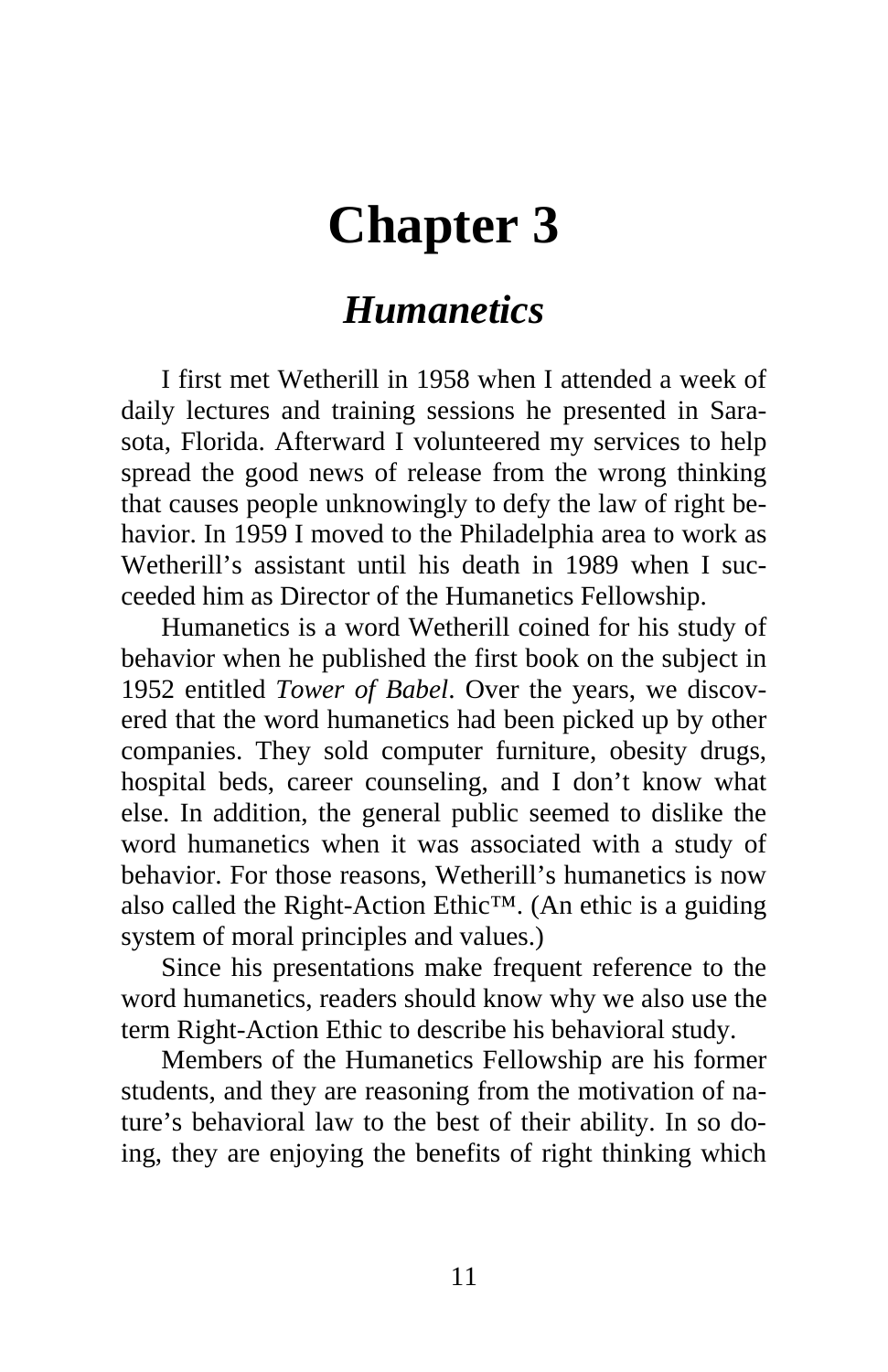include a sense of real purpose in life that they think should be shared with everybody.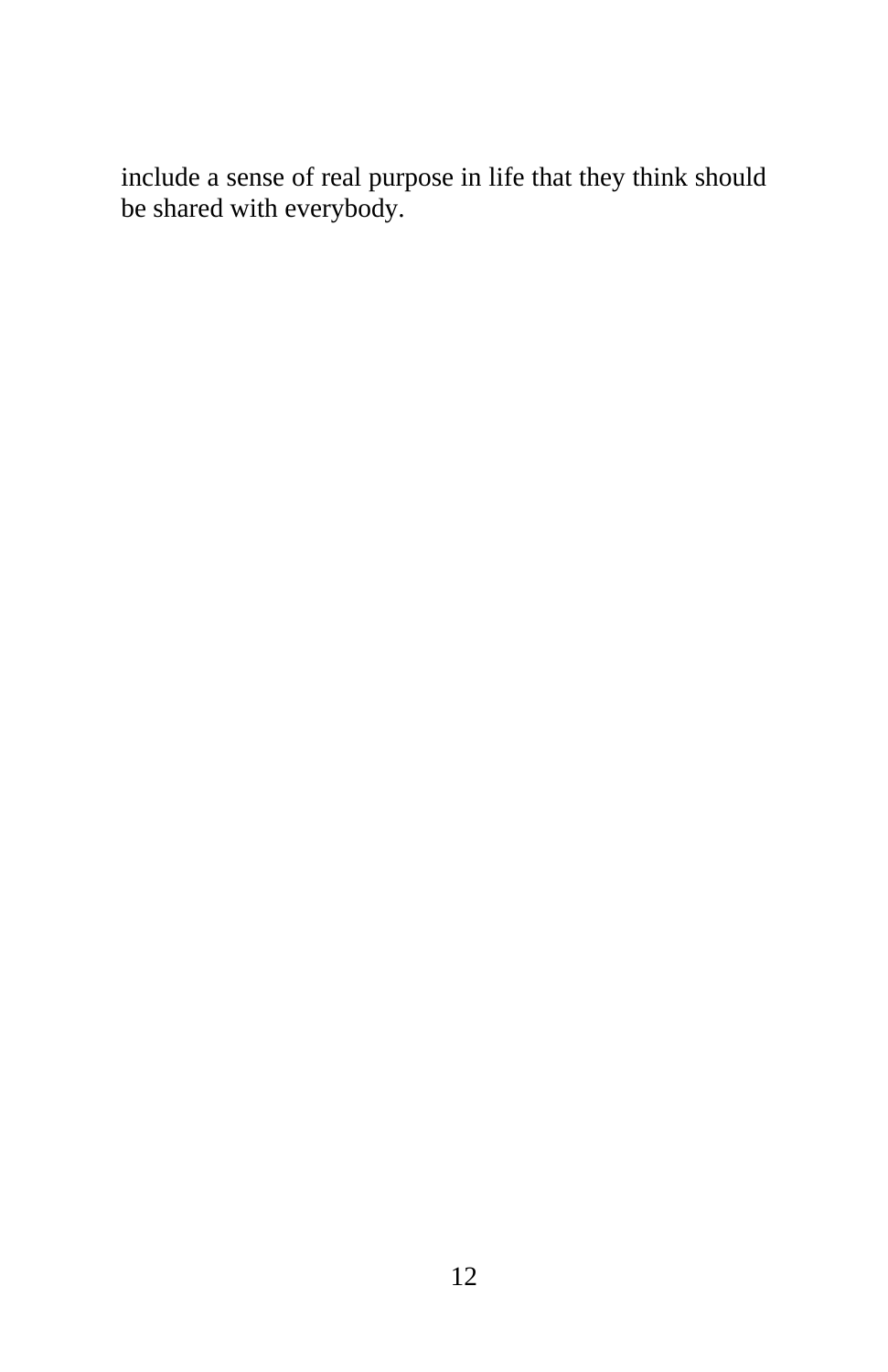### <span id="page-17-0"></span>**Chapter 4**

#### *Purpose in Life*

In one of his booklets, Wetherill wrote "The fundamental principle by which a person is motivated controls and determines his whole pattern of behavior. He has only two choices: serve self or serve the creator. One leads to contradiction and chaos. The other leads to rationality and peace."

Wetherill described our purpose more specifically as follows: People are here to serve the purpose of the creator's plan. They do that by adopting the motivation of the law of right behavior and dropping their own plans based on their motives. That change puts an end to people's frustration, and it puts an end to any further influence from the soul.

The reason people suffer so much frustration is that they keep trying to satisfy their motives, which is impossible in a universe entirely controlled by natural laws. In effect, they unknowingly pit their likes and dislikes against the real world. Because people have not known about their higher purpose under the creator's plan—mentor to the soul—they act on motives to get their own way. Those personal motives have been causing them to depart this life without ever having known of the higher purpose for which they were created.

For example, people who have smoked tobacco and/or other plants for many years may have so severely harmed their respiratory and circulatory systems that the damage is irreparable. The abusive consumption of alcohol or other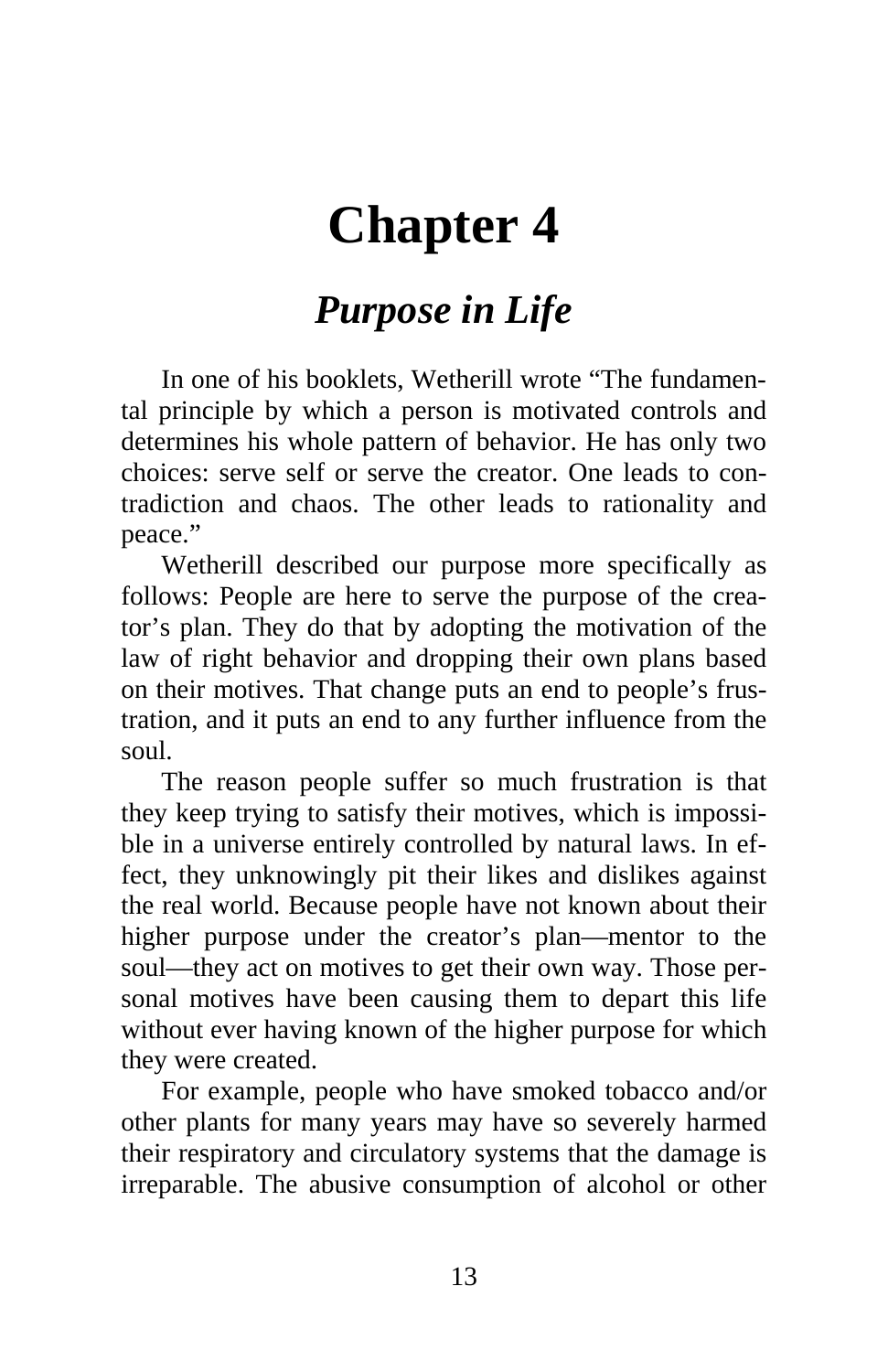addictive substances may have similarly destroyed the functioning of organs needed to sustain the body's life force. However, if the thinking changes soon enough, the body has great recuperative power, and no matter what the outcome, it is to everybody's improved quality of life to think, say and do what is right.

When the situations of life seemed somewhat perplexing, Wetherill reminded his students, "We are here to take right action." They found those words to be stabilizing as well as clarifying, and the statement reminded them of their voluntary choice to think, say and do what is right.

When people learn that they have unknowingly accepted the influence of an errant soul and have been expressing its superior, rebellious attitude as their own, they know the origin of their wrong behavior. Soul-level influence picked up by the body causes people to plan to get their way, whatever their way might be—good or evil. In that state they form personal motives making them behave in ways that damage relationships and careers, cause accidents and poor health. That wrong influence also explains the prevalence of antisocial behavior and why law breakers tend to feel justified and defensive of their crimes.

The suppositional theory of the soul's wrong influence further explains why the reform programs for delinquent children and criminal adults fail to accomplish their goals. In addition, no matter what funds are provided to resolve society's health and welfare problems, they remain unresolved. The reason the programs and funding for those projects are largely ineffectual is that such problems are not being addressed at their fundamental, causative level.

Lawbreakers of all ages are not being taught about their innate drive toward wrong action and how that drive influences what they think, say and do. More important, they are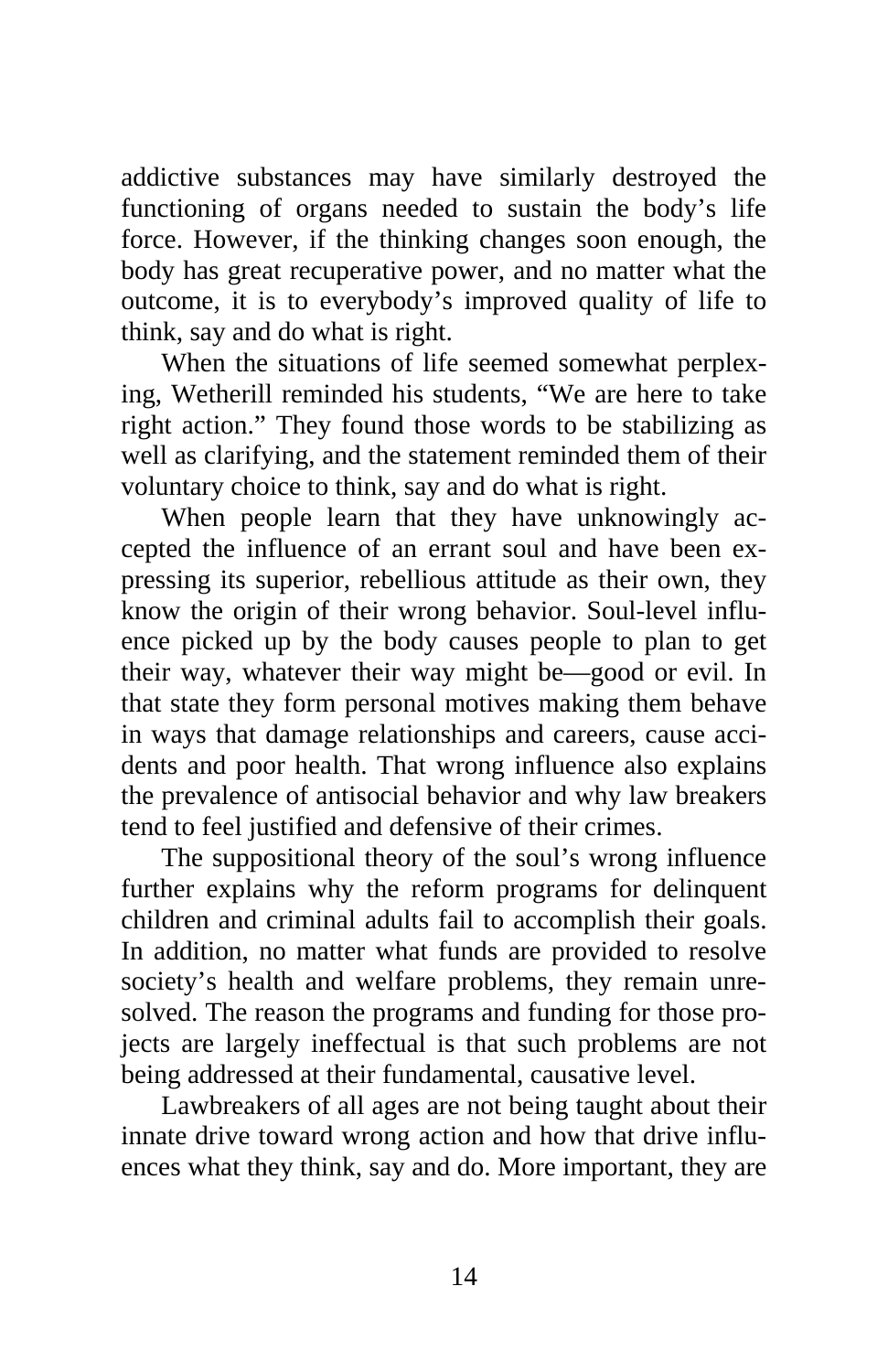not taught what they could do to suspend that influence and release the wrong thinking that would stop their wrong behavior. If that fundamental approach were widely implemented, penitentiaries would become places for penitence, as the word suggests, rather than places for incarceration and punishment. The inmates who cooperated would then be returned to society to begin a fundamentally different way of life.

Society's degeneration toward chaos will cease when people learn to acknowledge the safety and protection of the behavioral law just as they acknowledge the safety and protection of the laws of physics. People know that gravity protects them from flying off into space. At an early age, they learn to adjust their behavior to the gravitational law and to function safely under its requirements. With the same attitude, society's behavioral chaos would be resolved as people adjusted their social behavior to the law of absolute right—just because it is right to be right and wrong to be wrong.

At present, religions are fragmented over definitions of right and wrong behavior based on dogmas and doctrines that were promulgated by people who had reasoned from good and evil. Political parties are fragmented by the same flawed approach. Ordinary people simply struggle to get their own way—mostly subconsciously. Sooner or later, they are frustrated by the wrong results of their dealings with family members, working associates, friends and even strangers, all of whom are similarly acting on motives to get their way.

People who are mature enough to have learned about natural laws know that such laws require obedience. They know that people suffer unwanted results even for an inadvertent attempt to disobey what natural law decrees. They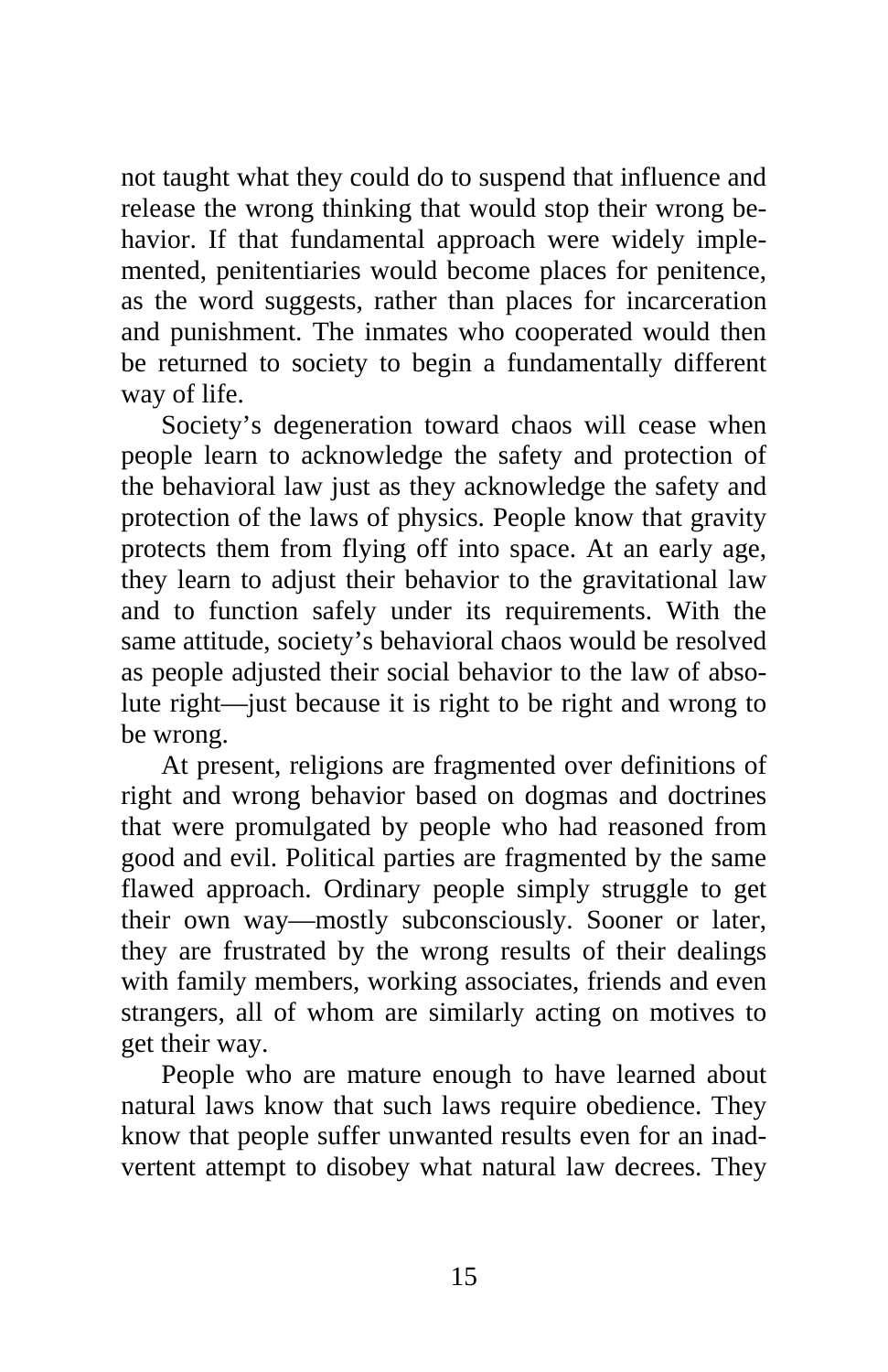know "thou shalt not" attempt to disobey the laws of electricity and chemistry. A purpose of this book is to direct attention to the behavioral law that is just as unyielding: Only right action can get right results.

If people are weary of trying to resolve their wrong results by their own efforts, this is the age when they can learn to obey the law of absolute right and escape the blight of past disobedience. They can learn to think, say and do what is right as defined by natural law—not human ideas of good and evil. They can put an end to the chaos that wreaks havoc in people's lives because they know that their wrong results are caused by their own wrong thinking. In the process of "righting" their thinking, people become accountable, rational and productive, and they learn about two systems of reasoning.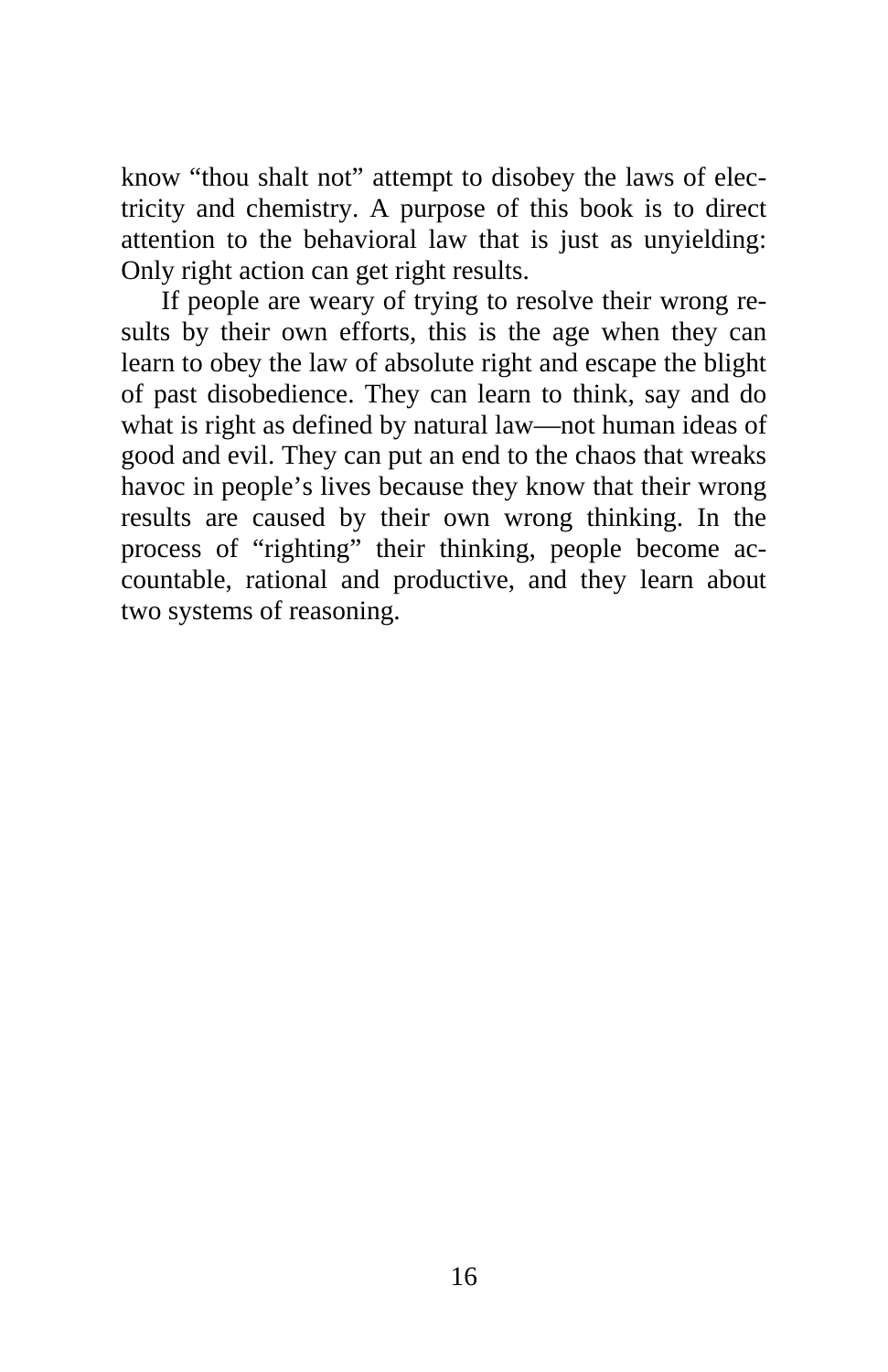### <span id="page-21-0"></span>**Chapter 5**

### *Systems of Reasoning*

In his lectures, Wetherill described two systems of reasoning. The system in common usage by society he called the relative system of reasoning. In that system people behave in accord with the motives they form to get what they want and avoid what they don't want. In that system they learn about natural laws and phenomena, various professions and disciplines and about good and evil. But the information gets distorted by filtering through a mental screen of personal motives based on people's particular desires—no matter how good or evil those desires might be.

The mental screen is made up of the conscious premises people use to conduct their affairs along with the countless subconscious premises they accumulate whenever they react emotionally to whatever did or did not happen.

People recognize that the mere attempt to violate the laws of physics causes an injury of some sort: a cut, burn, broken bone or death. Attempting to violate the law of behavior also causes an unseen, physical injury. Wetherill taught that whenever a wrong thought is formed or accepted from another source, the thought causes injury to the database in a person's brain.

The injury is to the neural connections that link brain cells together to form paths of thought. When the thought is right, it is logical. Because it is logical, the connections between the brain cells release when the action is completed. The cells then are free to reconnect and carry other thoughts. When the thought is wrong, it is illogical. Be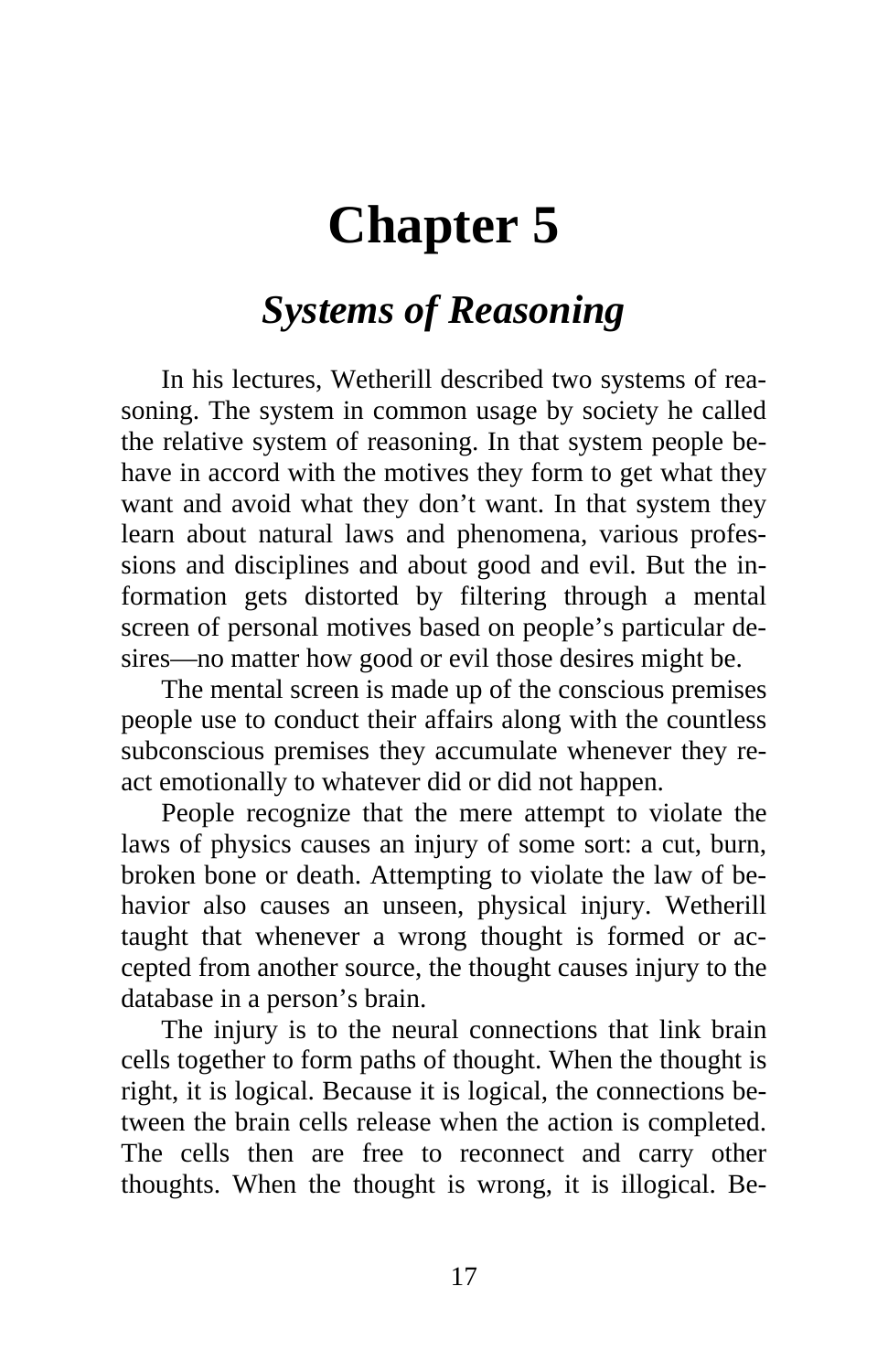cause it is illogical, the action cannot be completed, and those neural connections linking the brain cells do not release. The wrong thought gets stuck in a fixed, mental circuit.

Wetherill defined those fixed, mental circuits as distortions of logic. Whenever a person's thinking goes to a particular area, the distortions held there become premises in his/her conclusions. In addition, each distorted concept becomes the basis for additional wrong thoughts that are also stored in the brain. The distortions are expressed in sentences that state the command and the circumstance, stated or implied, under which it will be carried out. Wetherill called those sentences command phrases.

So whenever a person reacts emotionally and decides "I'm entitled to get what I want," that distortion of logic is input for his/her database. The action cannot be completed, so the thought gets stuck. Over a period of time, many command phrases are formed based on that distortion such as "If they don't give me what I want, I'll make a fuss" or "Someday I'll get back at them for the way they treat me now" or "When I cry, she gives me my way."

The two terms, distortions of logic and command phrases, are referred to somewhat interchangeably in the Right-Action Ethic. The distortion is the impacted, wrong thought and the command phrase is its wording. They both represent impacted thoughts that cause automated behavior.

The Right-Action Ethic is liberating when it is fully comprehended. It diagnoses the cause of people's problems and trouble and presents the remedy: With an intent to do what is right, a person's recognition of wrong thinking triggers its release. That is a description of the command phrase technique taught by Wetherill. The technique enables people to bring wrong thinking from subconscious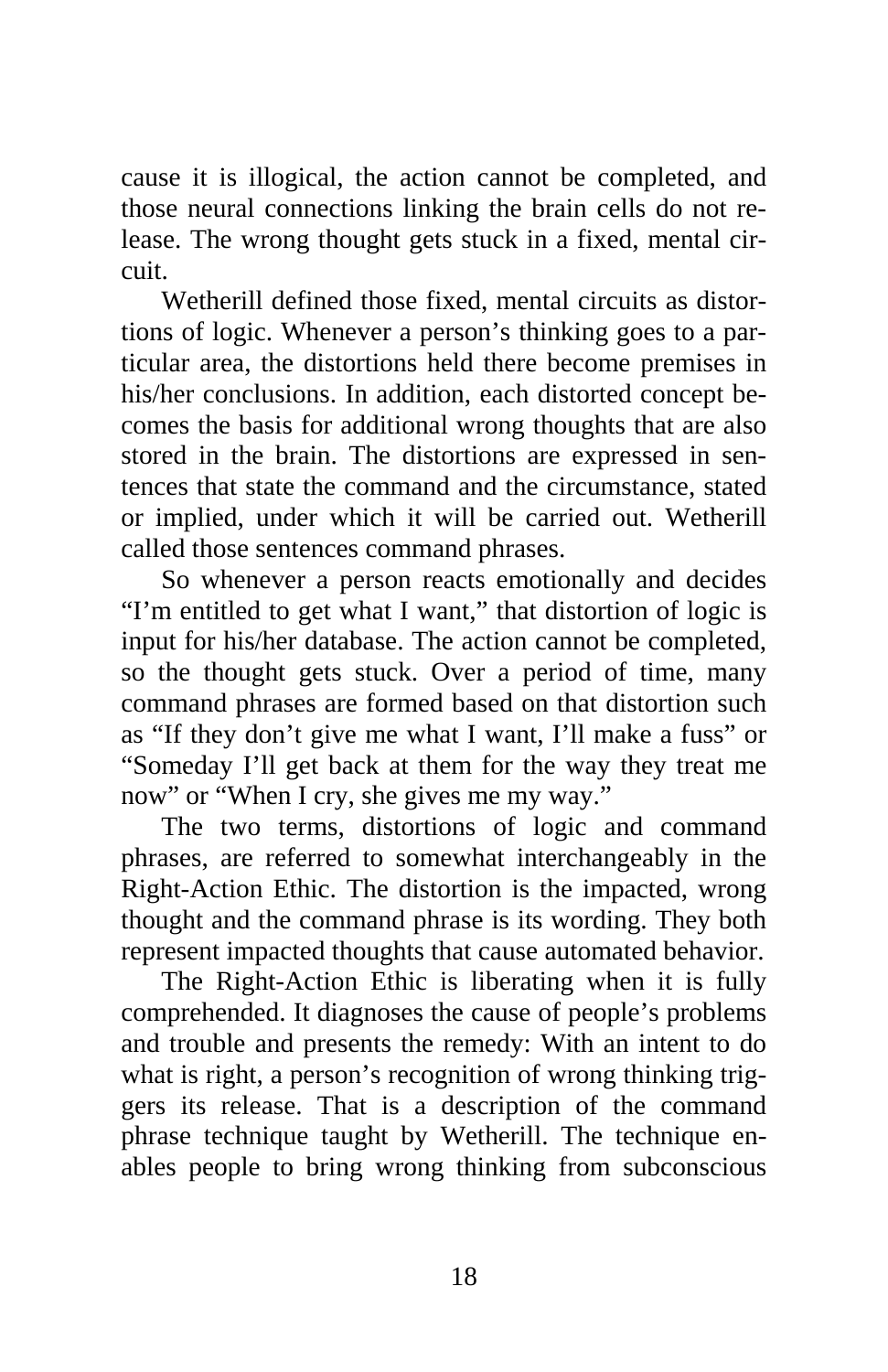levels to conscious attention. A person's intent to release the command phrase is logical action, and it can be completed. The neural connections release, and the wrong thought drops from his/her memory.

The persons who agree with the idea that they are "entitled to what they want" deprive themselves of the opportunity to learn how their lives would be transformed if that distortion of logic were released by a decision to think, say and do what is right.

Be assured, there are no good distortions of logic or command phrases, no matter what the wording. They are people's judgments of reality, and as such distortions are dangerously misleading. Anybody's judgments could be regarded as a reflection of the soul's wrong attitude that should be discarded. What person is qualified to judge reality's laws, happenings and things?

The second system of reasoning, presently in uncommon usage by society, Wetherill called the absolute system. It is based on the principles of right action in which people reason from natural laws and phenomena, professions and disciplines and reality. Their actions and attitudes do not filter through a mental screen of personal motives but, instead, reflect an ongoing intent to respond to the needs of reality by doing what is right.

At present, there are not many people who are reasoning in the absolute system. It is a purpose of this writing to acquaint readers with the disadvantages of the relative system in contrast with the benefits of reasoning in the absolute system. Those benefits are too extensive to state, but here is a partial list:

- 1. A stress-free life in which situations get resolved and are not problems
- 2. Meaningful relationships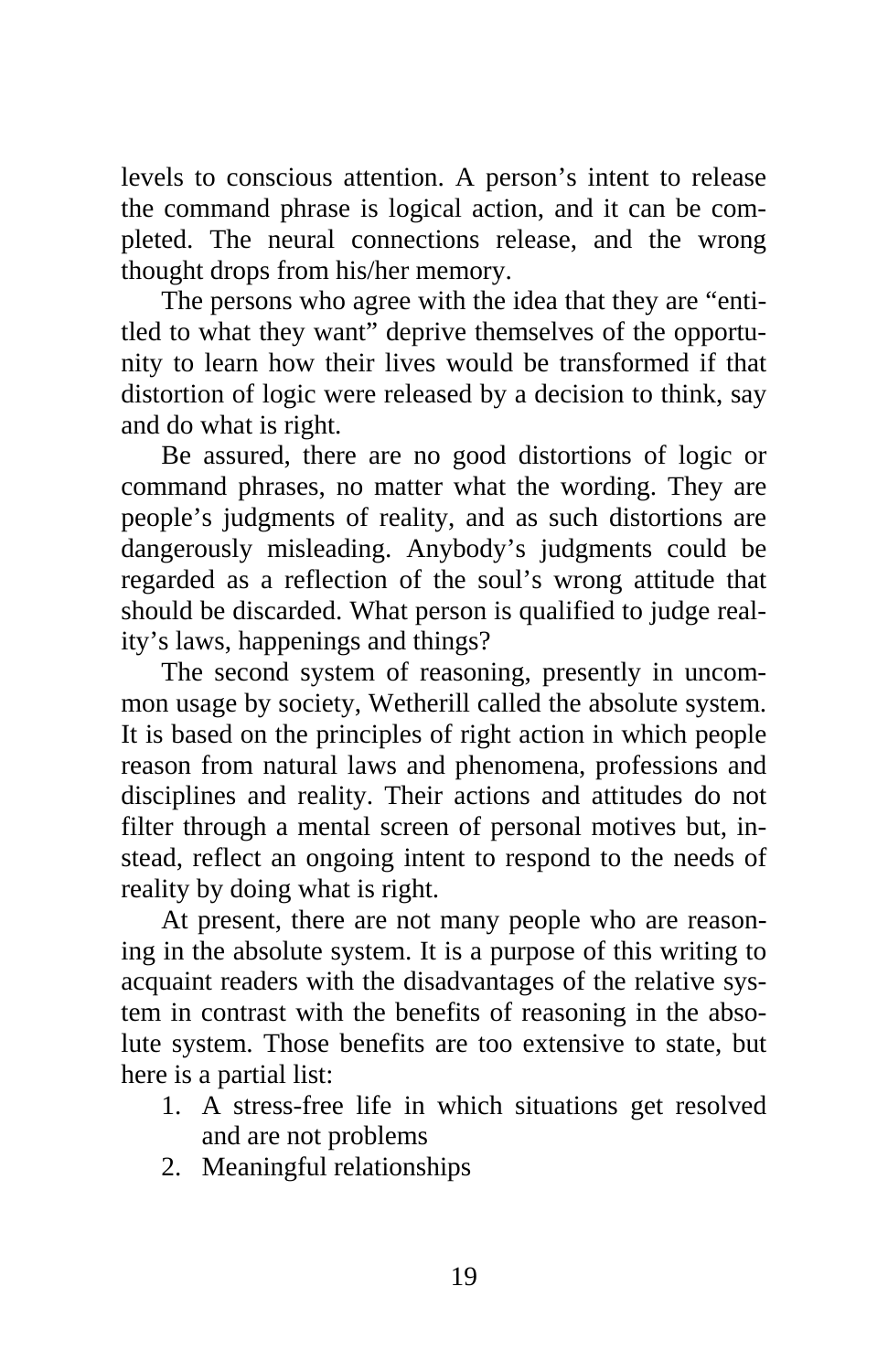- 3. Contact with reality where knowledge of the truth resides
- 4. An even-tempered calm resulting from contact with reality
- 5. Vocational opportunities that spontaneously develop
- 6. Mental acuity and an ability to cut to fundamentals

There are many more specific benefits for individuals who recognize that their true path in life is found when they respond to whatever is happening by doing what is right. They see the flaw in trying to plan their work and work their plan. Instead, they let reality's plan control their activities, knowing they are deluded if they think they can capture that control for themselves.

From ancient times, leaders of thought have tried to serve the best interests of society by forming political, social and economic systems. They conceived monarchies, dictatorships and democratic governments; capitalistic, communistic and socialistic systems; self-regulating and planned economies to name some of the best known. Are the political, social or economic systems being practiced today getting truly right results? Some systems are less oppressive or less threatening, perhaps, but are they producing even a microcosm of a rational society?

The absolute system of reasoning produces rational people who do not use conflict to get their way, do not take a stand, do not give offense, invite offense nor take offense. They are people who are secure in the knowledge of what life expects from them: take and support right action; withdraw support from wrong action.

In the United States political parties perniciously attack their opponents' programs and private lives prior to election day. After the voting, whatever party is elected tries to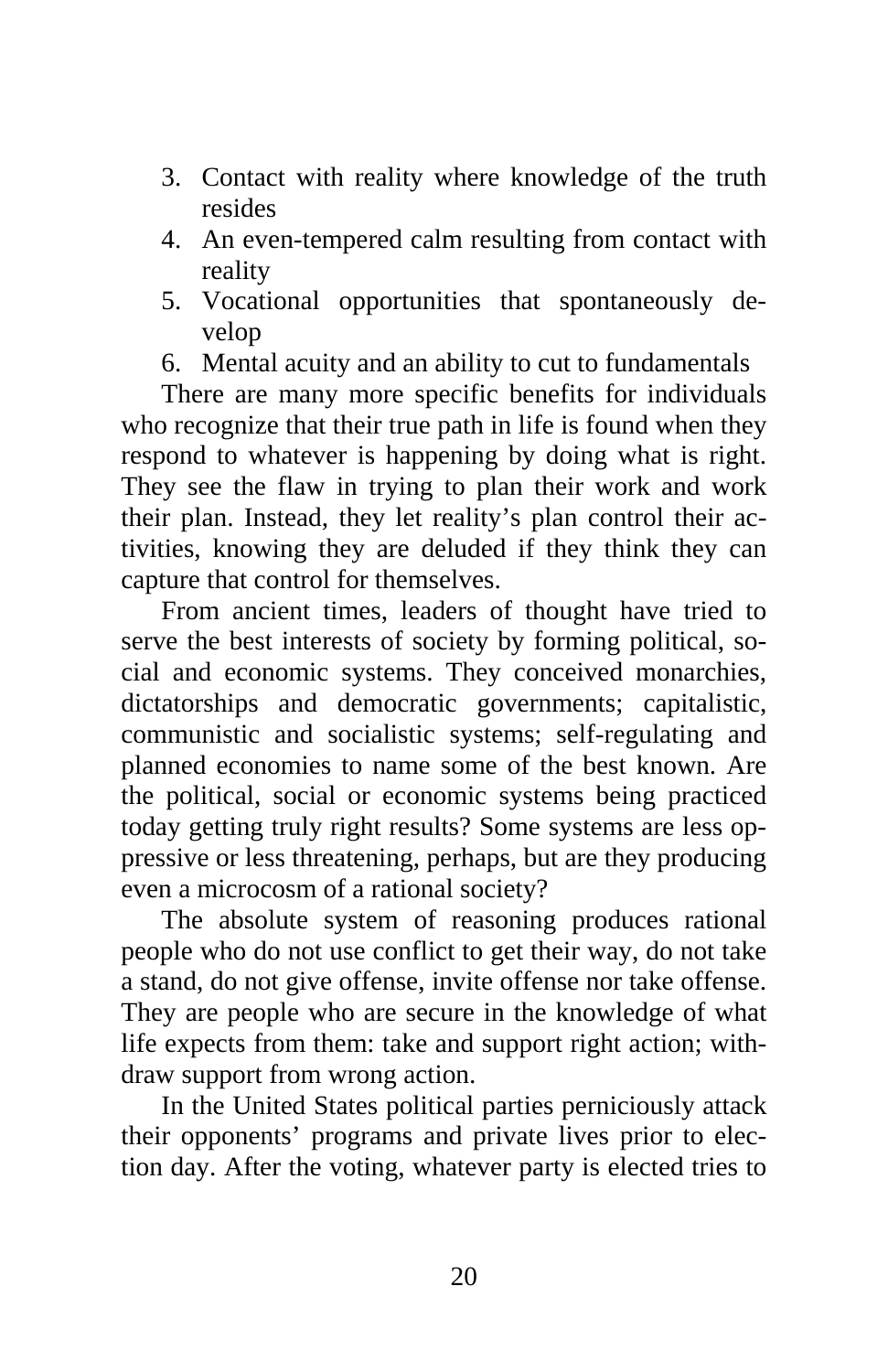get the opponents' support for the legislative programs the opposition had previously attacked. Their bid for support tends to generate more contention, all of which is detrimental to proper government for the electorate. That is not rational behavior; although it does reflect relative-system tit for tat.

Nature's absolute system of reasoning eliminates all the conflict procedures that drive people apart. It lets them find right decisions in the facts that fill the needs of unfolding reality moment by moment. No longer do people have to cope with the chaotic results of reasoning from personal motives. Any hint of an emotional reaction calls attention to itself as a mistake, the result of wrong thinking. If the person displaying the emotion does not catch it, he/she can be told without a fuss.

Wetherill taught that the relative system is so named because it consists of relative values. There are behaviors and situations that are considered good, better, best as well as bad, worse, worst. In that system people form and reason from motives, and their reactions shift back and forth between opposite attitudes. As situations seem to demand, they are generous or stingy, happy or sad, gregarious or shy, honest or dishonest according to whichever attitude seems to be most effective in getting them what they want—relatively speaking.

Because of the shifting social values making up the relative system, people often appear to be untrustworthy, two-faced and sneaky. Wetherill pointed out that the flaw is not in the people themselves; the flaw is in the system of reasoning they use. It is the relative system that makes them appear untrustworthy, two-faced and sneaky. As soon as those same people adopt the absolute system of right responses, they appear rational, dependable and straight for-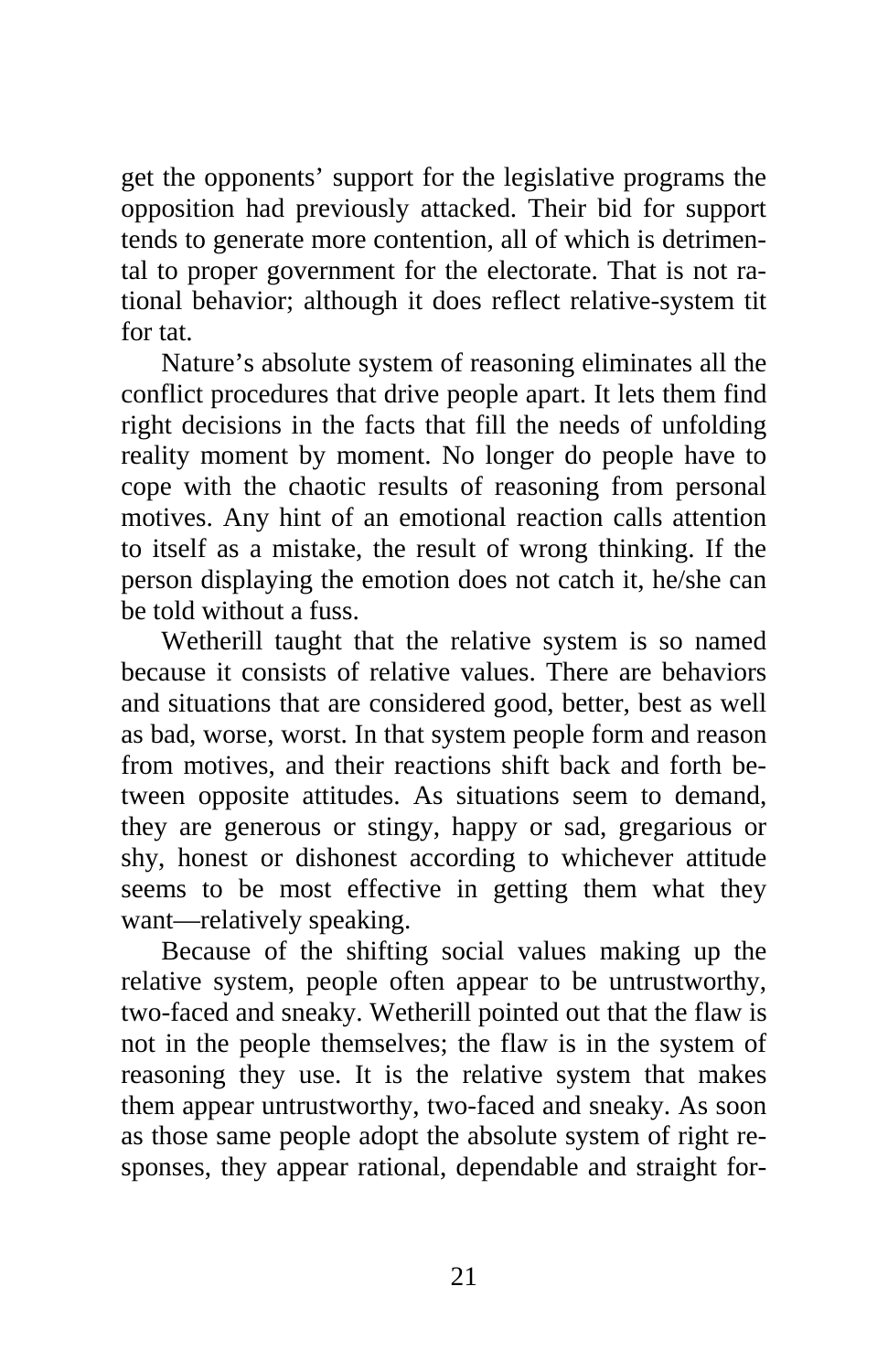ward. Those social values are displayed by absolute-system thinkers because they are the values that are inherently part of that system.

When people reason in the absolute system, strangers cease to be strangers, and there is no one to fear. Everybody reasons from one unbending standard: think, say and do what is logically and morally right. People get cooperation and appropriate action from one another that attend to the needs of their daily lives at their places of employment or at school and at home.

Of course, people make mistakes while switching to the absolute system, but mistakes in that situation are considered correctable and something to teach a lesson. Mistakes made by relative-system thinkers are commonly regarded as detrimental because, in the relative system, mistakes get critical attention and attract insulting put downs. That causes people to hide, deny or vigorously defend their mistakes, making them noncorrectable and, therefore, destined to occur again and again.

Despite the best efforts of the Founding Fathers of democracy, of socialism and communism and of past and present religious movements, society still could not be regarded as rational and moral. On a scale from 1 to 10, how close to fifty points could you score yourself on the following five items:

- 1. My attitude toward the people I live with is logical and moral.
- 2. I willingly support my employment with an honest day's work.
- 3. I am accountable for my mistakes and want to be told about them.
- 4. I stay calm and rational when something goes wrong.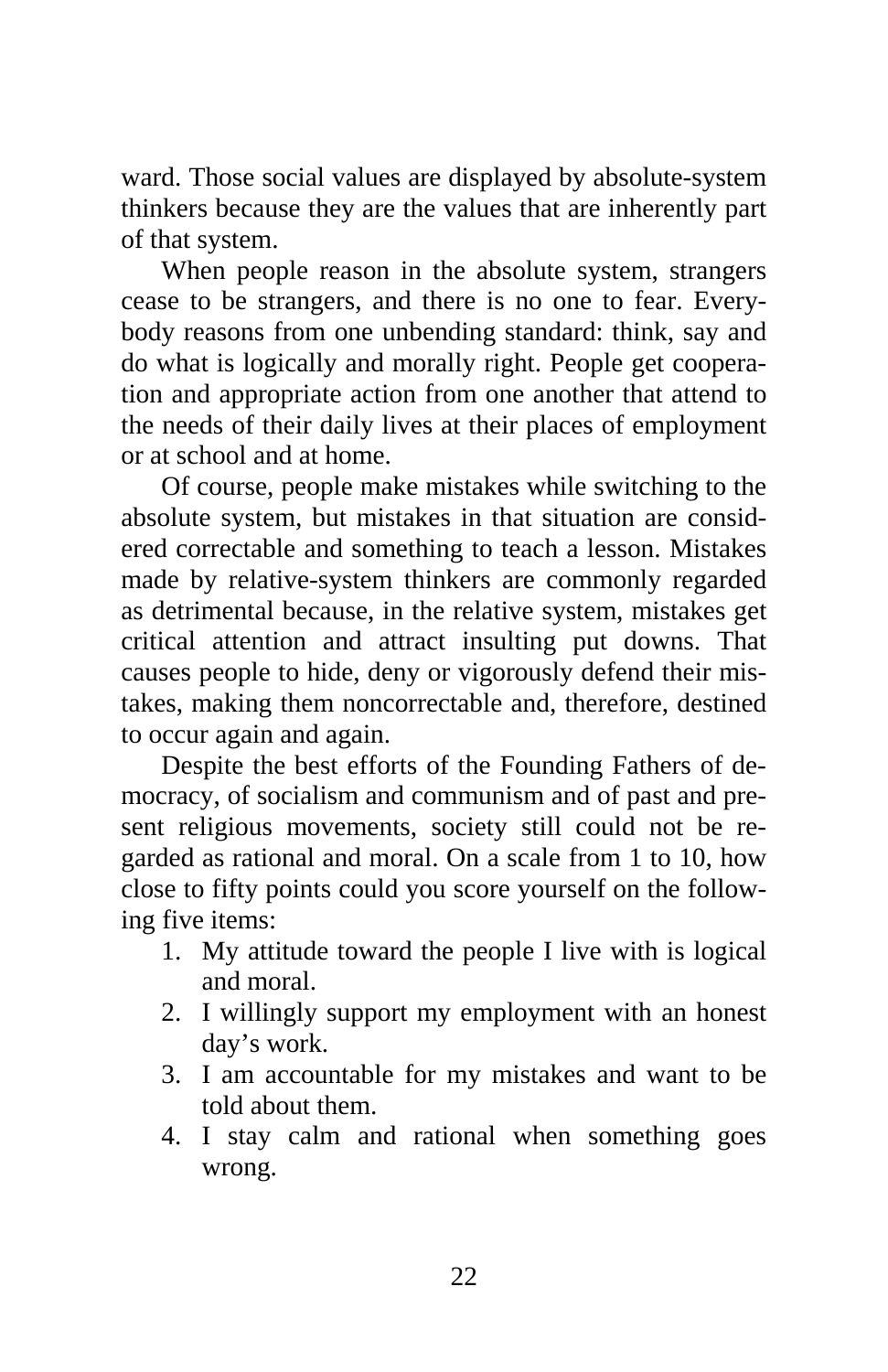5. I try to stay in touch with reality during all my waking moments.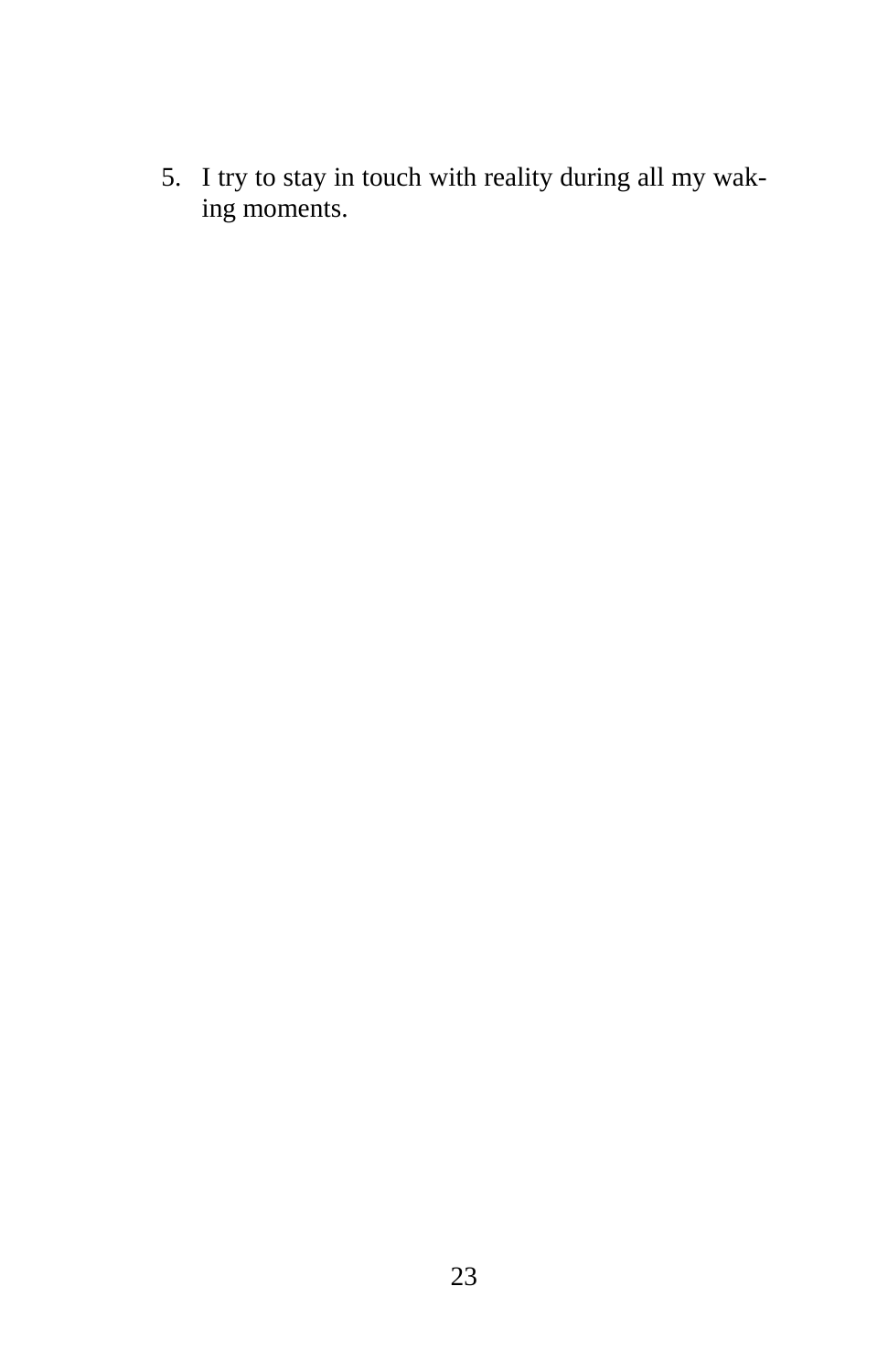### **Chapter 6**

#### <span id="page-28-0"></span>*Pressure and Resistance*

One subject Wetherill emphasized was the mistake people make when, for any reason, they put pressure on one another. Pressure can be physical contact such as a smack or a shove, but that is not the kind of pressure under discussion. The really destructive pressure is applied verbally or applied more subtly with some sort of body language such as raised eyebrows, shrugs, frowns, a grimace or knowing smile.

The usual reaction to pressure is one of resistance which is just counterpressure, and together those are the factors that give rise to people's interpersonal conflicts. Pressure and resistance are always expressed with emotion, however slight or eruptive. The emotion indicates that people are reasoning from distortions of logic that are out of touch with reality. Because distortions are formed under emotion, whenever they become premises in people's conclusions, the original emotion is also included. You may have heard people say, "I don't know why I'm so upset" or "I wish I knew why I get so ticked off when I'm contradicted." The Right-Action Ethic explains why: distortions of logic used as premises.

Ordinarily people resent being told they are being insane in conducting their affairs, but what better definition have we for insanity than "being out of touch with reality"? The condition might seem to be momentary, but all of society's big and little wrong results are caused under the pressure of wrong thinking that is out of touch with reality.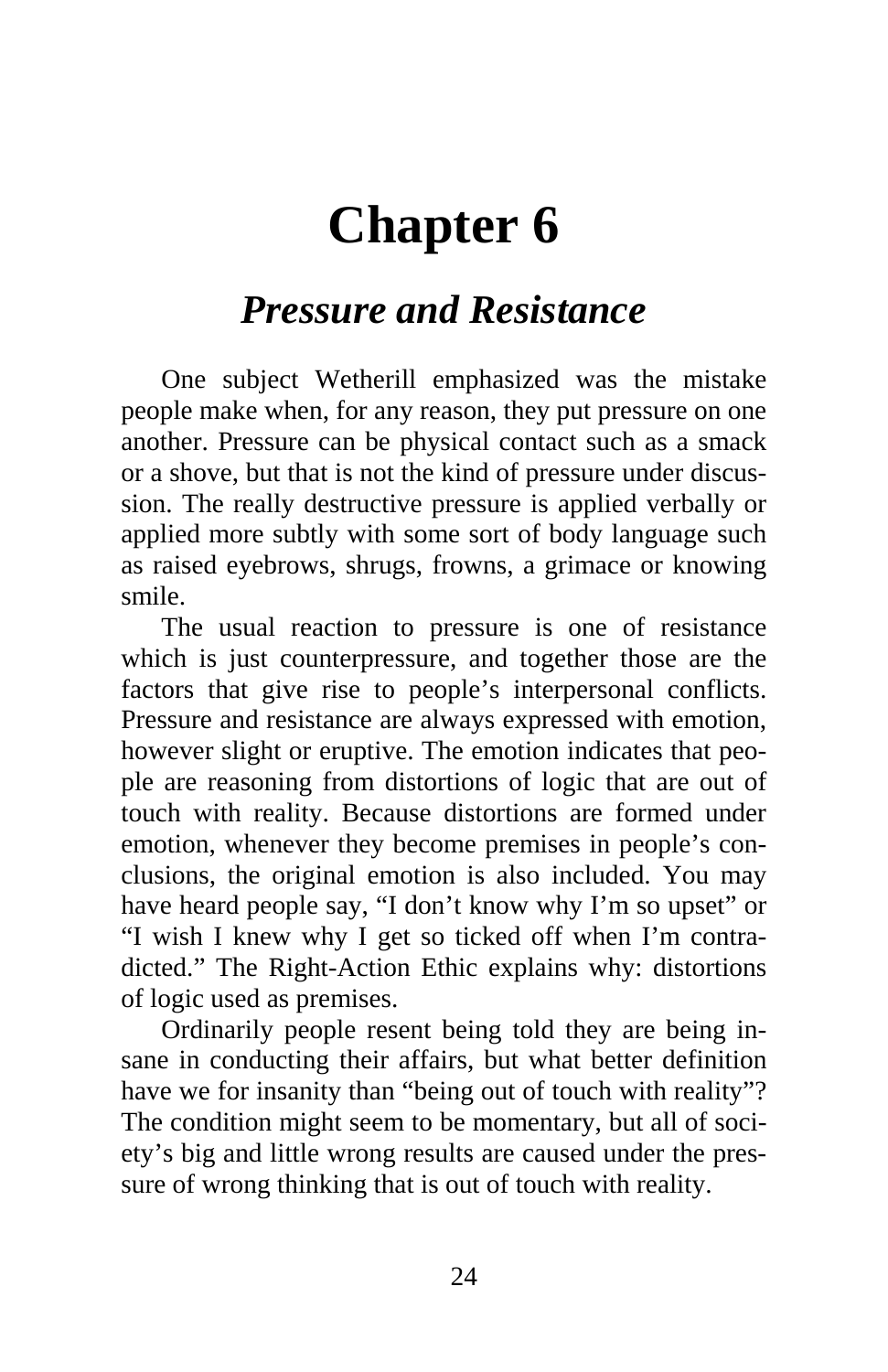Wetherill thought it strange that some experts considered certain crimes to be rational while other crimes were thought to be premeditated and criminally insane. He taught that all wrong action is caused by thinking that is out of touch with reality, and the degree of the person's insanity depends on the wording of the command phrases included in the decision to act.

For example, the command phrase might be "If I get pushed too hard, I'll leave," whereas in the same situation, it might be "If I get pushed too hard, I'll settle things with my gun."

In a certain sense, all wrong action could also be considered premeditated because initially it takes a wrong thought to cause wrong action. After that, the action is compulsively carried out whenever the situation relates to the subject of the distortion of logic. It is the unrecognized commands from fixed, wrong thoughts that cause people's antisocial behavior. They should stop looking for excuses and, instead, do the right thing: identify and drop command phrases.

Wetherill said that people have to learn that every wrong thought that passes through their minds gets lodged there even when the thought later is consciously changed. For example, someone who judges a friend is stupid may later consciously admit that the friend is not stupid. But the judgment of the friend's stupidity remains in neural connections on the subconscious level. In all situations when the friend's intelligence is in question, the subconscious judgment of his/her stupidity will color whatever is said or done.

The truth is that people's use of pressure is just one of the ways they try to motivate and manipulate one another. The creator has already provided motivation for people and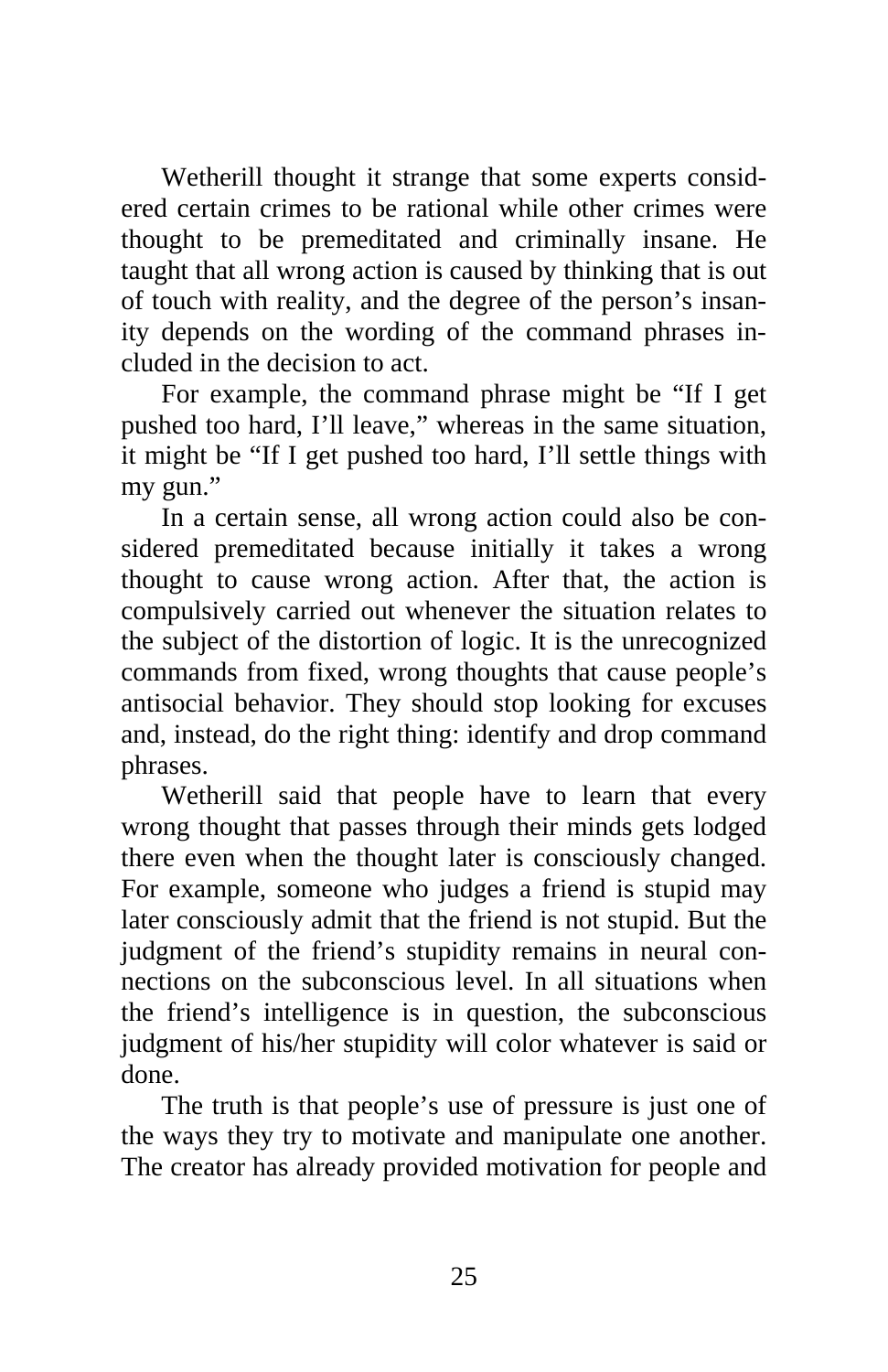made it obligatory through the operation of natural laws. That explains why conforming with natural laws results in success and disregarding them results in failure.

Wetherill referred to people's trying to get their way and manipulate others in contradiction to nature's behavioral law as a pattern of "self-godification." He found that people shrank from considering that idea because they had no conscious awareness of any such effort on their part. It took hours of patient explanation to enable them to connect with the reality of that term. It also then became an easy way for Wetherill's trainees to remind one another whenever their personal authority surfaced.

He referred again to the soul-level influence on people's thinking as the source of self-godification patterns. People mistakenly accept the soul's delusion of superiority and rebellious attitude as their own, and that mistake causes them to form judgments, making them compete for supremacy and rebel over whatever is happening.

Natural law states that people have to take right action, or they will have problems and trouble. The present state of daily affairs portrays a society faced with problems and trouble everywhere on earth. All that grief occurs because people do not surrender to the law of absolute right and base their decisions on reality's needs rather than on what they judge are their needs.

Instead of accepting pressure from the soul to think, say and do what is wrong, people can be present minded and connect what they think, say and do with reality. They can establish their impersonal relationship with the law of behavior as they presently interact with the laws of gravity, motion, friction and so on.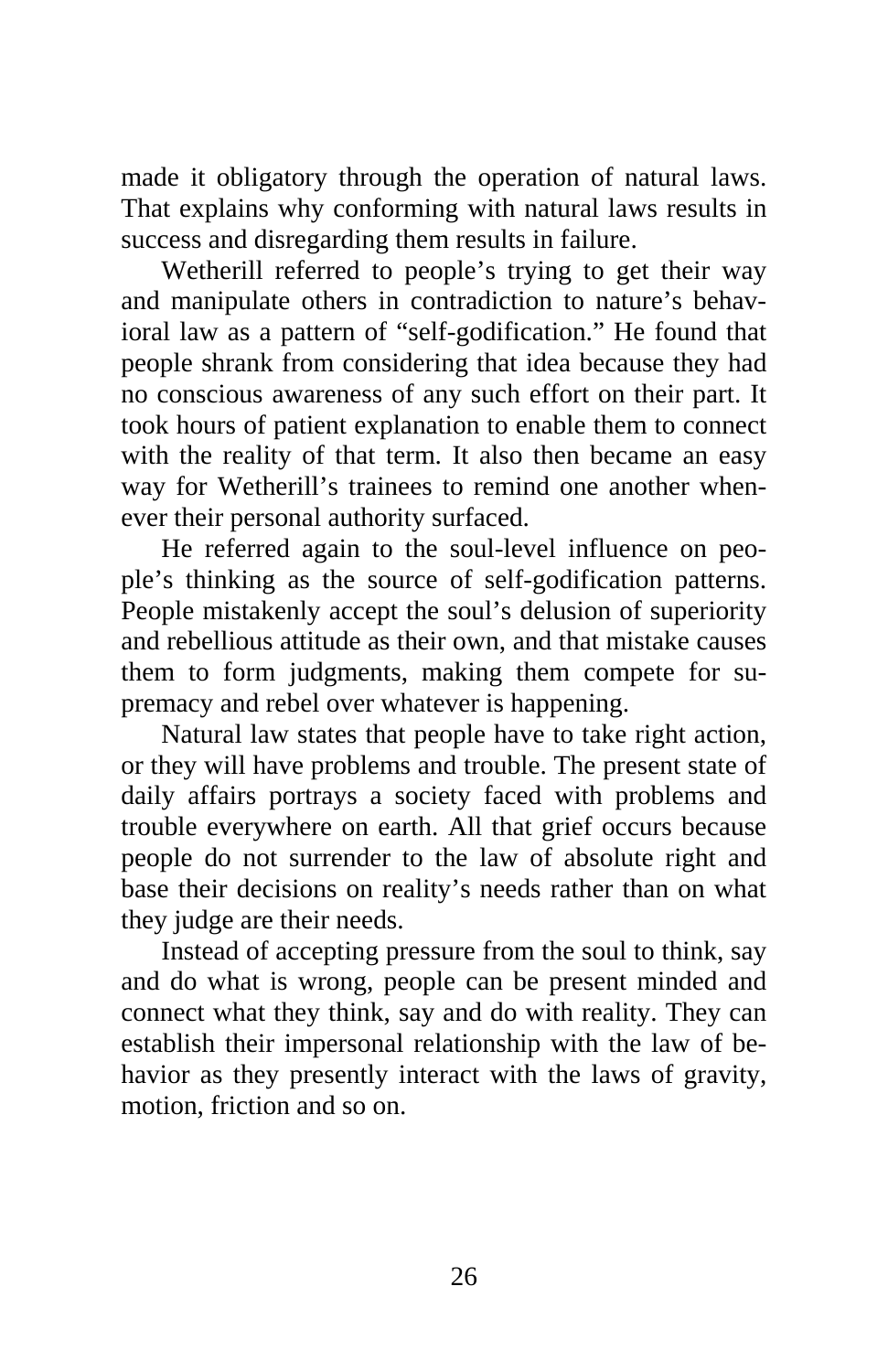### **Chapter 7**

#### <span id="page-31-0"></span>*Think, Say and Do What Is Right*

The law of absolute right stipulates that people think, say and do what is logically and morally right, or they will incur wrong, unwanted results. That concept is so profound and inclusive that Wetherill's students took years to comprehend its many sidelights and implications. They report that insights still come to mind as the events of life unfold.

Centuries ago someone is purported to have asked, "Am I my brother's keeper?" with the inference that he was not. Readers might consider suppositionally that as the soul's keeper, a person could block the soul's wrong influence with faithful intent to think, say and do only what is right. That action would, perhaps, enable the soul to stop trying to be supreme and to stop rebelling. Simultaneously it would also interrupt society's drift toward total behavioral chaos.

Everybody's obedience to all the natural laws of the material world would prevent any expressions of wrongness. That would mean a life free from conflict caused by pressure and resistance. That would mean individual and world peace as people stopped fighting to get the advantage. That would mean true equality for all disparate groups. That would mean amnesty for past wrong action. That would also mean the eventual irrelevancy of manmade laws to control people's behavior and the costly legal systems for trying to enforce those laws.

The description of a society reasoning exclusively from what is logically and morally right strikes fear into the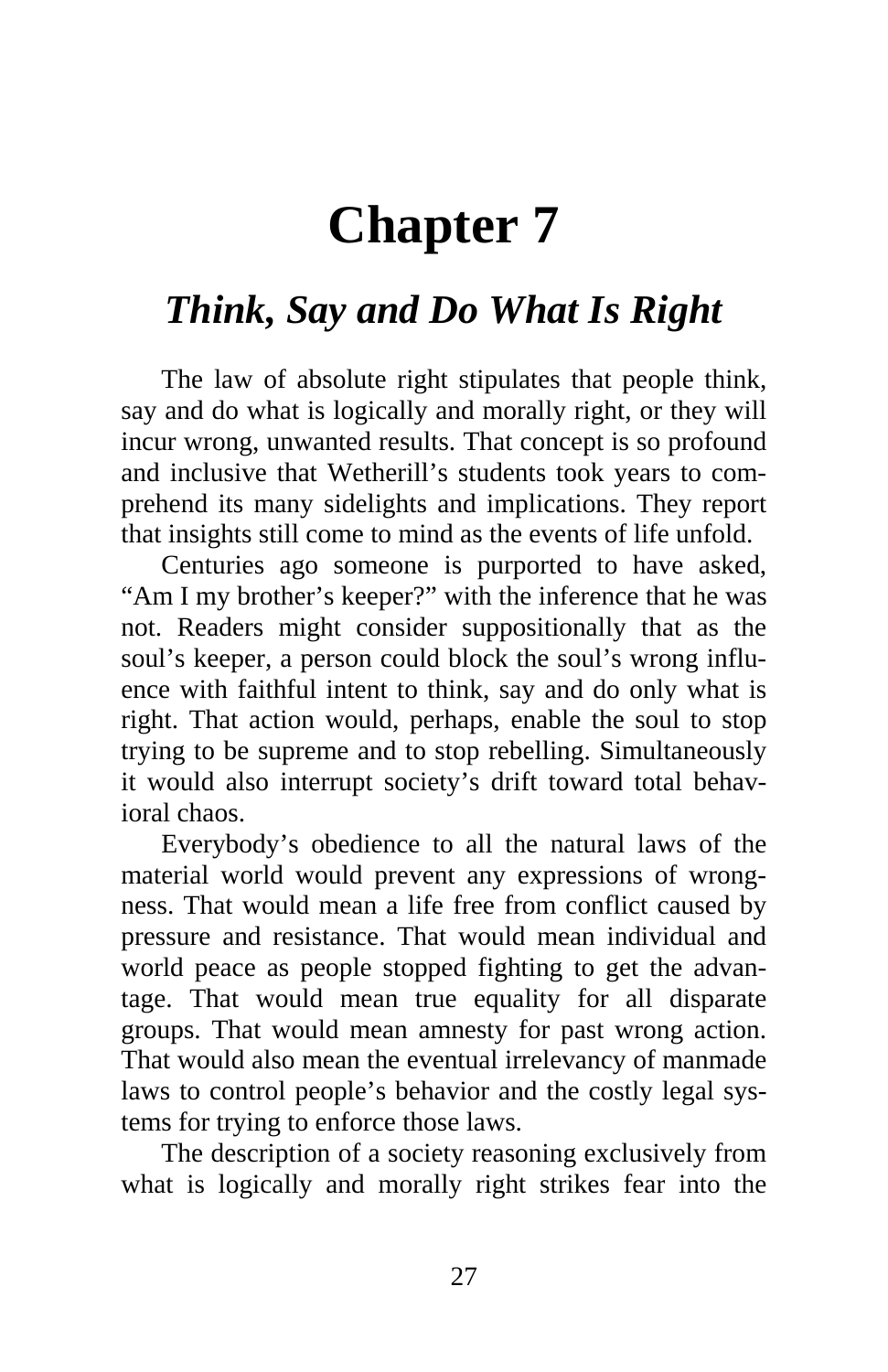hearts of people who are being enriched by coping with society's wrong results. Their fearful reactions (usually expressed in anger) indicate resistance, but we cannot fault them if they lack knowledge of the absolute system of reasoning. In that system there is always some right action to take that satisfies the demands of every situation. Over time, therefore, problem situations get resolved, including poverty, unemployment and career changes by the natural expedient of thinking, saying and doing what is right.

Natural law makes it clear that right action cannot produce wrong results. The end of one vocational pursuit makes possible the start of another. People with no aches or pains need no painkillers, but they do have needs to be satisfied in various other areas. In a rational society, no funds would have to be spent on checking, catching and convicting wrong doers. The several trillions of our burdensome national debt could be reduced to the vanishing point with just those savings.

Wetherill used to say that we are all in trouble as long as one person still has one distortion of logic, so presumably there is a period of universal adjustment.

Some persons I have talked with tell me that changing the wrong behavior of the masses looms as an insuperable task. I must admit that adopting the intent to think, say and do only what is logically and morally right was not accomplished overnight by Wetherill's students. But the "righting" of the human race is fundamentally not a people task. It has a higher power driving and supporting it that ensures its inevitable success; though nobody knows when that will happen.

Leaders of thought have a history of initial rejection of a newly discovered natural law, especially when the law contradicts their ex cathedra pronouncements. It is reported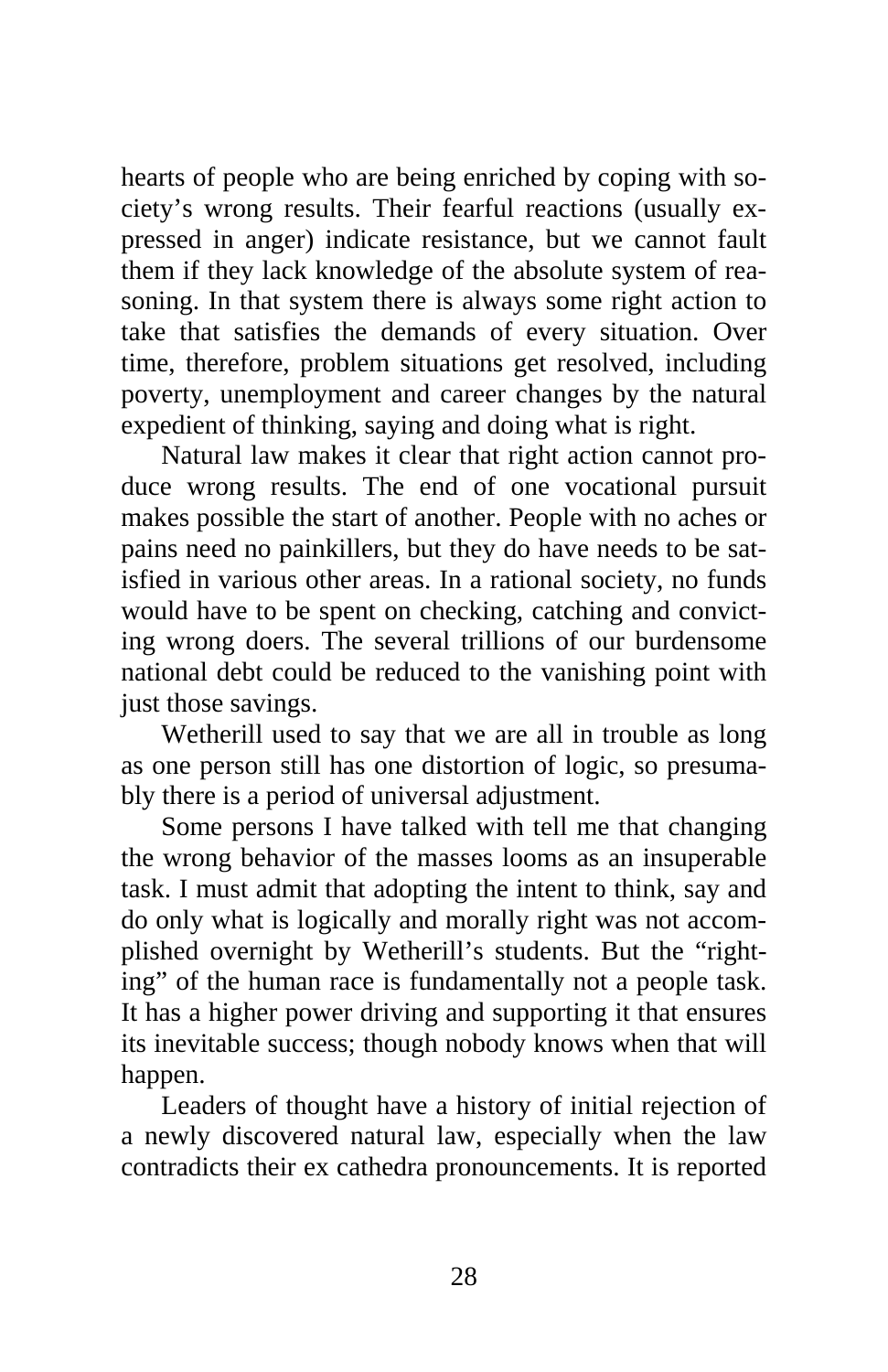that in the 17th century the church fathers stubbornly refused Galileo's urgings to look through his telescope. Apparently they did not want to have their beliefs about the position of the earth in the solar system to be proved wrong. The fixed, mental circuits containing their selfgodified attitude kept them from checking their beliefs with reality.

That problem attitude still exists; Wetherill certainly encountered it throughout his career with regard to humanetics. The attitude of the professionals in all the behavioral fields boiled down to, ''What could *he* tell *us*?" In the meantime, society's wrong results kept growing at an accelerating pace.

Without a change of motivation, even now, no end of wrong results seems to be in sight. Current news items describe unspeakable atrocities that people intentionally inflict on one another. Then there are the unintentional tragedies resulting from people's not learning the lessons of fires, floods, windstorms, stray bullets, bombs and vehicular accidents.

Those of us who apply The Right-Action Ethic are heartened to read about mainstream, medical professionals who are addressing the fact that a person's thinking is a vital factor of that person's state of emotional and physical health.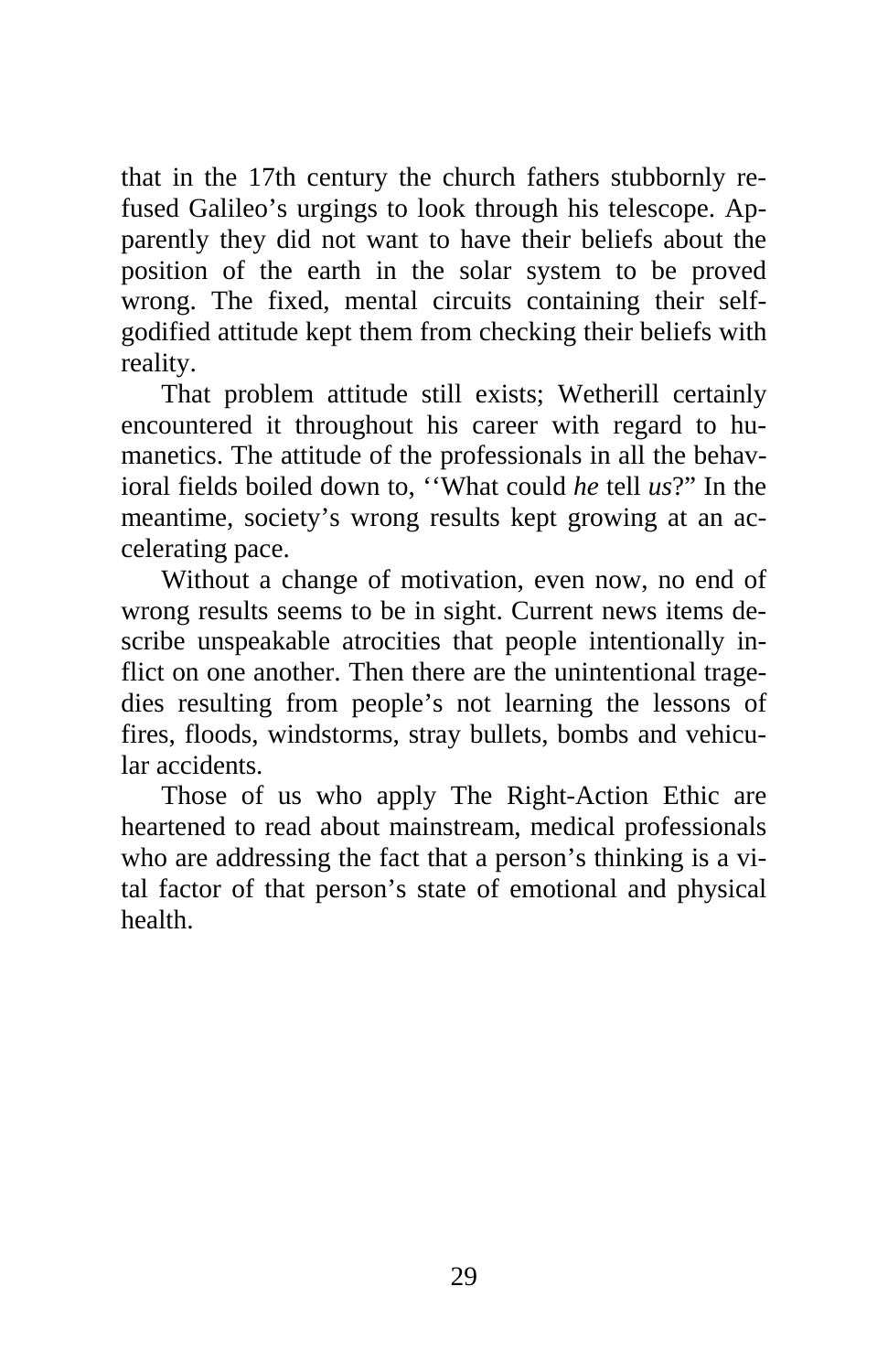### **Chapter 8**

#### <span id="page-34-0"></span>*Emotional and Physical Health*

Articles frequently appear in newspapers and magazines describing faith-healing sessions, meditation exercises, herbal and food therapies, acupuncture and other procedures as alternatives to the use of drugs and surgery to cope with bodily ills.

Wetherill said that basic to people's emotional and physical good health is their ability to think, say and do whatever is truly right. People who adopt that motivation are noticeably different in their behavior patterns and in their need for medical attention from those who think, say and do what their motives dictate.

Wetherill taught that attention is the stuff of life. People's attention is something they can provide or withhold, depending on how their motives make them react to whatever is happening. He went on to describe attention as a stream of thought that he likened to a stream of water coming from a garden hose. Just as the stream from the garden hose can be aimed in a specific direction, people's attention can also be aimed in either of two basic directions. It can be aimed in a constructive, right way to the reality of their daily situations, or it can be aimed in a destructive, wrong way to their judgments of those same situations.

Attention that is directed to reality delivers right results in the form of guidance and insights. Attention that is directed to fantasies, half-truths, downright lies, judgments and other unrealistic thoughts delivers wrong results in the form of problems and trouble.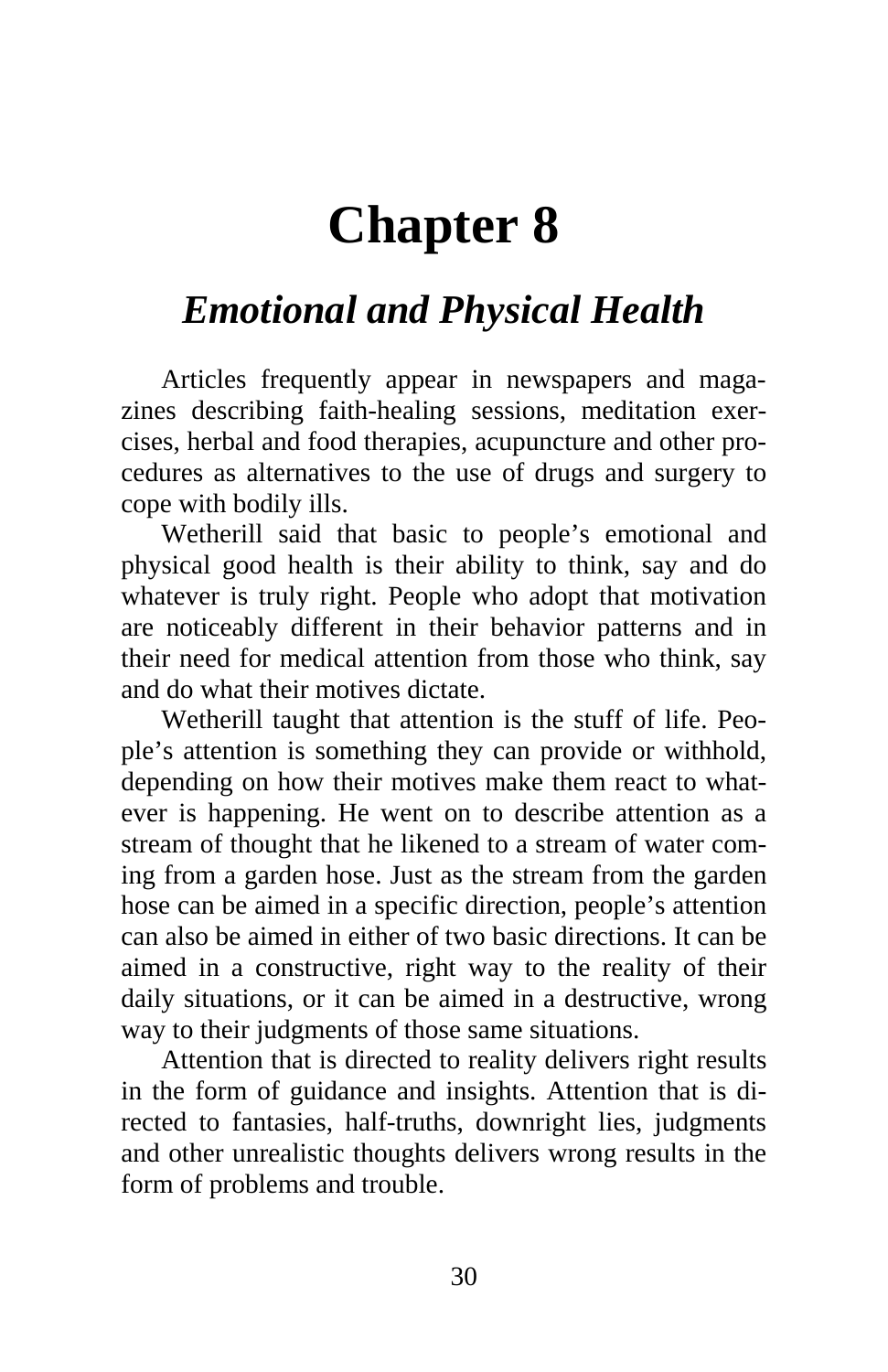As suggested in Chapter II, because of an inborn, wrong influence, people's attention gets pointed in a wrong direction at birth. Babies arrive with no knowledge of where they are or what to do. They become emotional and want attention. To get it they cry, hold their breath, flail their arms and legs, or they may coo, smile and extend their arms to be held.

Those are not critical comments about babies' behavior. It is an attempt to describe how people get started in a wrong direction, reacting in frustration and hurt if attention is desired but is withheld. When children and adults change the direction of their attention from their motives to whatever is happening so they can respond to it rightly, all of life takes on a new dimension.

Remember that every wrong thought passing through the mind is captured in neural connections and is held in fixed, mental circuits. Those judgments of reality are included with other premises, corrupting people's conclusions so that they get wrong results. The prevalence of society's past and present difficulties provides evidence that it has happened to everybody born into this life.

Fifty years ago when Wetherill first told an audience that nobody had to fight for his rights, bedlam broke out. At that time, obviously there was universal, fixed thinking that contradicted his statement. The truth is that people can give up their rights, and, in effect, they can turn the other cheek. Beyond that, the fact is that people's rights reside in nature's laws, and those rights are available to the people who conform with them. When they do, those who are willing to turn the other cheek are never called on to do so. It is true that people have the *freedom* to be wrong, but nature decrees that it is never *right* to be wrong.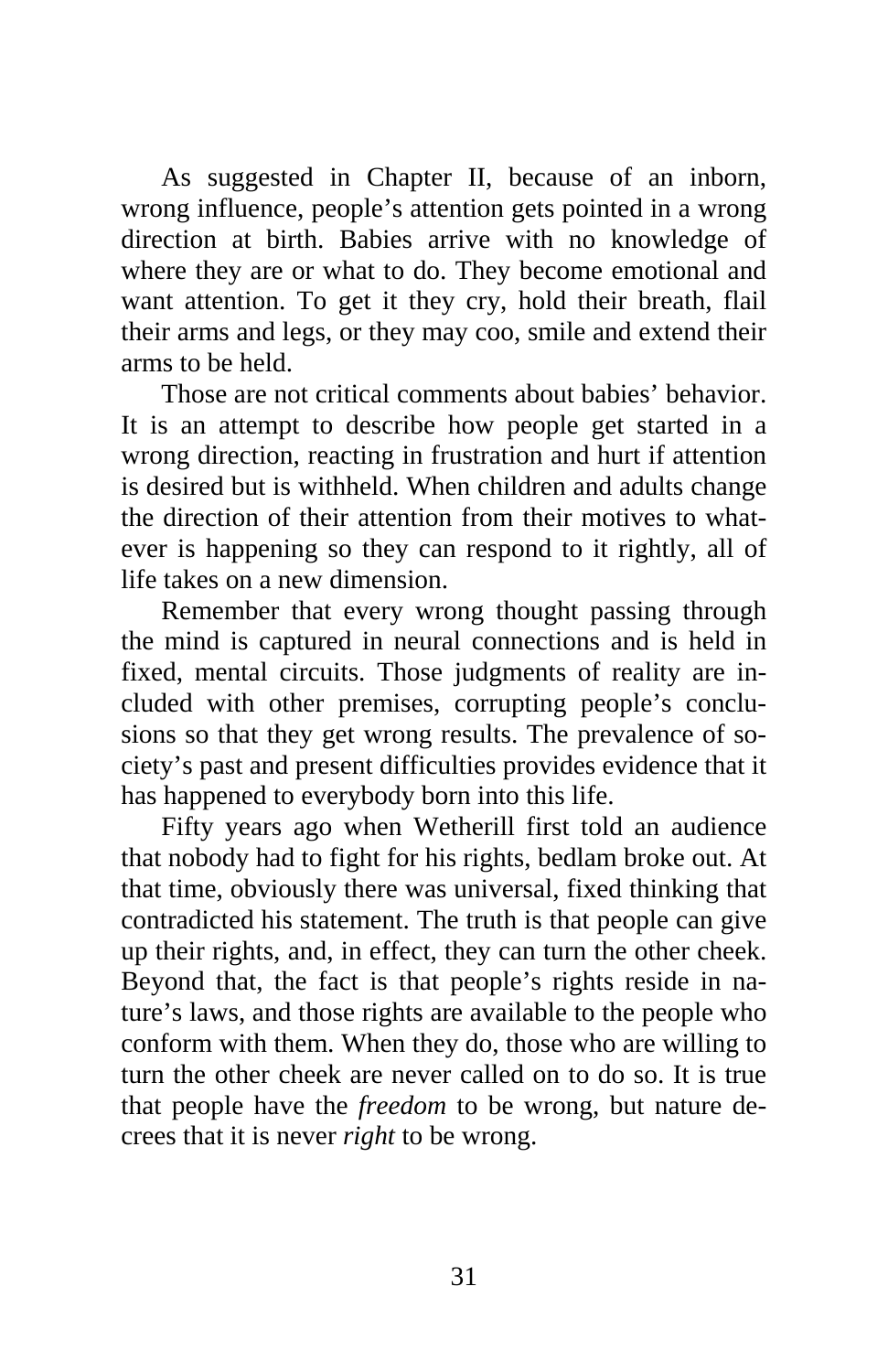Wetherill often referred to the law of absolute right as the super-natural law because conforming with it is a requirement of every other natural law: *Take right action regarding every natural law, and if you do not, you will incur wrong, unwanted results.*

Because people do not realize that they must carefully avoid wrong thoughts, they indulge in emotional reactions. In effect, they program themselves with command phrases that contradict and override the natural programming that would keep them healthy and strong.

A few weeks after I had attended Wetherill's lectures in 1958, I developed an arthritic joint in my left thumb. It was red, swollen and painful. I telephoned a friend I had met at the lectures, and what follows is part of our conversation:

"Edie, what areas did the Wetherills say caused painful, swollen joints?

"The areas they mentioned were domination and selfpity.

"Wow! Half the pain has already gone from my thumb. I can see how my distortions of logic in those two areas are causing my problem. When we finish our conversation, I'm going to bring up command phrases on those topics. Thanks for the reminder."

The situation was that I'd had two fifteen-year-old nieces visiting. I'd felt responsible for them but wanted them to like me, so I'd had to apply discipline carefully. "I had to have an iron hand in a velvet glove," I thought. Also "I can't let them get out from under my thumb" (especially at the beach with teenage boys hanging around). There were several additional command phrases demanding that I dominate whatever happened to keep things under what I had erroneously judged was my control.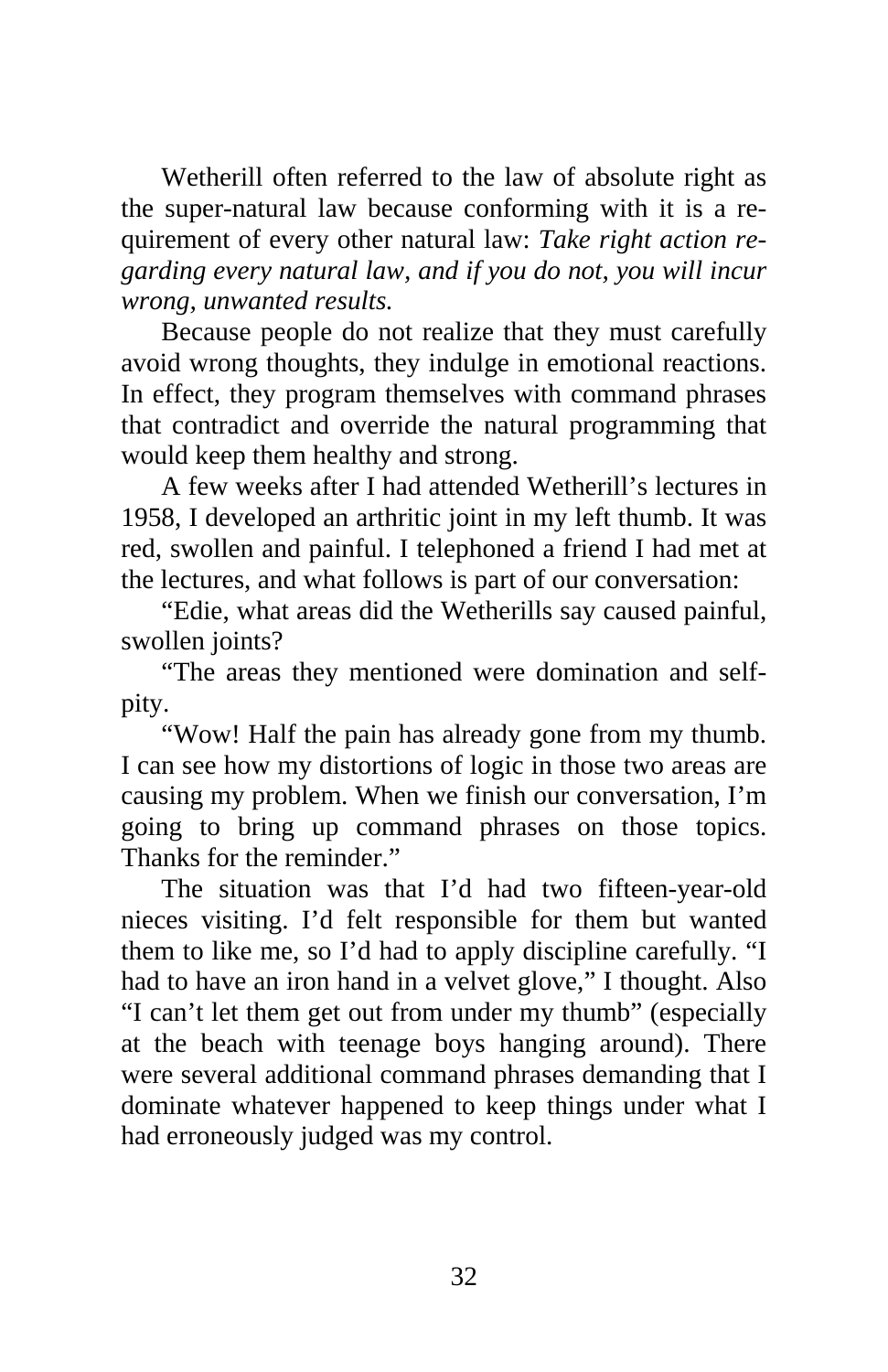At the same time, "I felt pretty sorry for myself" having to spend my days cooking, shopping, chaperoning, doing laundry and acting as chauffeur for the visitors and my own three younger children. The command phrases also revealed that I had judged that many of my single-parenting duties gave me a pain.

After bringing up command phrases, over a period of a few weeks my left thumb regained its original size and shape without pain or stiffness. In subsequent years whenever I felt pain in any joint, I picked up command phrases about wanting to dominate (play God) while also feeling sorry for myself. The technique always worked, and on different occasions, the pain disappeared from my knees, fingers, shoulders and elbows. I have not experienced those symptoms for several years, so I think the distortions in those areas may have all been released.

Due to the application of the Right-Action Ethic, the improvement in my emotional and physical health enables me to spend forty to fifty hours a week at my desk despite my senior-citizen status. I don't feel any need for a vacation to clear the cobwebs or to unwind. There are so many wrong, tragic results occurring in society that I am energized to let people know how those wrong results can be resolved and prevented.

Scripture enjoins us to *judge not, that we be not judged*. Those are not just words from the "good book." They are prophetic words. Wetherill cautioned us to refrain from judging people or any other aspect of reality. "Judgments," he warned, "are the product of people's emotional reactions, and they are never factually correct because judgments do not reflect reality. Rather, they are self-conceived beliefs and are, therefore, apart from reality. Every such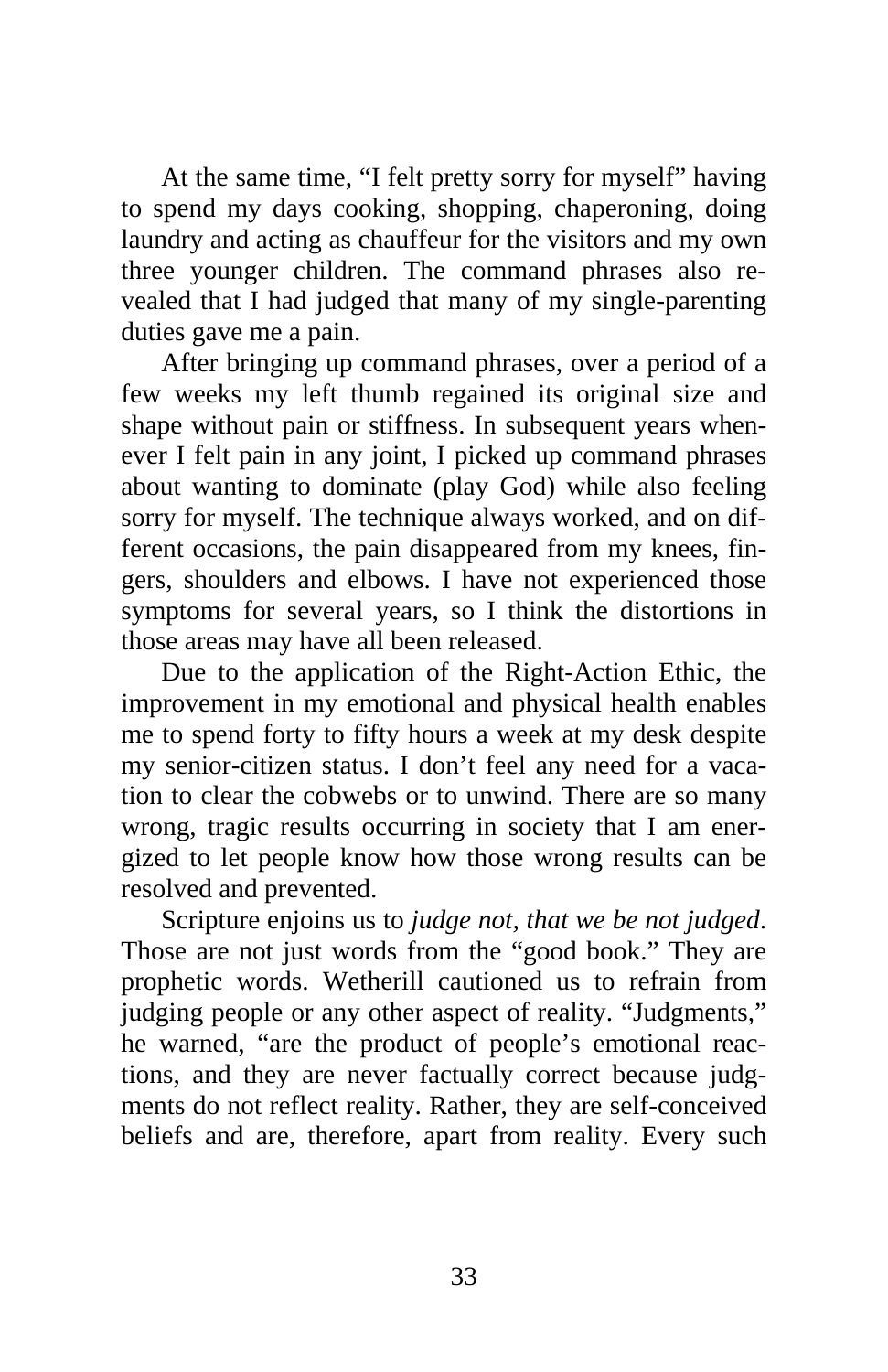judgment becomes the command phrase of a distortion of logic, impairing people's emotional and physical health."

For example, have you ever judged life to be unfair? Many people have, including some past Presidents of our country. When analyzed as Wetherill did, a judgment that life is not fair is recognized as a criticism of the creator's law. Why? The law says that what seems unfair is, in fact, the result of wrong action. It is people who take the action that gets the unwanted result, no matter how innocent they may seem. In the long-term, it is people's critical judgments that are especially damaging to their emotional and physical health.

On the other hand, it is understandable that people who do not know about the law of absolute right would not know that they are accountable for whatever happens to them. It may appear to uninformed persons that other people and bad luck account for their wrong results. Natural laws, however, hold people accountable for the results they get when they try to do what does not conform with those laws. When all the details of a seemingly unfair, wrong result become known, an element of illogic, inappropriateness or dishonesty can always be detected. If you are still skeptical, reread the pages of Chapter 1. They explain how people injure themselves and destroy their lives by trying to violate nature's inviolable laws, including the law of behavior.

Wetherill pointed to the vast difference between a person's perception of reality and a judgment formed about that reality. By judging, people destroy the wholeness of what is judged to no real purpose. They form judgments in anticipation, before the fact; and they form judgments by reacting, after the fact. An anticipation is not real because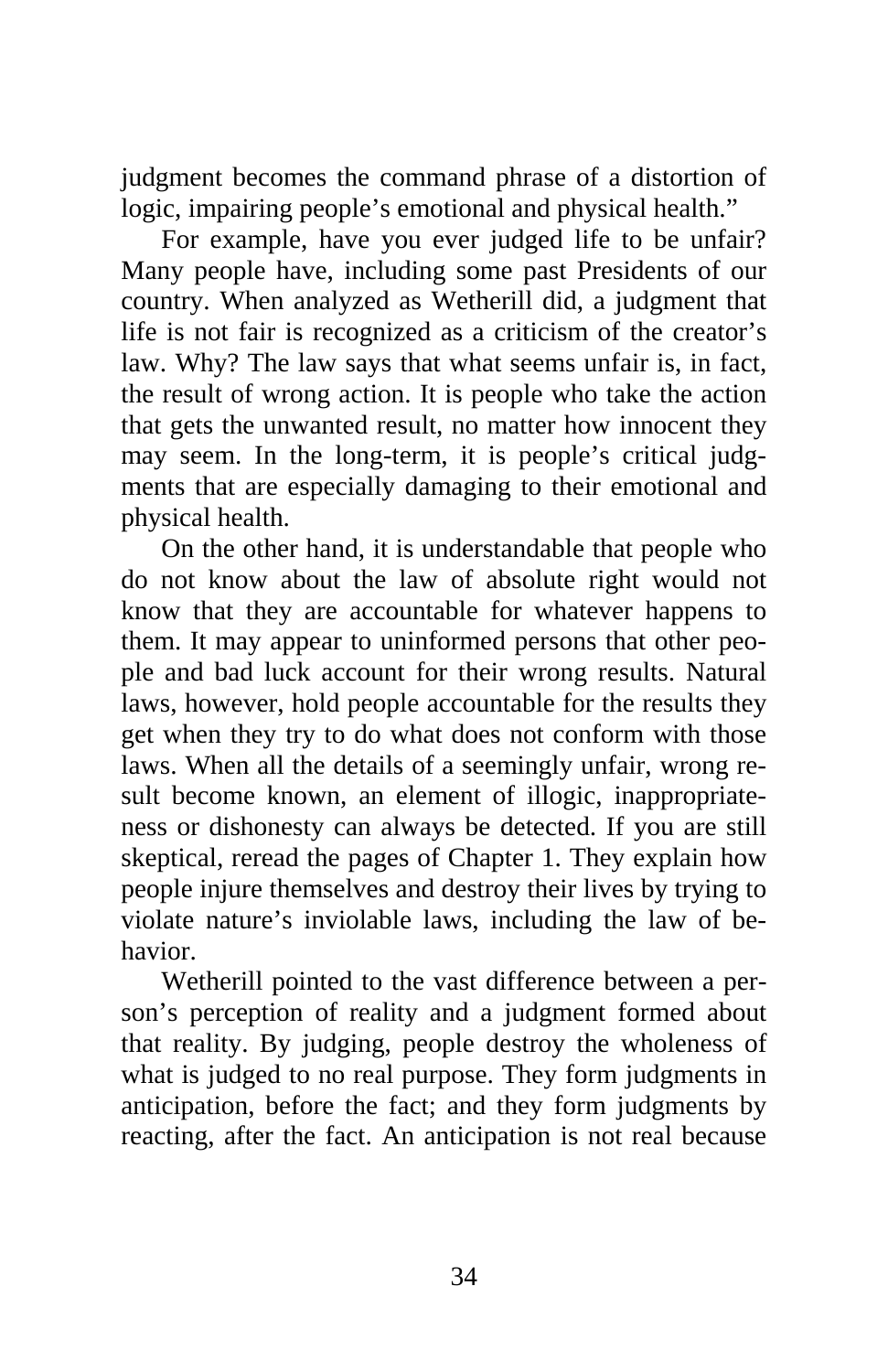whatever is anticipated has not yet happened. How could the anticipated judgment be in touch with reality?

A four-year-old may judge, "I can't wait to go to school" or "I know I'll hate going to school." The child might make both judgments under different circumstances and then be sentenced to experience the contradictory emotions those anticipated thoughts suggest.

Judgments after the fact are more prevalent because people mostly reason from their likes and dislikes. They judge whatever happens according to those criteria. Consider the confused reactions of newborns or of children being punished or teenagers under peer pressure to do drugs or adults with responsibilities who lose their jobs. During those emotional situations, they rapidly run hundreds of judgments through their minds which are stored there to cause later wrong decisions and wrong results.

While listening to Wetherill's description of how people form judgments by reacting to reality, it became clear to his trainees that forming judgments is not a sometime activity. Judging reality goes on virtually all the time. People judge whether they like or dislike the weather, political parties, food, clothing, pets, jobs, friends, family members and so on. The process is so universal it has not drawn attention to itself for proper analysis.

In September 1996 an article in a national magazine stated, "We now know that anything—whether a drug, war experience or a talking therapy—changes the way nerve cells talk to each other." The basic point of such articles is that chemical neurotransmitters enable the nerve impulse (thought) to jump or not to jump the synapse (the gap between nerve cells) at the axon terminal where the nerve impulse (thought) is received.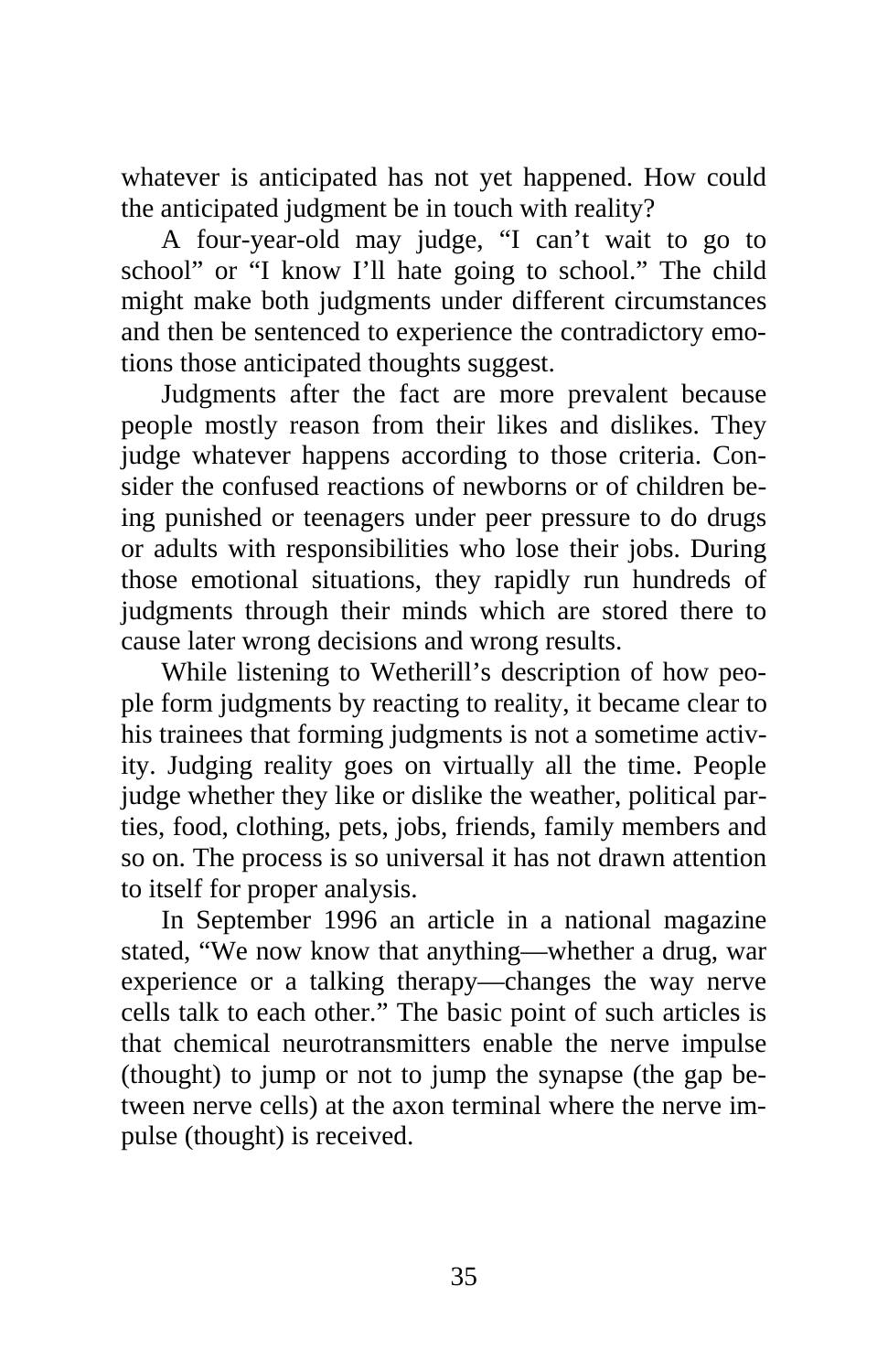In the early 1950s, Wetherill explained that when people react negatively to reality in any of its forms, emotion arises that puts chemicals in the blood stream that under right conditions would not be there. (In more recent years, medical research supported that theory.) The emotion is called by many names: frustration, anger, rebellion, jealousy and so on. It results from the person's resistance to his/her accepting whatever reality is delivering.

Stated differently, a person mentally departs from reality by forming judgments of it. Those judgments butt up against the reality of "what is" and are retained in memory as distortions of logic. Researchers would be wise to study the mysterious cause for the chemical imbalance in the brain. Instead they try to counteract the wrong chemicals or supply the right chemicals in dealing with mental disorders. They could investigate the causative, wrong thinking as the Right-Action Ethic suggests.

Living in accord with all the laws of nature, fully obedient to them, allows the body's natural drug factory to supply whatever chemicals are needed for the healthy, right performance of people's physiological systems. The inborn programming computes on right data people input when they are in touch with reality, and it is thrown into chaos when assaulted with wrong data based on their judgments.

On many occasions, Wetherill said he was grateful that electronic computers had been invented in his lifetime. The way computers process data provided a meaningful comparison to how human computers process data. One trenchant similarity is "garbage in, garbage out." Wrong data entered into the databases of either, produce wrong conclusions.

Garbage output from electronic computers is a total waste of time, resources and money, so a lot of time and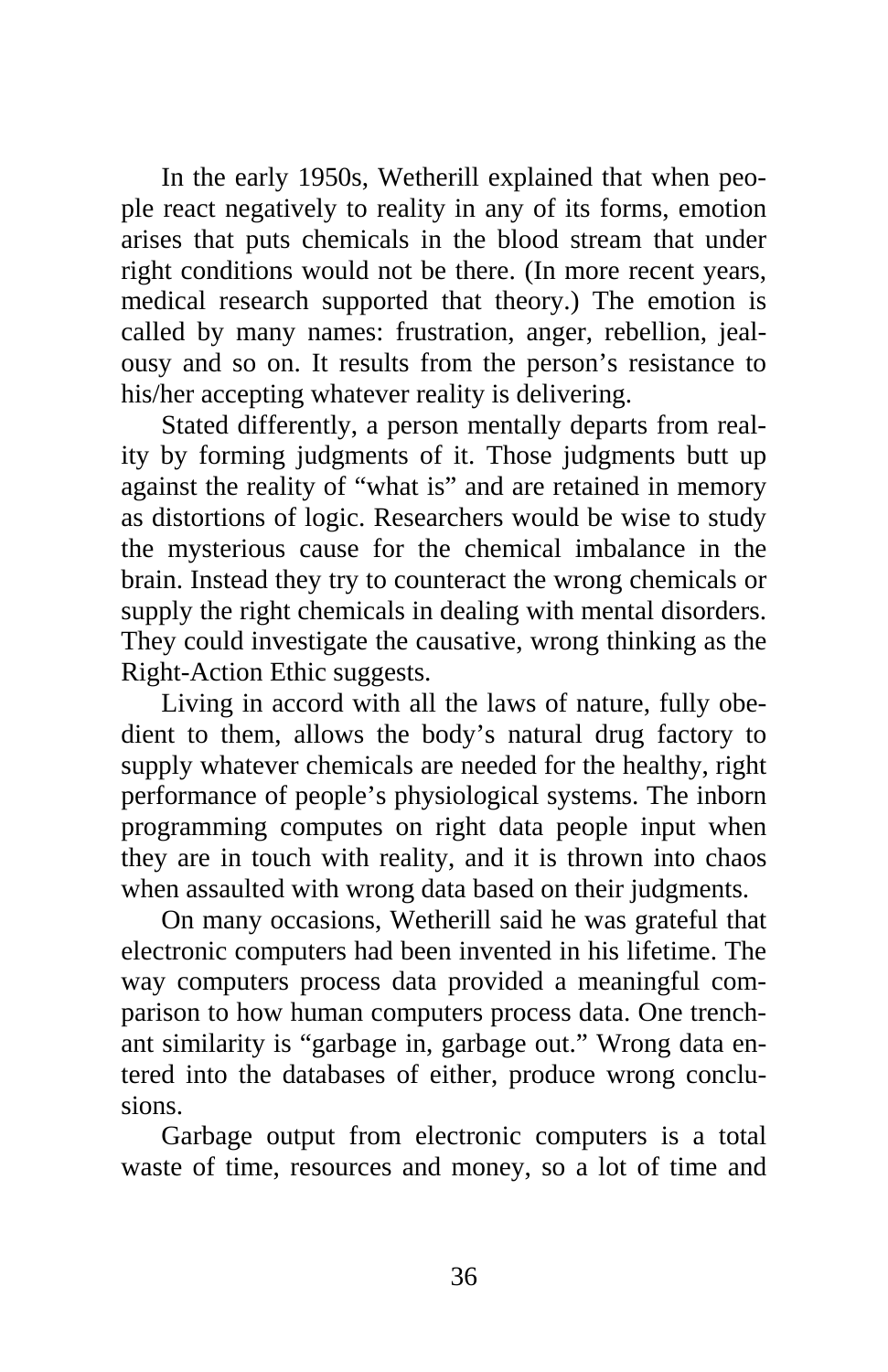attention is devoted to working out "bugs" and inputting correct data. In a commercial application, too many wrong conclusions, resulting from flawed input, will destroy the life of a project. Similarly, too many wrong conclusions, resulting from trying to satisfy personal motives, will destroy a person's emotional and physical health.

Organizations utilize computers to calculate right decisions based on facts rather than on people's opinions or educated guesses. That is the attitude people should adopt to replace the haphazard, distorted data they have been inputting the computer between their ears. From early life that database has been getting input from judgments, lies and fantasies—all garbage, spitting out garbage, causing wrong results.

You surely have heard someone say, "I'm sick and tired of \_\_\_\_\_." Readers can fill in the blank with as many different items as come to mind. Here are a few suggestions: "waiting for people," "going to work," "cleaning," "mowing grass," "trying to get ahead," and "listening to people complain." The commands to be "sick and tired" in various circumstances become instructions from the brain to the body. They cause various malfunctions that people suffer from: headaches, pains, fatigue, sleepiness, lack of energy and, in the long-term, other more serious ailments.

Wetherill also hypothesized that, over time, people's emotional reactions caused by wrong motivation mature into physical ailments with disagreeable symptoms. Whatever the procedures, medical or nonmedical, that people use to relieve those symptoms may be helpful, but treatment of the basic cause of the ailment is ignored. The Right-Action Ethic enables people to give attention to the basic cause of ailments.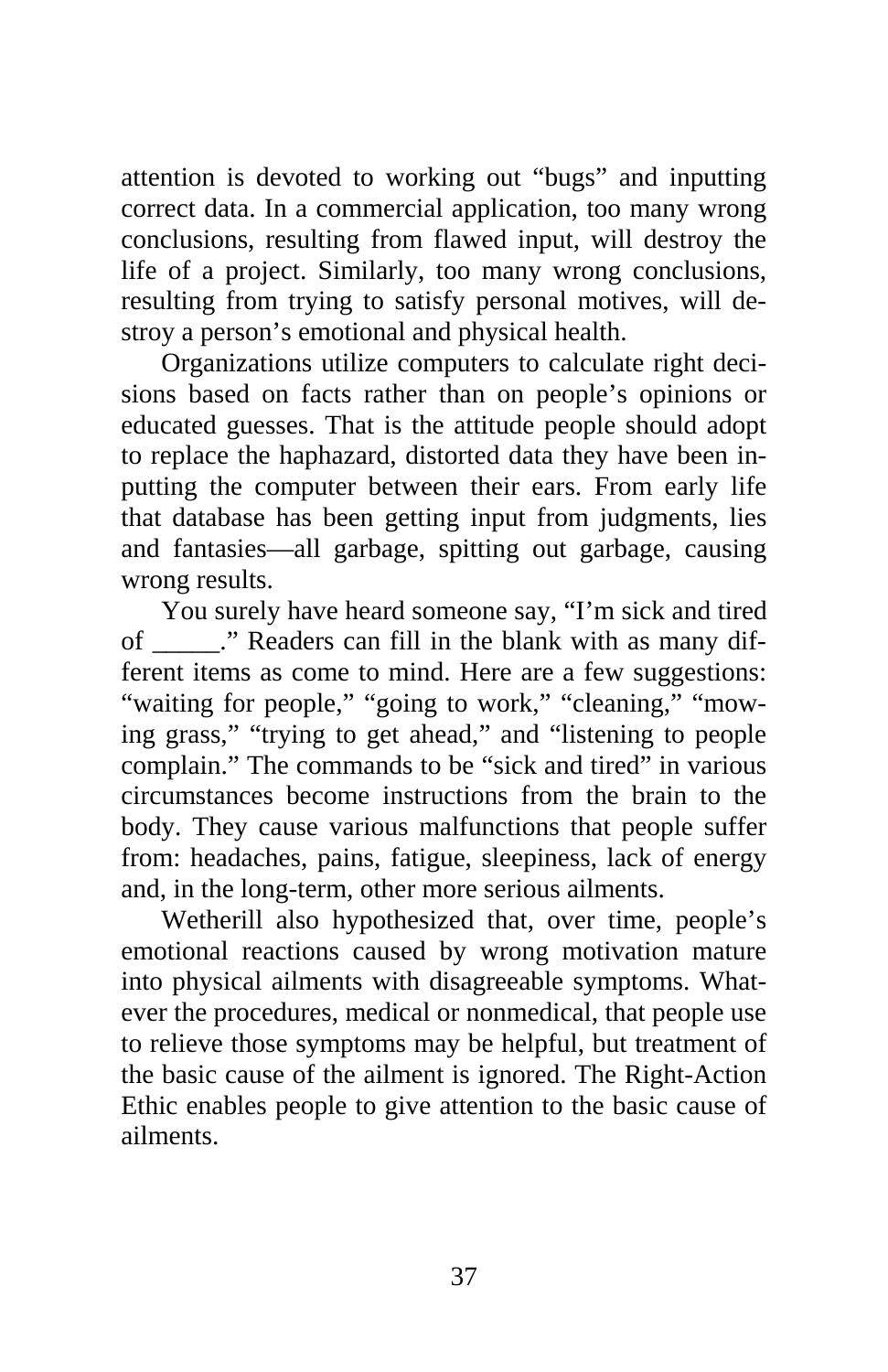Years ago Wetherill and members of his study group prepared a book of over a thousand categories and more than ten thousand command phrases entitled *Dictionary of Typical Command Phrases*. Anybody can use this book as a reference when looking for the cause of a specific physical or emotional problem.

An attractive part of releasing command phrases and adopting impersonal motivation is that there is no monetary cost involved. Even the time needed to "unthink" wrong thoughts is less than the time formerly spent agreeing with them and adding more command phrases.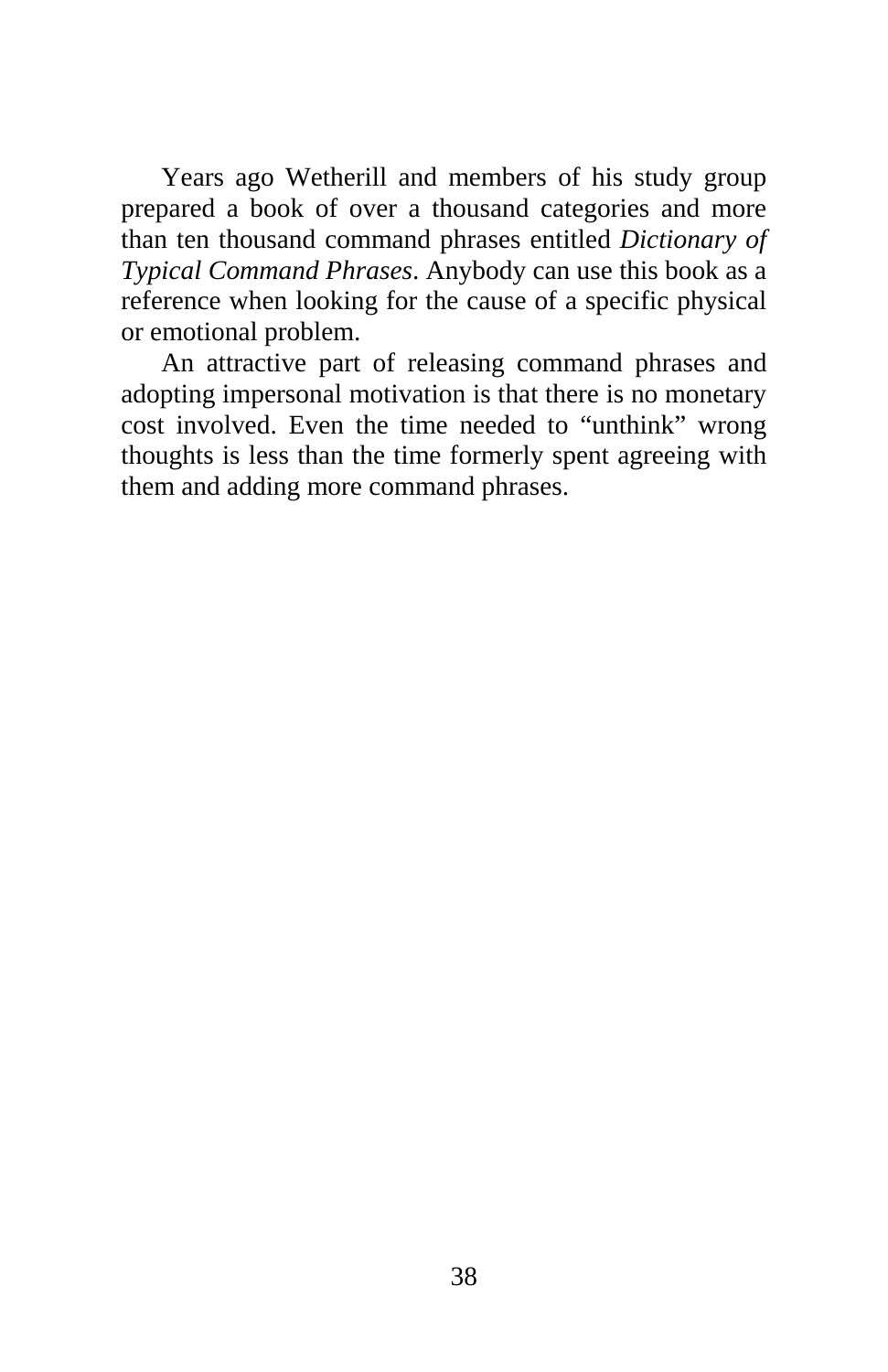### <span id="page-43-0"></span>**Chapter 9**

### *Beliefs*

A person has to receive the information of Wetherill's discovery of a behavioral law honestly in order to apply it and enjoy its benefits. In the past many people plagiarized his writings and presented the information as their own. Since one ingredient of right action is honesty, it becomes obvious that one cannot plagiarize concepts of right and get a right result. Any belief to the contrary discloses a serious lack of understanding.

One of the points Wetherill emphasized to his students is that they should not *believe* information they heard from him or from anybody. Rather they should let the information direct their attention to the reality being described and reason from that. Reality must be the focal point for attention and not the person describing it.

Wetherill suggested that his trainees adopt these three steps of learning:

- 1. Receive the information
- 2. Look at the reality it describes
- 3. Study the implications of that reality.

Those steps are important for students in school, workers being given instruction and all other persons who have reason to learn anything. In certain situations, people take those three steps without their awareness of having done so.

Whether trivial or important, any subject makes a good example. Suppose someone remarks, "It's two o'clock." A listener consults a clock to check the reality, then considers the implication that he/she should hurry to keep an ap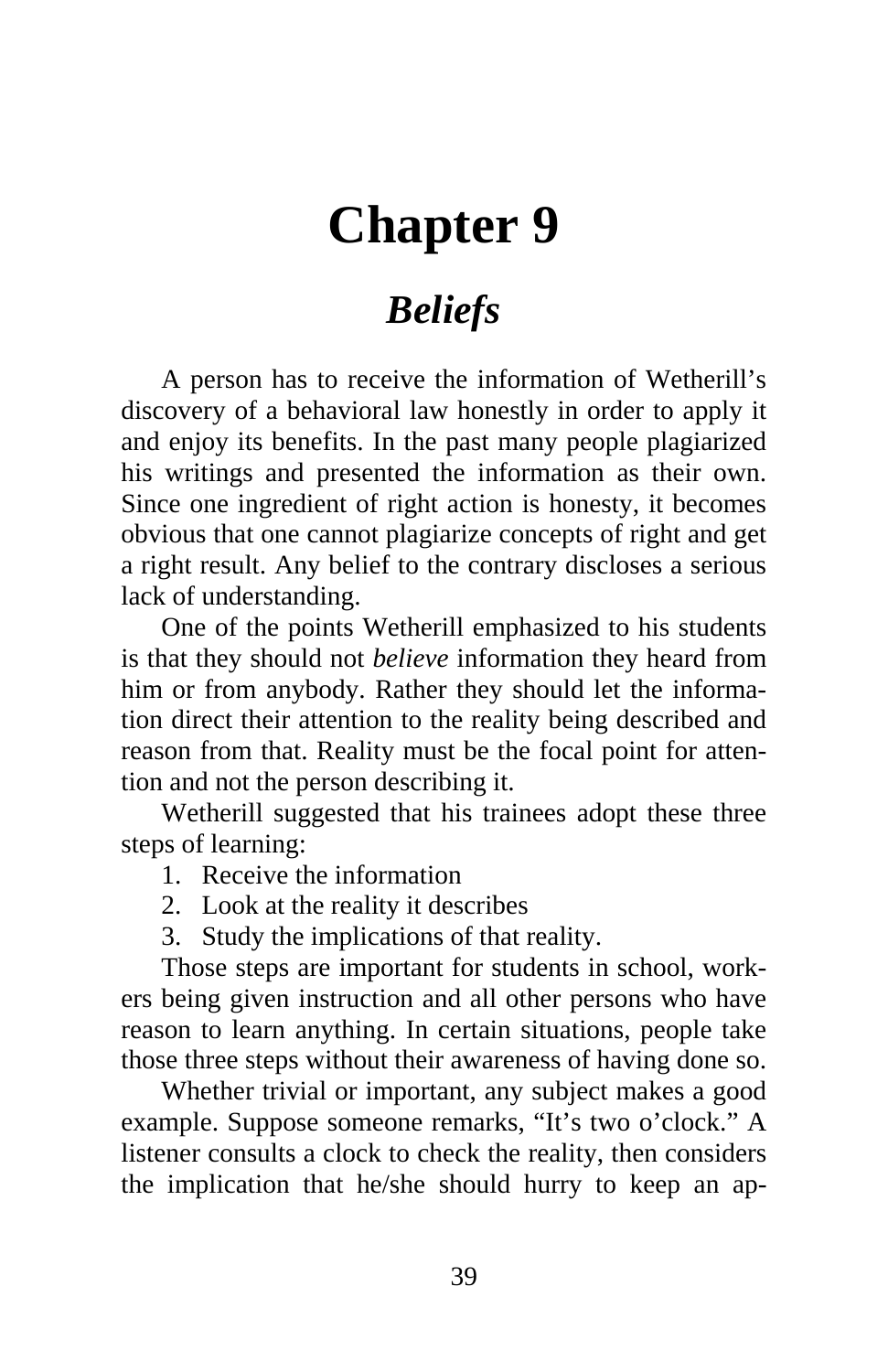pointment. Without that simple routine, people could not successfully manage the affairs of their lives.

Sometimes these steps relate to attractive information. For example, anyone might welcome the news that he/she had inherited a relative's estate, refer to the reality that the relative had been wealthy and the implication of a greatly improved financial condition. Little of that information would cause resistance.

Sometimes these steps bring a person information that seems entirely unattractive. Anyone might dislike being told that he/she had made a mistake that was causing serious trouble. People frequently evade such news, disregard the reality to which it points and thereby miss its implications. Those are the wrong steps people take that make it almost impossible for them to learn how to correct their mistakes and how to stop making them.

Disregarding reality is a dangerous practice of the relative system of reasoning. A person's desire to get across the street might cause him/her to ignore the reality of an approaching car and, therefore, not perceive the implication of possible injury or death.

The likelihood that people will disregard reality seems to be greatest when the risk involved seems remote. There are many millions of people who are disregarding the risk of lung cancer, heart disease and other ailments by ignoring the reality of the effects of smoking. Since that reality is ignored, it cannot communicate the implication of suffering and death many years later from smoking. When people make that discovery, they can deal with causes by bringing up and releasing the command phrases that had motivated them to smoke.

Obviously people are not born with the desire to smoke. It is their command phrases that create that desire for them.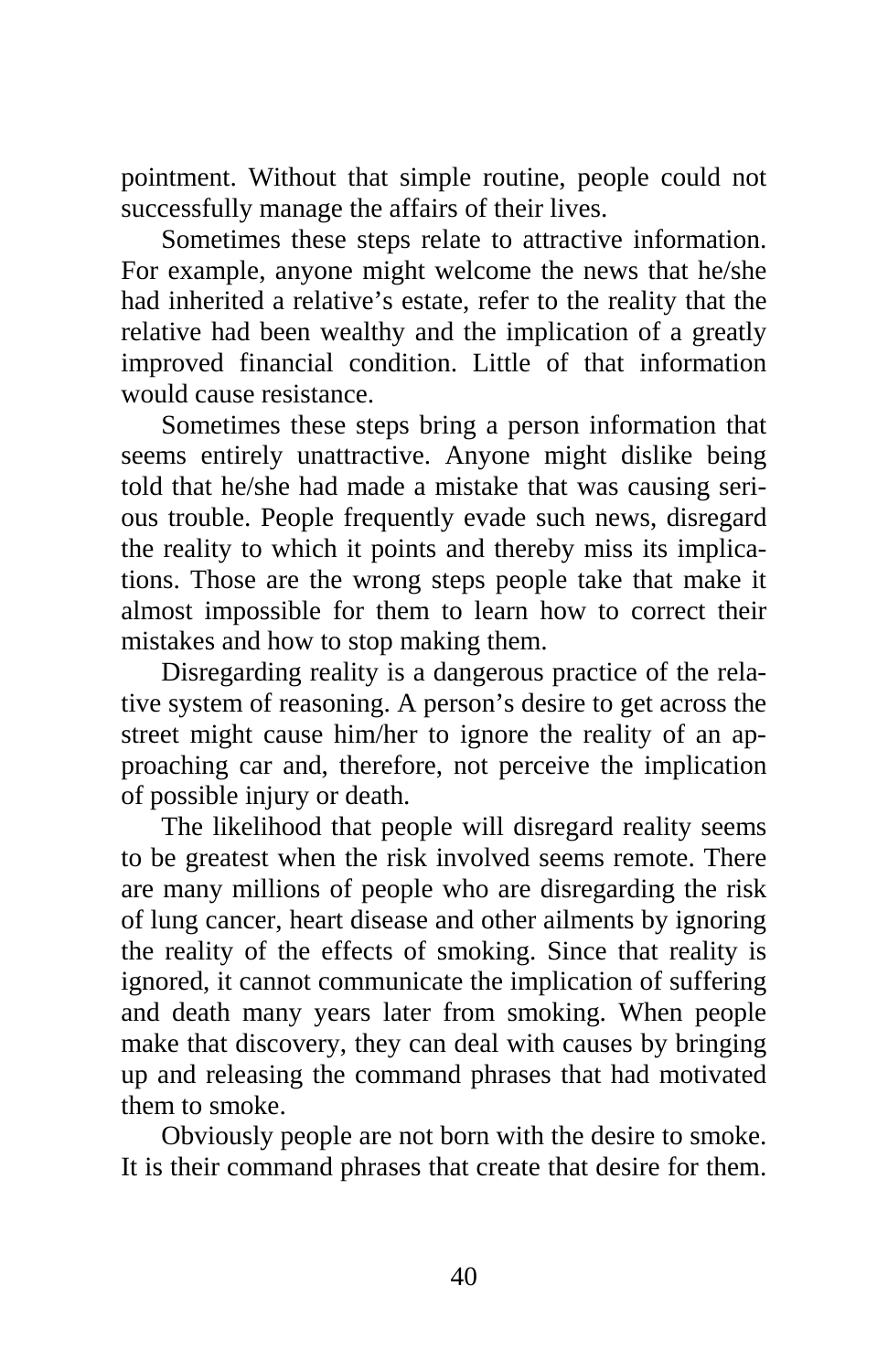Discarding the command phrases gets rid of the desire to smoke. The same information applies to many more antisocial and antihealth problems: find the causes in wrong thinking and "unthink" them.

No one is asked to believe any of the information in this book even when it seems to be correct. Readers are asked to look to the reality that is being described and reason from that to the implications. To deal with a problem, ask inside your mind for the wrong thinking causing it. Be honest and frank with yourself while you dredge up memories of the emotional thinking you did in childhood. Bring the sentences to consciousness, and recognize them for what they are: judgments out of touch with reality. That is what releases them from their fixed, mental circuits.

Dropping wrong thoughts is a cleansing, mental process. Wetherill referred to it as the metanoia (change of the mind) or repentance mentioned in scripture. When people feel sorry for their misdeeds, that does not constitute repentance. It takes a change of mind to repent so that the wrong action stops. To do that, people have to release the command phrases causing it.

Using pencil and paper makes the technique of bringing up command phrases easier to apply in the beginning. These days, people can use their computers and then study the printout for the unrealistic thoughts that deviate from what is factual and right. Any flaw detected in the sentences will serve to release them. Wetherill's books discuss techniques for correcting distortions in greater detail.

Give your attention to reality—whatever is happening, natural laws and things—with the intent to respond by doing what is right. Making that change releases untold numbers of command phrases on numerous topics. That is how people can surrender what has appeared to be their control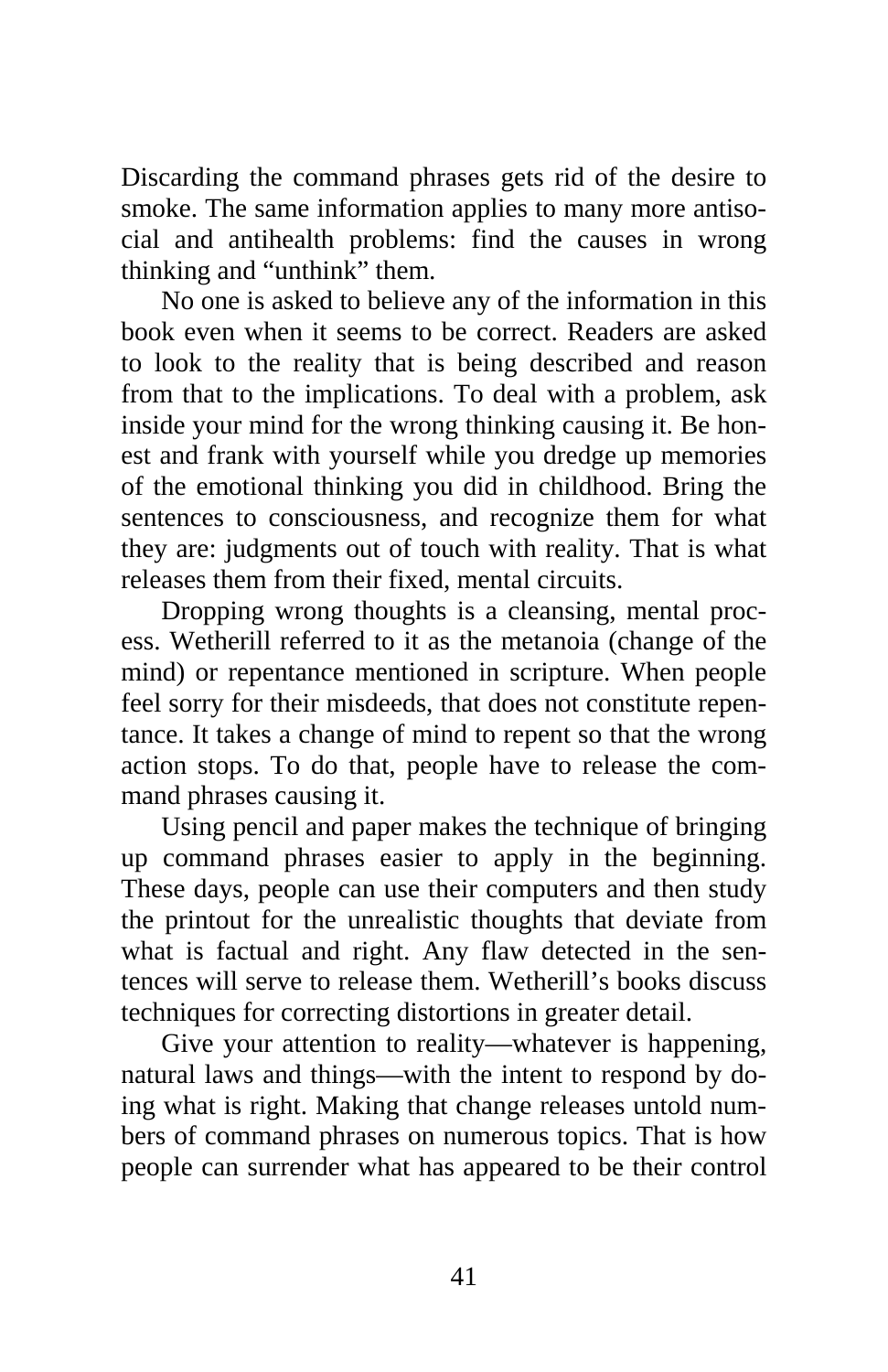and have it replaced with the natural control that exists in the laws of life.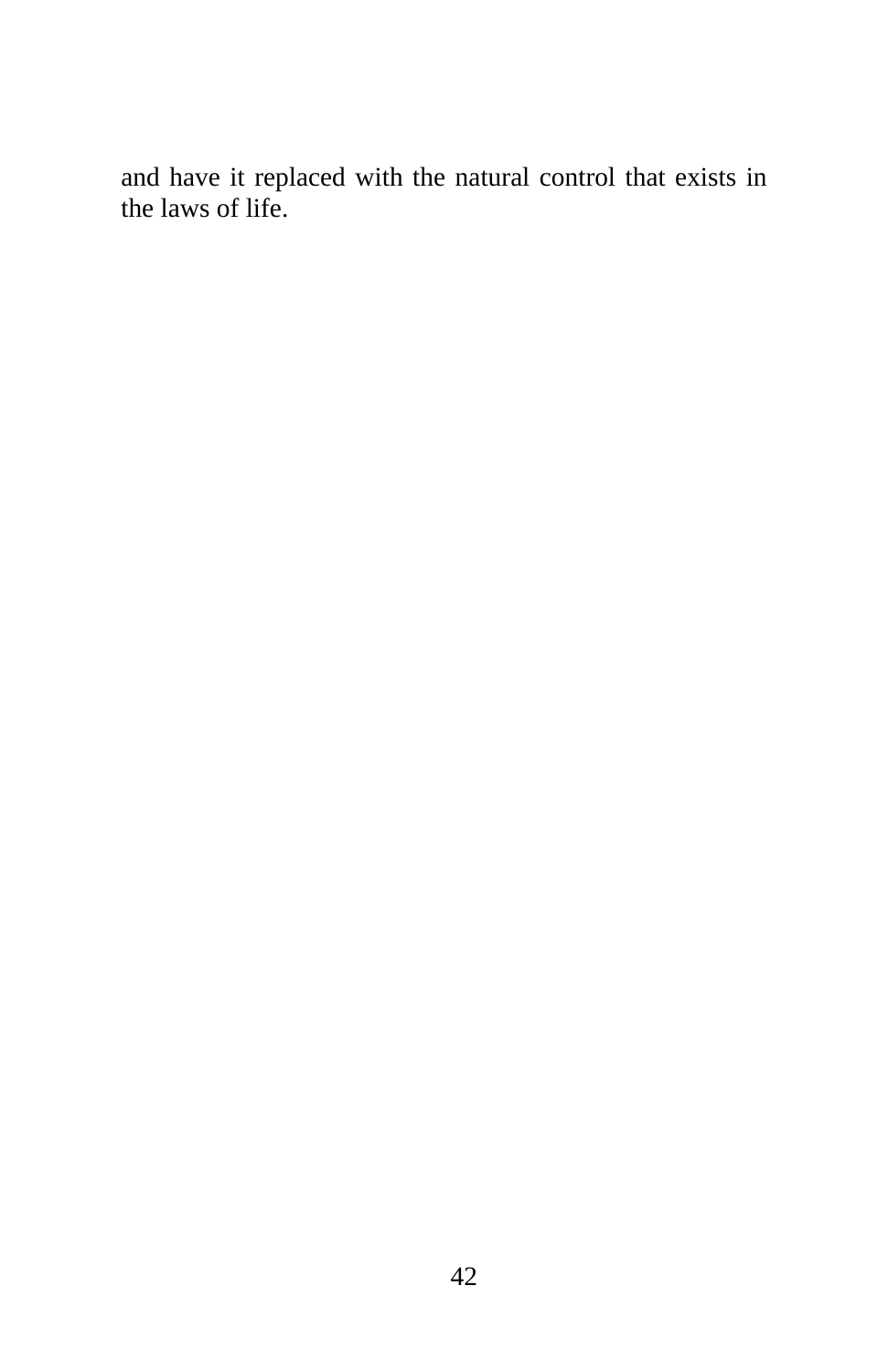### <span id="page-47-0"></span>**Chapter 10**

#### *Motivation*

Wetherill helped his students to analyze their life experiences in a fundamentally different way. He made them aware of their personal plans to get advantages for themselves and their families, especially their children.

In the relative system of personal motives, that kind of behavior is encouraged and applauded. In the absolute system of right for right's sake, attention is directed to action that meets the requirements of reality in people's daily lives. Certainly when people understand the Right-Action Ethic, that is an advantage. But it is a natural advantage that is available to all, and one that disadvantages nobody.

An interesting and unnoticed fact about the law of absolute right is that, without their awareness, people are controlled by it in the same way they are controlled by all natural laws. Long before any of the laws of physics were discovered and named, their control existed.

The same is true of the behavioral law. No matter how people try to evade or deny the law, there are only two possible results they can get from the action they take: the action succeeds or it fails. Consider how many things are failing within family relationships, with school and university education, government projects, drug programs for teens, mothers on welfare, medical solutions for heart disease, cancer and obesity or the increasing number of suicides among young people.

Those failures are not for lack of trying to succeed by people who are concerned. It is people's personal motiva-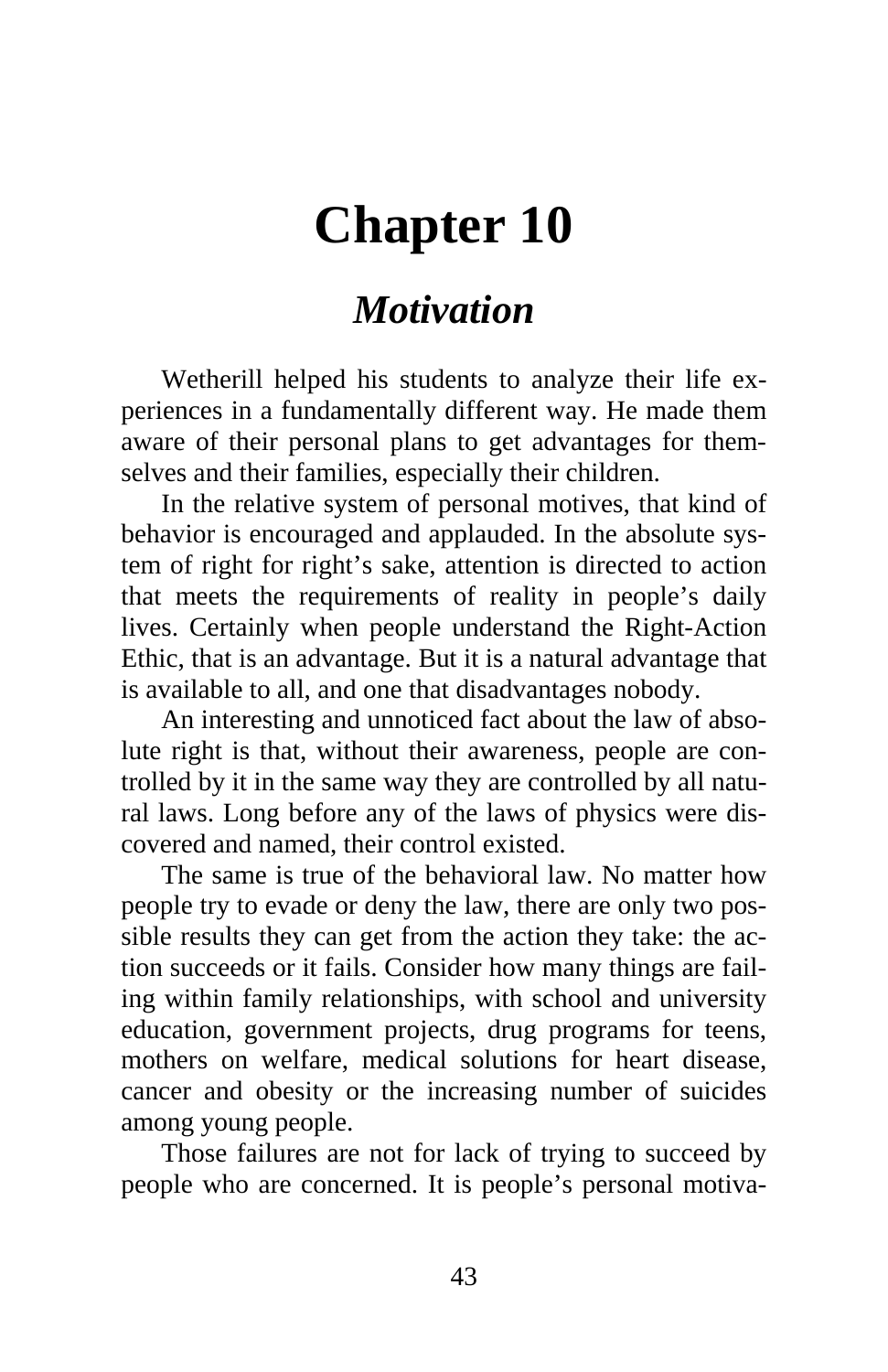tion to get credit, make money or to be "the person who" that causes their efforts to fail. Personal motives divert their attention unknowingly from what they think they are doing such as to find a solution for some serious problem balancing the budget, for example. It is the relative system of personal motives that is at fault. If people want to get right results, their motivation has to change to meet the requirements of the behavioral law.

The law states *that right action gets right results, whereas wrong action gets wrong results.* Wetherill defined right action as action that works because it is logical, appropriate and moral. Right action resolves difficulties; it does not perpetuate nor cause further difficulties. Rather, right action solves problems and prevents trouble.

Since so many results are weighted toward the failure side of the law, people have seen very few results of the success side. Those successes exist, but only a relatively few people know how they are induced. Readers are encouraged to accumulate their own examples by applying the Right-Action Ethic to their lives. At present, members of the Humanetics Fellowship account for the majority of the natural successes, and some of them will be described next.

Foremost, in most people's minds, is the business we founded in 1978. One of its purposes was to provide employment for members who had moved to the Philadelphia area from other parts of the country. The more important reason was to build a proper platform for supporting Wetherill's lifework to change society's motivation in a fundamentally different way.

Operating a business by applying the principles of right action was somewhat baffling to us in the beginning, and some mistakes were made that caused serious problems.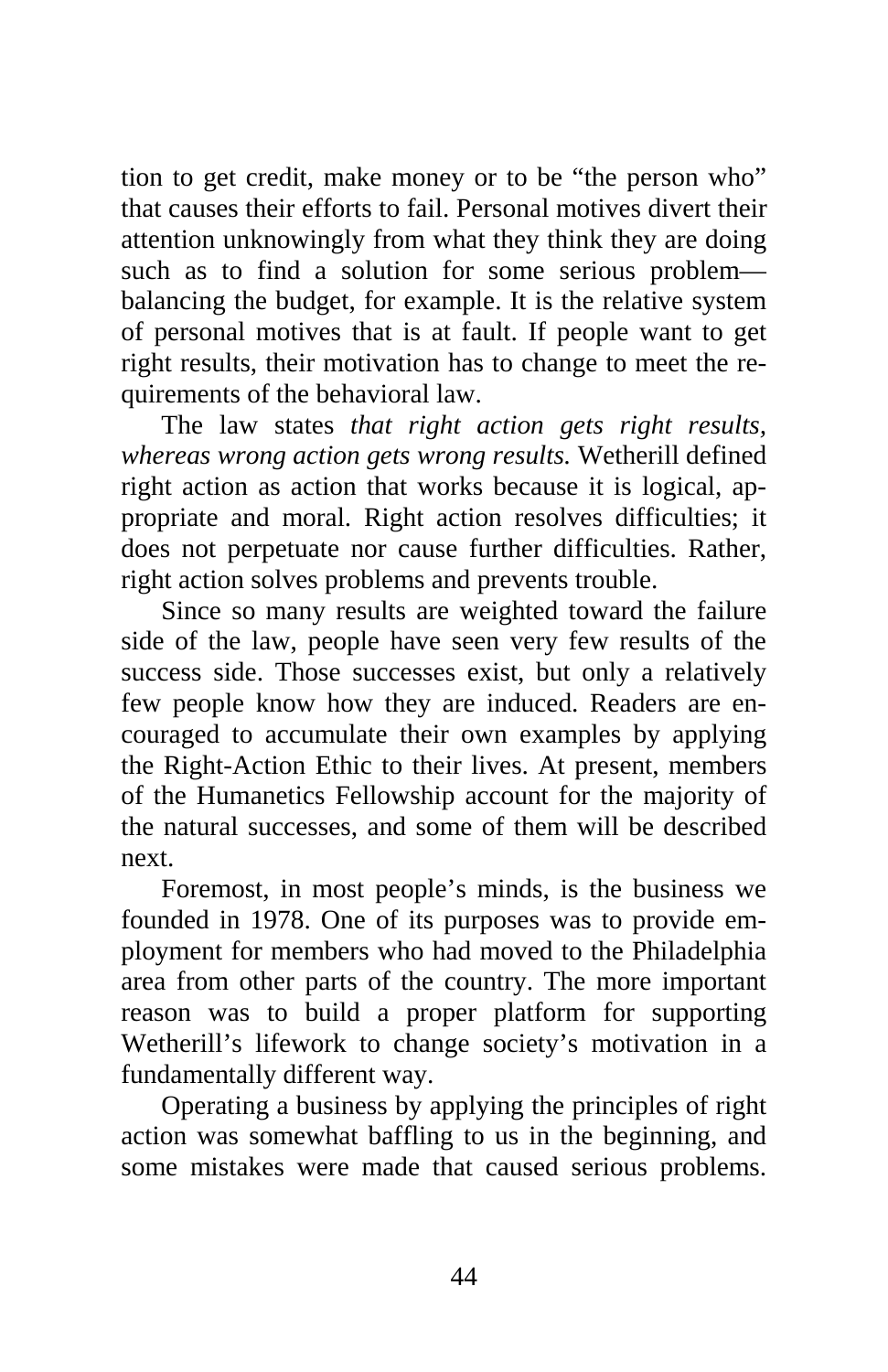However, they were dealt with as we did our best to let the reality control by responding to its needs. In so doing we found a niche in the industry we had selected to service, and by 1980, we were starting to get right results.

Sales volume in that year was nearly \$1 million, and each subsequent year to the present proved to be a record year for sales. By 1995 sales volume had reached \$131 million, and our present sales volume indicates another record year for 1996. The original employee community of 34 has grown to 450. In addition to corporate headquarters, there are four regional distribution centers strategically located nationally to provide best service for several thousand customers.

Strangely, the industry we service had its roots in the junk yards prior to World War II, but it has developed into a substantial, multibillion dollar industry serving the automotive aftermarket. Our company started out as the "new kids on the block," and it is now the major full-line supplier to the auto-electric rebuilding industry.

Over the past years, we continue to learn how to reason from reality as a management style and to seek consensus with reality in the decision-making process. People are familiar with consensus decisions based on the majority opinion of people, but they are not accustomed to the decisions based on consensus with the facts of reality.

On occasions it has appeared to others that our officers were wishy-washy and indecisive about decisions any executive should make on the spot. When people are guided by the impersonal motivation of natural law, no person is willing to try to control what action is taken until the decision is found in the reality. It requires time to gather the facts so that mistakes can be avoided.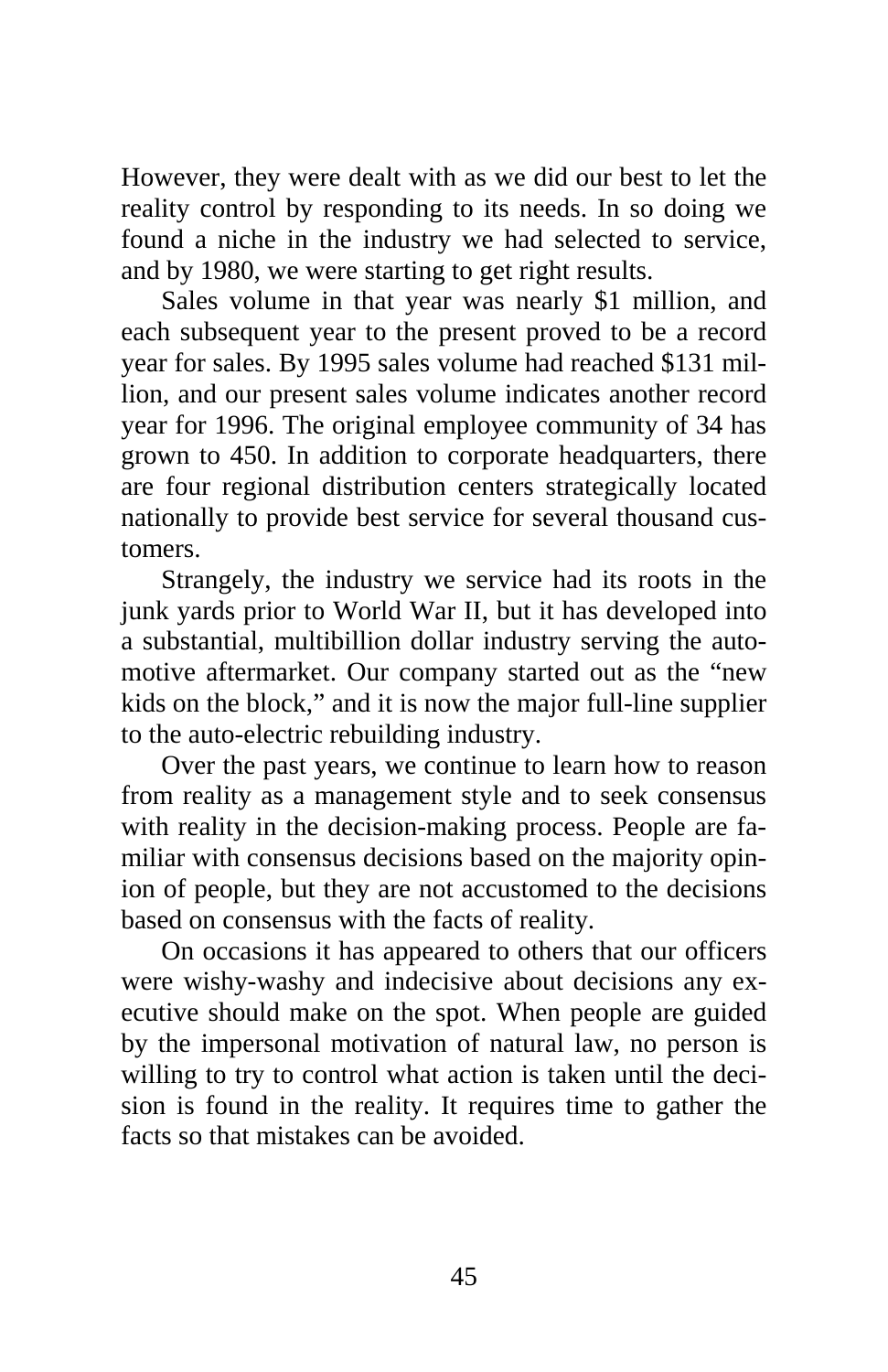We continue to learn in our business lives as well as our private lives that surrendering decision making to the dictates of reality is what succeeds. In its great wisdom, reality provides answers that satisfy the needs of successful business ventures as well as the needs of the ordinary activities of daily life.

There is no motive to make money from our business activities, but we do get a right result financially. Our motive is to think, say and do what is right for the corporation, our employees, customers, suppliers, consultants, competitors, the community and everybody we meet.

In another area of right results, members of the Fellowship arranged for the construction of a 36-unit apartment house. There was none of the usual hassle you read about when joint ventures of that kind are undertaken. A committee of three met with the architect and builder to arrive at proper decisions for the apartment layouts, type of construction, materials used and so on. At no time was there any difficulty among members of the committee or the prospective tenants, and the project turned out to be an awardwinning building for the architect and the construction company.

The relationships among the residents show the benefits and desirability of dropping personal motives in order to adopt the impersonal motivation of the law of behavior. It is our intent to think, say and do what is right, and that has eliminated the former bickering and hurt feelings that were commonplace when we reasoned in the relative system.

Because right action is fully able to succeed, it does. The results provide a natural "high" from which there is no letdown as long as a person's attention stays focused on reality.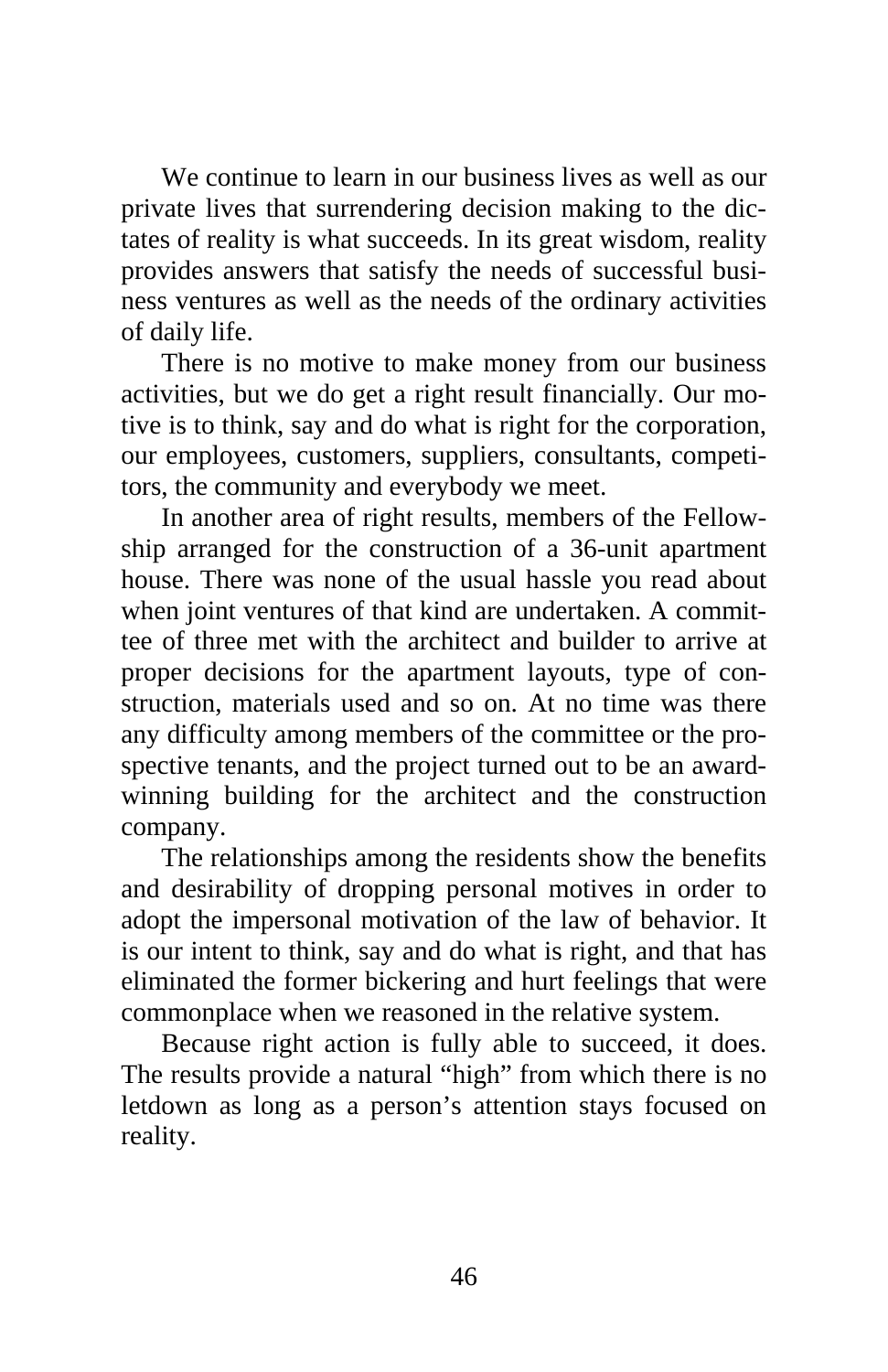The change of motivation is made initially by a person's conscious decision to change. But then there are times when the intent to think, say and do what is right doesn't come to mind until an unwanted, wrong result develops. So it takes practice until it becomes habitual to think, say and do what is right.

Every great musician, performer or athlete spends hours and hours practicing until the action of that endeavor is perfected and becomes habitual. Then when the daily practice is interrupted for any reason, the ability to continue on that high level of performance is lost.

When enough practice time is given to the Right-Action Ethic so that conforming with absolute right is habitual, the ability to think, say and do what is right is never lost. People who have made the change to impersonal motivation testify that they would never want to go back to the way it used to be. In fact, they are somewhat aghast to remember their former selfish, emotional attitudes and nasty, wrong behavior.

Wetherill made it clear that people who change to the absolute system of reasoning need not waste their time on thoughts of guilt and remorse for past behavior. He used to say, "The person who did those things doesn't live here anymore." That is the amnesty given to people who volitionally choose to stop trying to get their way, who choose to be right and not go wrong.

When everybody adopts the impersonal motivation of the natural law of right behavior, society will embark on a fundamentally different way of life.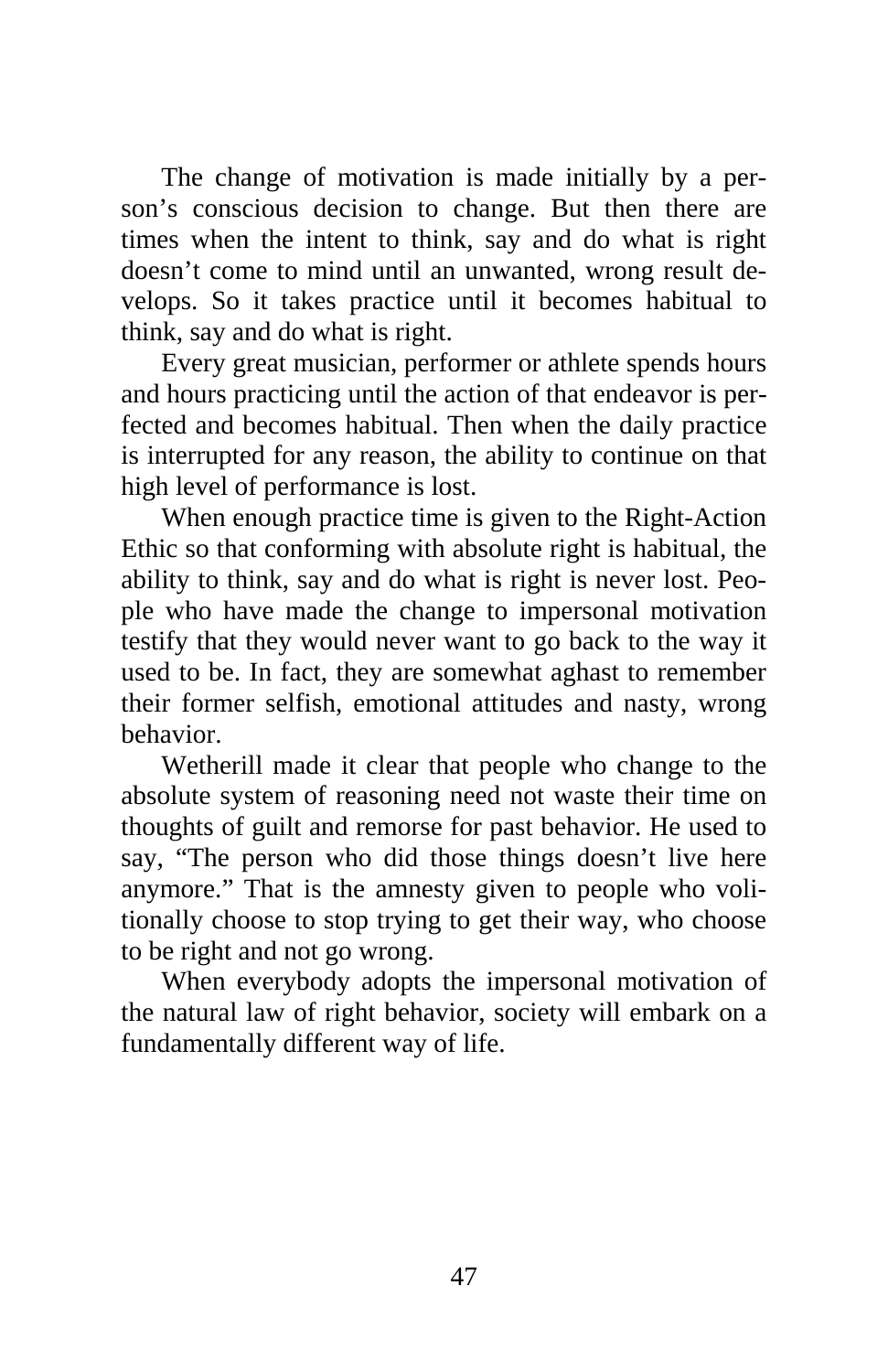### <span id="page-52-0"></span>**About Richard W Wetherill**

Richard W. Wetherill was born in Old Bridge, New Jersey on August 3, 1906, the son of Richard Wayne Wetherill, a civil engineer, and Mary Roberts Wetherill, a schoolteacher. From 1912 to 1928 he attended public schools in the Philadelphia area, and Antioch College in Ohio.

At the age of 23, he embarked on a teaching career and began giving evening classes on Public Speaking and Creative Thinking at the Poor Richard Club in Philadelphia and at YMCA's in Atlantic City, Trenton, Chester and Philadelphia. Early on he was committed to a business life that was to be marked by the highest ethical principles. From 1929 to 1940, he continued his motivational management classes within the business and professional communities in and around the Delaware Valley.

In 1928 he married a local Philadelphia girl, Lou B. Davis. They were together for 61 years until his death in 1989. They had no children.

From 1941 to 1945 he worked for the Edward G. Budd Manufacturing Company while simultaneously publishing his newsletter, *The Creative Thinker*, Volumes 1 and 2 which was issued in 1941 and 1942 until the paper shortage of World War II forced its interruption.

While at the Budd Company, Mr. Wetherill became their Training Executive and introduced the Wetherill Management Seminar that he had developed in the 1930's.

During his years with Budd, he compiled and wrote the first comprehensive book on foremanship under the title, *Management Techniques for Foremen*, along with a Leader's Guide for teaching foremen the principles out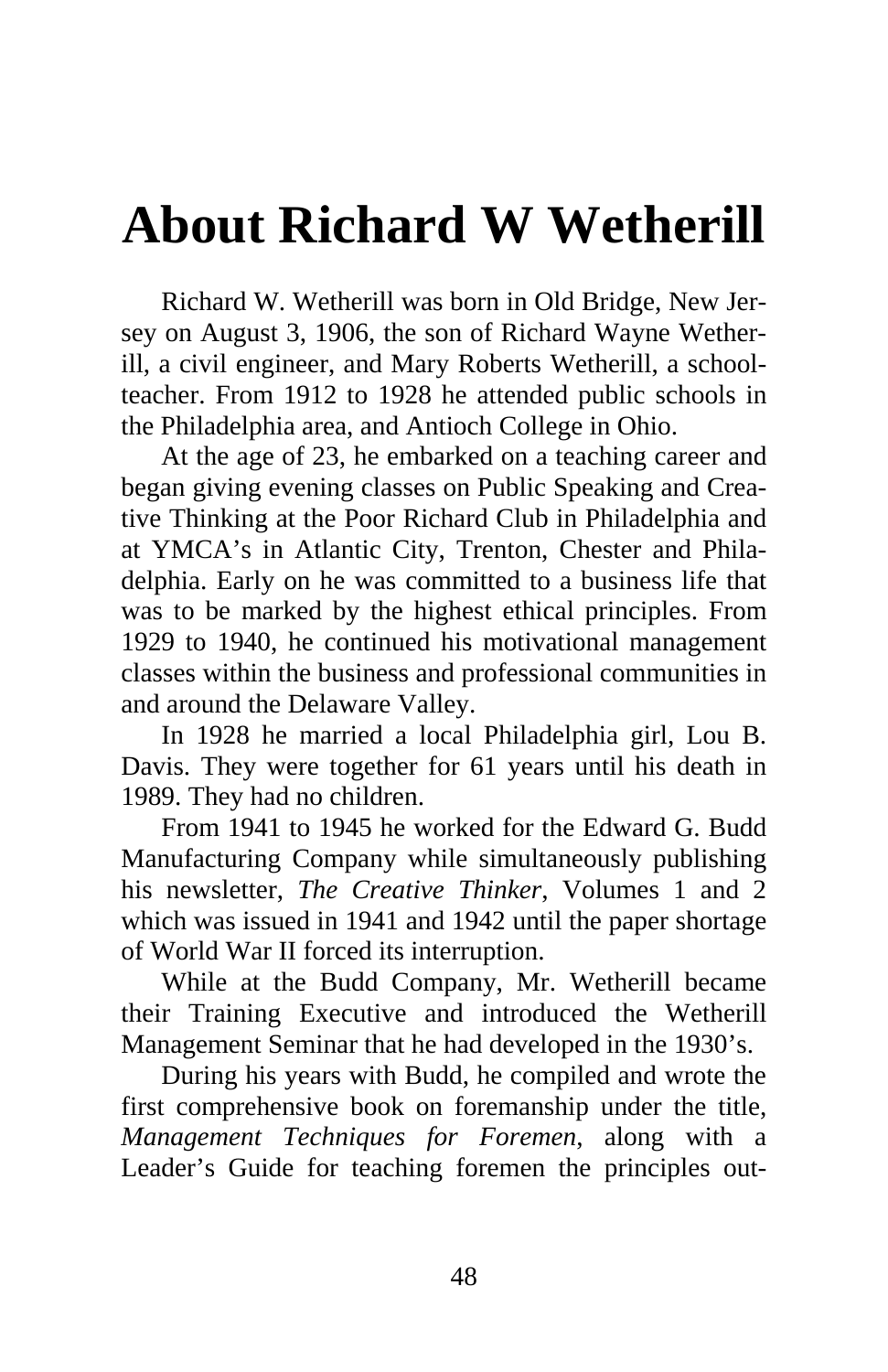lined in the Foremanship book. The books were published by National Foremen's Institute in 1945. National Foremen's Institute also published other material by Wetherill on how to train assistants and similar management topics.

In 1946, Mr. Wetherill resigned from the Budd company and became a management consultant so that he could work with smaller corporations and help them grow which they all did.

For the next 13 years the Weidemann Machine Company used his consulting services, during which time the company grew steadily. During his career as a management consultant, he also wrote three books under the general title, *The Dynamics of Human Relations*. Each was a "how to" book: *How To Succeed with People, How To Get Your Ideas Across, and How To Get Leadership and Influence.* The three books were published on the same day in 1949 by D. Van Nostrand Co., New York and Toronto. They were placed in U.S. Military Libraries all over the world.

In January 1952 Wetherill published the first book outlining his behavioral study which he called humanetics. The book was titled *Tower of Babel*, and later in the year, his second book on humanetics, *Truth Is Power*, was published. The Right-Action Ethic grew out of the humanetics study.

In 1954, Mr. Wetherill delivered a number of lectures on management principles for the Cadillac Motor Car Division of General Motors Corporation, and in 1958, he conducted a weeklong series of lectures for the Plant Management Training Division of the General Motors Institute in Flint, Michigan.

In 1958, Mr. Wetherill retired from his career as management consultant to devote himself full time to a growing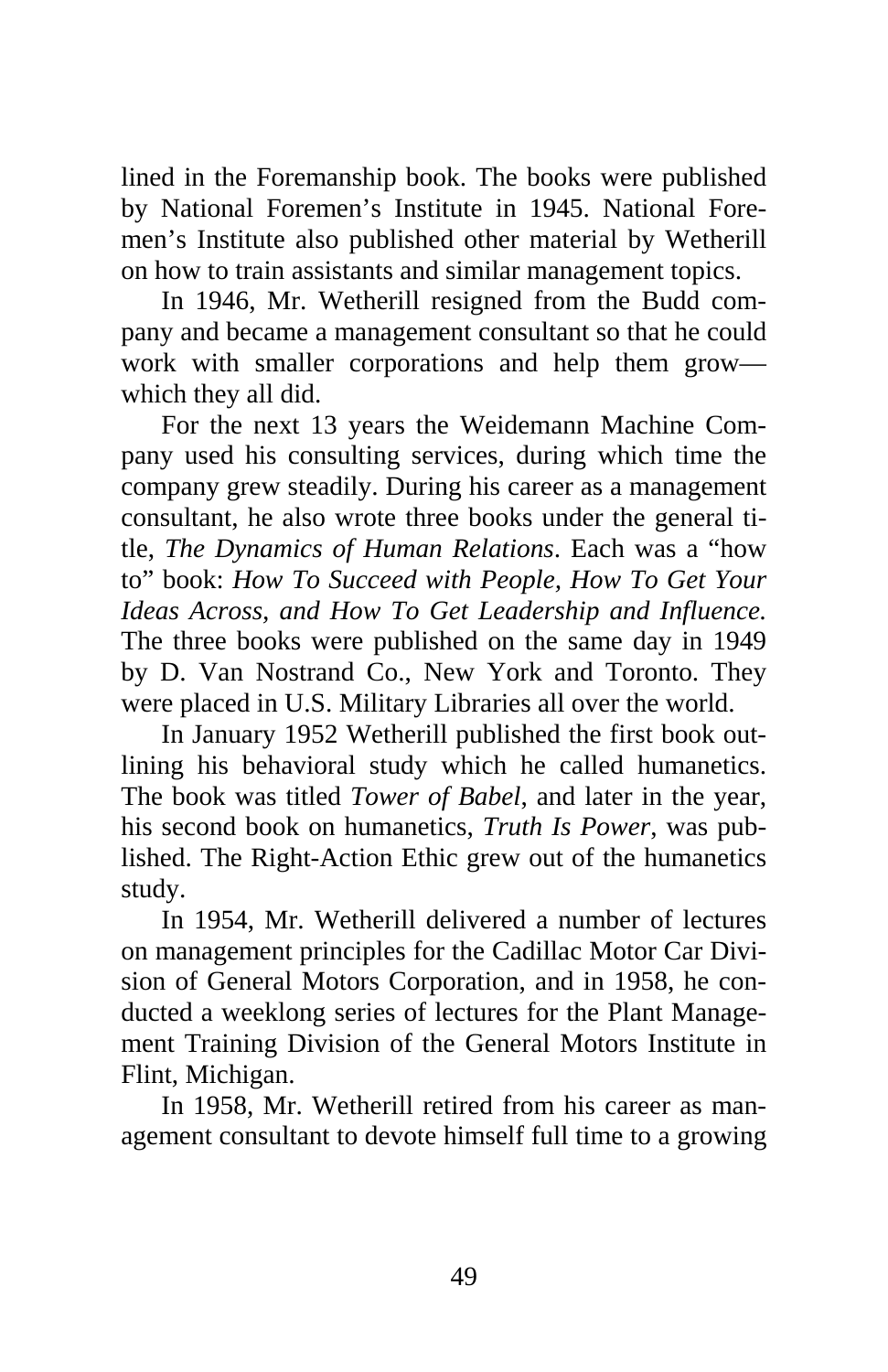number of people studying the Right-Action Ethic, who were enriching their lives with their study.

In 1959 he resumed publication of *The Creative Thinker*, and by 1981, he had published Volumes 3 through 21 as well as a score of books for use by members of the Behavioral Study Group.

In 1978, 34 of his trainees formed the company, Wetherill Associates, Inc. (WAI), and until his death in 1989, he continued to meet with them and present training in the Right-Action Ethic for management and leadership in business and in private life.